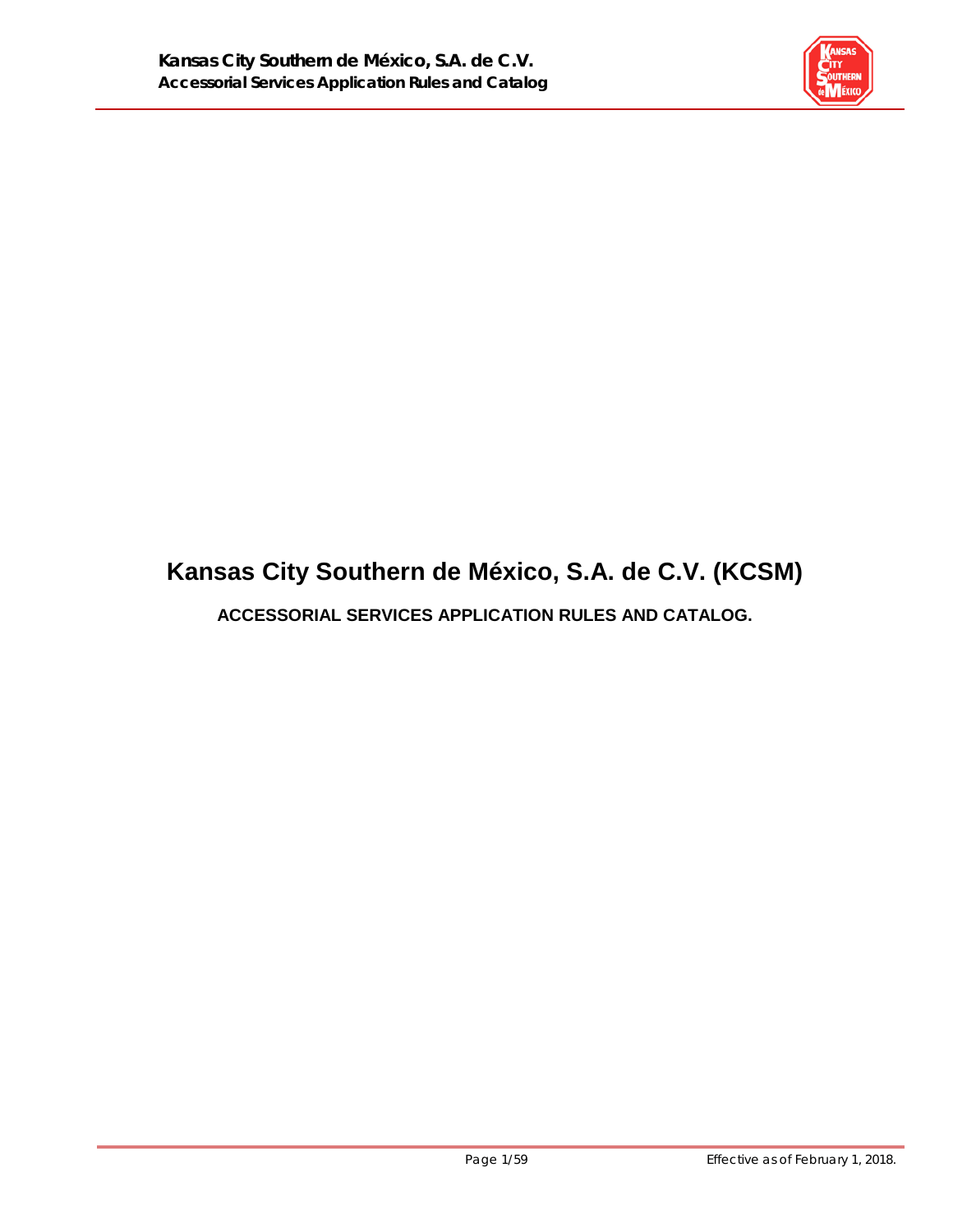

# **CONTENTS**

| PERMANENCE OF RAILROAD CAR LOADED WITH PRODUCTS CLASSIFIED AS EXPLOSIVE, HAZARDOUS MATERIALS OR  |  |
|--------------------------------------------------------------------------------------------------|--|
|                                                                                                  |  |
|                                                                                                  |  |
|                                                                                                  |  |
|                                                                                                  |  |
|                                                                                                  |  |
|                                                                                                  |  |
|                                                                                                  |  |
|                                                                                                  |  |
|                                                                                                  |  |
|                                                                                                  |  |
|                                                                                                  |  |
| DIVERSION AND/OR CHANGE OF CONSIGNEE, WAYBILL MODIFICATION OR CANCELLATION; REGISTRATIONS,       |  |
|                                                                                                  |  |
|                                                                                                  |  |
|                                                                                                  |  |
|                                                                                                  |  |
|                                                                                                  |  |
|                                                                                                  |  |
|                                                                                                  |  |
| CHARGE APPLICABLE TO RAILROAD CARS CLEANING, MISSING RAILROAD CAR INTERIOR PARTS AND TEAM TRACKS |  |
|                                                                                                  |  |
| CHARGES APPLICABLE TO CLOSING RAILROAD CAR DOORS, UNLOADING GATES AND HATCH COVERS MECHANISMS57  |  |
| DAYS THAT ARE NOT CONSIDERED FOR THE DEMURRAGE AND RIGHT OF FLOOR CALCULATION CHARGES 58         |  |
|                                                                                                  |  |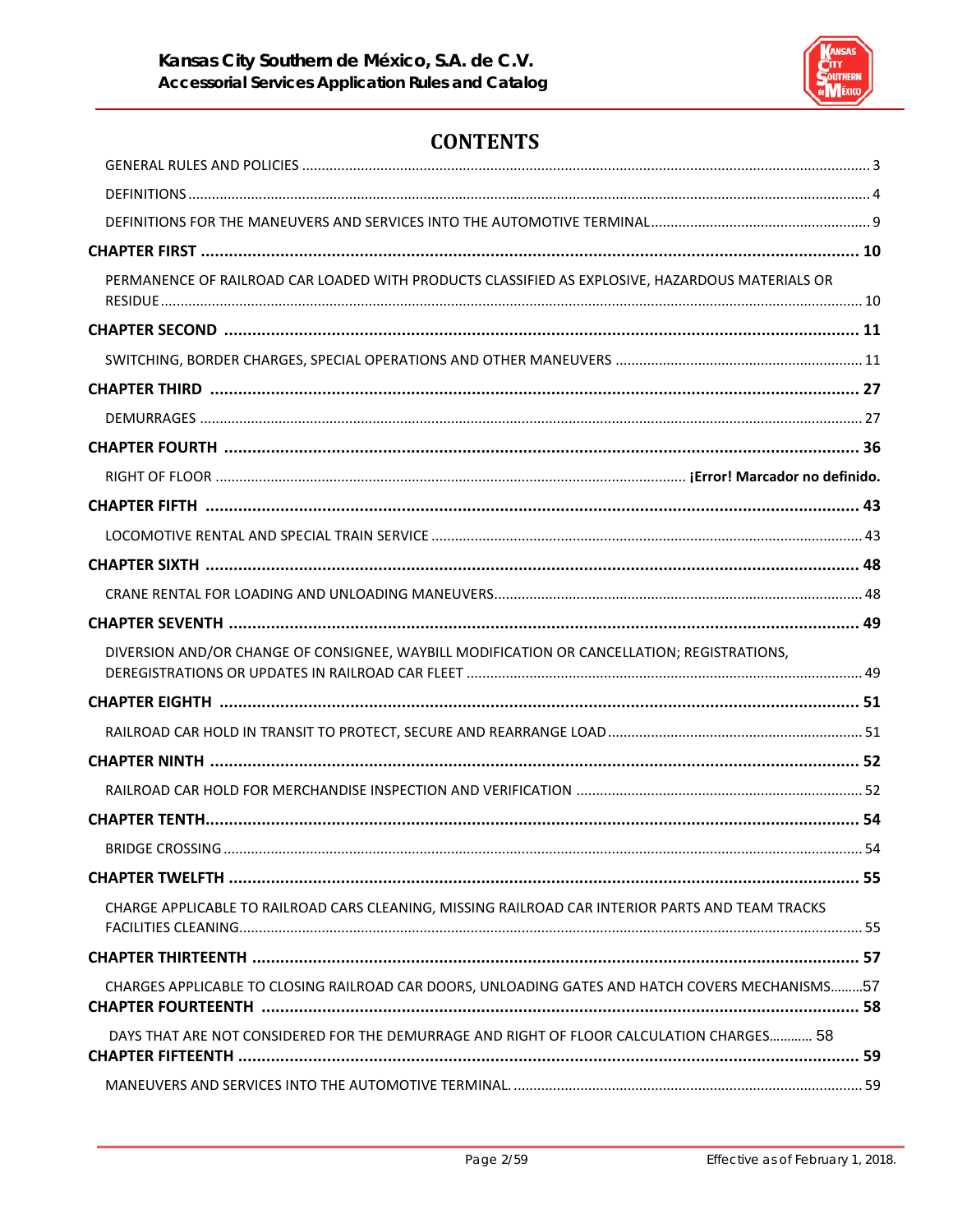

# **GENERAL RULES AND POLICIES**

#### **1. KCSM Website**

This Accessorial services application rules is available on the internet to be reviewed and printed. The KCSM URL website is<http://www.kcsouthern.com/es-mx>

#### **2. Changes in the rules**

KCSM reserves the right to change at any time the terms and conditions for the regulation rules contained in each chapter into this document, prior to its corresponding registration with the Agency. It is worth mentioning that any change regarding any freight transportation service included within these chapters will only be valid after the in effect changes date.

KCSM makes these transport conditions in the current version available to its customers on its website.

Every Shipper / Customer must review these transport conditions before requesting transportation service from KCSM.

#### **3. Rate modification or increase**

The charges contained herein are subject to increases, previous registration with the Agency, which will be notified through their publication through the KCSM website.

#### **4. Agency**

In any controversy case in the services contracting, the Agency shall be responsible for deciding what is appropriate.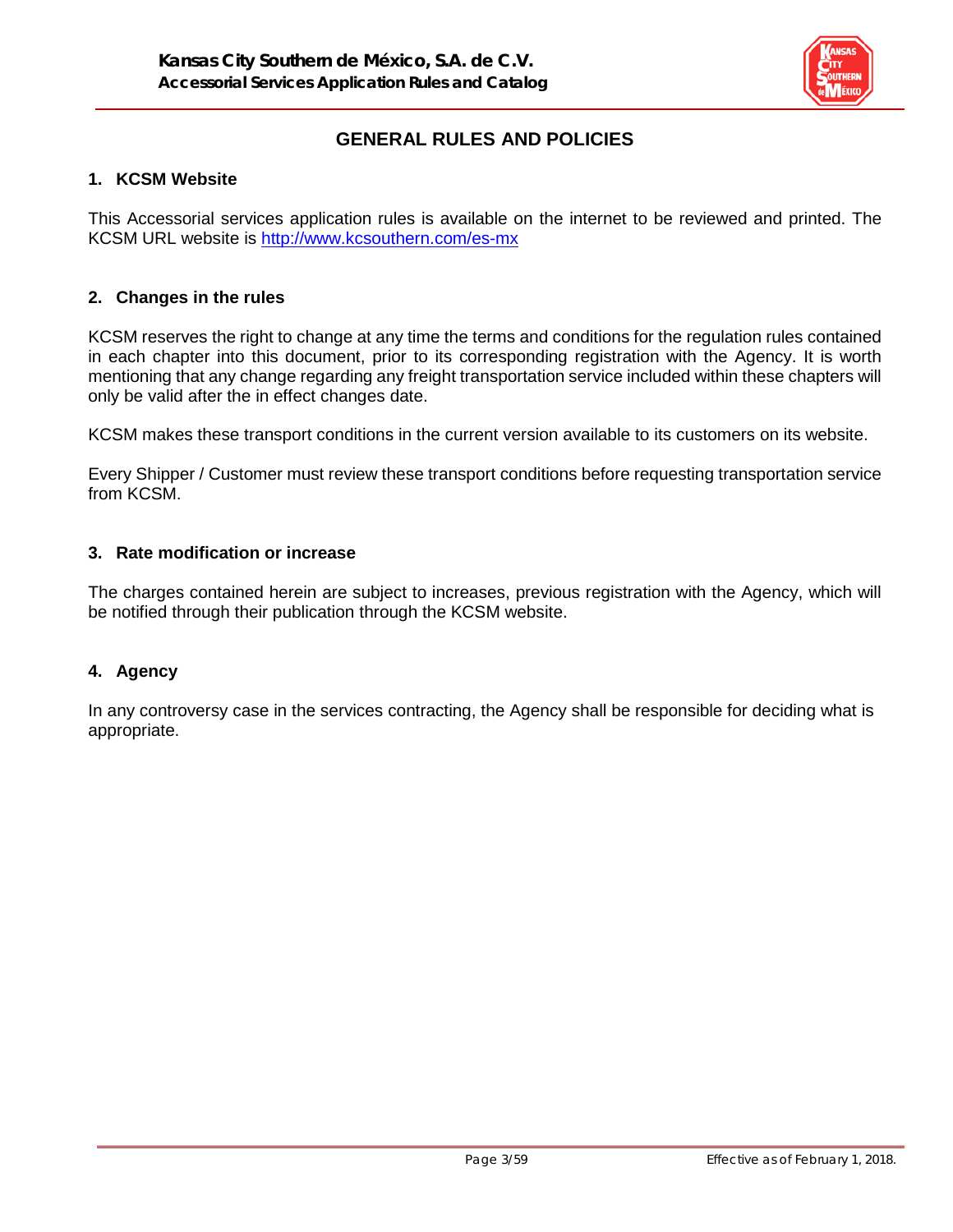

# **DEFINITIONS**

The terms that are used for the technical aspects interpretation in these rules are established exclusively for the purposes hereof, having application while these rules are in force.

**AGENCY:** Regulatory Agency for Rail Transport (ARTF) - SCT.

**CALENDAR YEAR:** Defined as from 7:01 AM of January 1 of a year until 7:00 AM of January 1 of the following calendar year.

**SWITCHING OF RAILROAD CARS IN GROUP:** Loaded railroad cars movement (minimum 5 railroad cars per trip), from or to the junction point of a spur located within the switching zone of a station, which is done subject to agreement of the customer with railroads.

**INTRATERMINAL SWITCHING:** Loaded or empty railroad cars movement that is carried out before or after its actual placement, whether requested by the customer or to carry out the goods transport that are loaded and/or unloaded within the switching zone of a station where the railroad car is located.

**ORDINARY SWITCHING:** Movement that is carried out to place or pick up loaded railroad cars in or out of the spurs or a determined railroad tracks point, within the switching zone.

**DIVERSION:** The order that the shipper or consignee gives to deliver railroad car(s) to a destination other than the originally documented one.

**LOADING AND UNLOADING CAPACITY:** This is the railroad cars number that the owner of a spur can load and/or unload in a 24 (twenty-four) hours span.

**OPERATING CAPACITY:** Maximum railroad cars capacity that an assigned spur or zone can receive without becoming congested.

**LOADER:** Entity that physically loads the railroad car.

**DEMURRAGE CHARGES:** Those caused by surplus debits than credits that are granted for loading and unloading maneuvers.

**RIGHT OF FLOOR CHARGES:** Those caused by debits that are applied for the space occupied by private equipment which remains parked on KCSM tracks after consuming the assigned credits.

**RAILROAD CAR-HIRE:** The payment calculated based on the rent time factor (hours) plus the distance traveled, that a railroad emits to the railroad cars owner as compensation for its use within its territory.

**ASSIGNED RAILROAD CAR:** A railroad car that is assigned by KCSM Fleet Distribution to a specific customer for loading. Or a railroad car belonging to a pool for a specific customer or business.

**RELOADING RAILROAD CAR:** Railroad car that a customer receives loaded, and requests authorization from KCSM Fleet Distribution to load it again sending it loaded to its reverse or authorized route.

**LOADED RAILROAD CAR:** The loading of a railroad car according to the loading rules authorized in KCSM, including the notification that the railroad car is available and with instructions for its movement.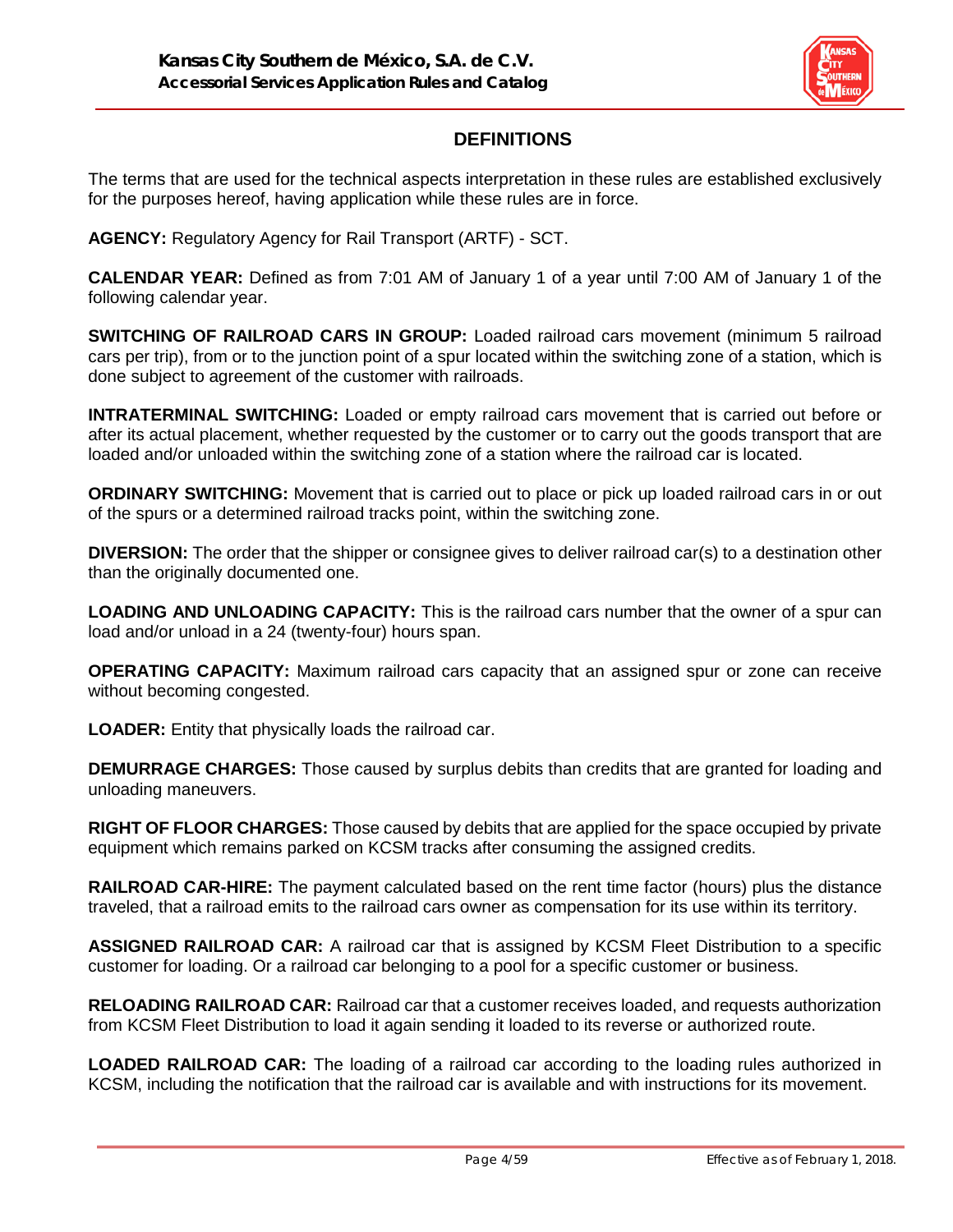

**REJECTED LOADED RAILROAD CAR:** A railroad car that has been rejected at the destination by the Consignee without being unloaded.

**RAILROAD CAR CONTROLLED BY THE RAILROAD:** Any railroad car that is not a private railroad car.

**RAILROAD CAR:** The equipment that is used for goods transportation on the country's railroad tracks.

**FOREIGN RAILROAD CAR:** One belonging to railroad companies other than KCSM or KCSR.

**IDLER RAILROAD CAR:** An empty railroad car used to protect oversized loads.

**UNASSIGNED RAILROAD CAR:** A railroad car that a customer wants to load but that was designated to a different customer or business.

**PARTICULAR RAILROAD CAR:** One that belongs to or is leased by KCSM.

**PRIVATE RAILROAD CAR:** One that is not owned or leased by any railroad, a railroad car for which a railroad is not the owner or lessee.

**EMPTY RAILROAD CARS ORDERED AND NOT USED:** Empty railroad cars owned by KCSM or any other railroad that were ordered by a request for equipment and that in response to that request, KCSM moved from somewhere in its rail network, or were hold at some point in its rail network in constructive placement, in order to be spotted at a certain point at any spot into team, auxiliary, spur tracks or assigned zone. However, the railroad cars could not be used in the transportation service because the customer canceled its order.

**CONSIGNEE:** The party appointed in a railroad car's bill of lading, with right to receive from the railroad the merchandise loaded in a railroad car.

**ADVANCED EMAIL:** Email that is received in advance from the American Railroads, which contains the inbound railroad cars list that will be received in interchange. It is sent to those responsible for carrying out customs clearance or the release from any non-tariff restriction or regulation.

**CREDIT:** "Positive point" or "day without charge" equivalent to 24 hours or fraction, granted to each railroad car once it closes its demurrage cycle and that is used to accrue Debits ("Negative Points," or "days with charge"), in the same railroad car or in the final railroad cars monthly balance that closed the cycle in the same month and that belong to the same rate or special agreement. Compensation equivalent to one day with charge. Credits can be earned only from railroad cars released from their full cycle.

**DEBIT:** "Negative point" or "day with charge" equivalent to each Period of twenty-four (24) hours or fraction, starting at 07:01 AM after being constructive placement notified on the KCSM yard tracks or actual placement in industry, used to calculate the days with charge from each railroad car that closes its cycle or in the final monthly balance from all railroad cars that had closed cycle in the same month and that belong to the same rate or special agreement as defined in this rule.

**UNLOADING:** The railroad car unloading and the consignee's notification that the railroad car is available for movement and the subsequent movement instructions generation when necessary.

**UNLOADER:** Refers to who physically unloads the railroad car.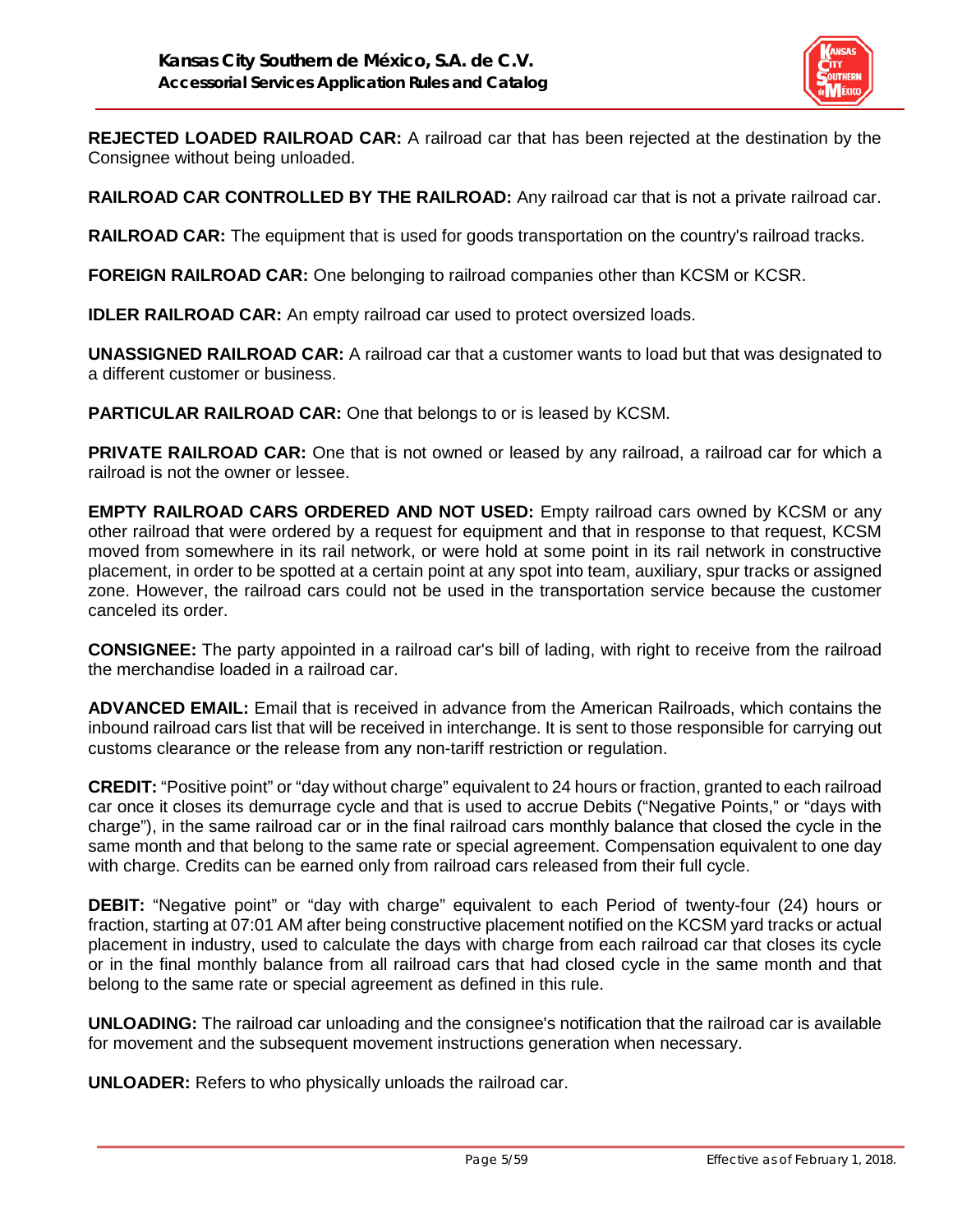

**HOLD:** When the railroad cars are hold due to any condition attributable to the consignee, consignor or owner.

**HOLD IN TRANSIT:** When the railroad cars are hold in transit due to any condition attributable to the consignee, consignor or owner.

**CALENDAR DAY:** Defined from 7:01 AM of one day to 7:00 AM of the next day.

**DISPOSITION:** Information that includes movement and/or release instructions, which allows the railroad to either notify or release the railroad car from the consignor, consignee, loader, or unloader account.

**SHIPPER:** The party appointed in a railroad car's bill of lading, as the entity that generates the railroad car load shipment for its transportation.

**GATEWAY OR SIDETRACK:** Auxiliary railroad track connected at both ends to avoid the direct meeting and allow the trains passing, or to store railway equipment.

**SPUR:** These are privately owned tracks and those granted by KCSM under lease or assignment, which connect with KCSM or another railroad's tracks.

**STATION:** Facilities designated with a name where the departure and trains arrival takes place, in which reception, storage, classification, consolidation and goods clearance is carried out.

**RAILROAD CAR CYCLE EVENT:** It refers to the time and date recorded by KCSM for any of the railroad car events included here: Constructive placement (CP), Order In, Actual Placement (AP) and Release (REL).

**CONSTRUCTIVE PLACEMENT (CP):** When a railroad car has notification and entry boarding, and cannot be spotted or delivered for any condition attributable to the consignee, consignor, shipper or unloader and is hold on KCSM's tracks, the designated party to receive it will be notified that the railroad car is hold waiting for instructions for its disposal; in the event that the railroad car has been left by KCSM on private tracks or other team delivery tracks, including sidings at the service to the consignee, consignor, loader or unloader, it will be considered in constructive placement without prior notice.

**EMPTY RAILROAD CAR ORDER DATE:** The date on which the customer ordered the railroad car to be loaded.

**RELEASE CUTOFF TIME:** This is the deadline for when the customer can release a railroad car as empty or document as loaded a railroad car so that it can be pulled from the team, auxiliary, spur or assigned zone in the next available service.

**ACTUAL PLACEMENT CUTOFF TIME:** This is the deadline for when the "Order In" customer can order railroad cars to be spotted in the next available service, or it is the deadline for when a "Spot at the arrival" customer can reach the KCSM operational yard to be spotted in the next available service.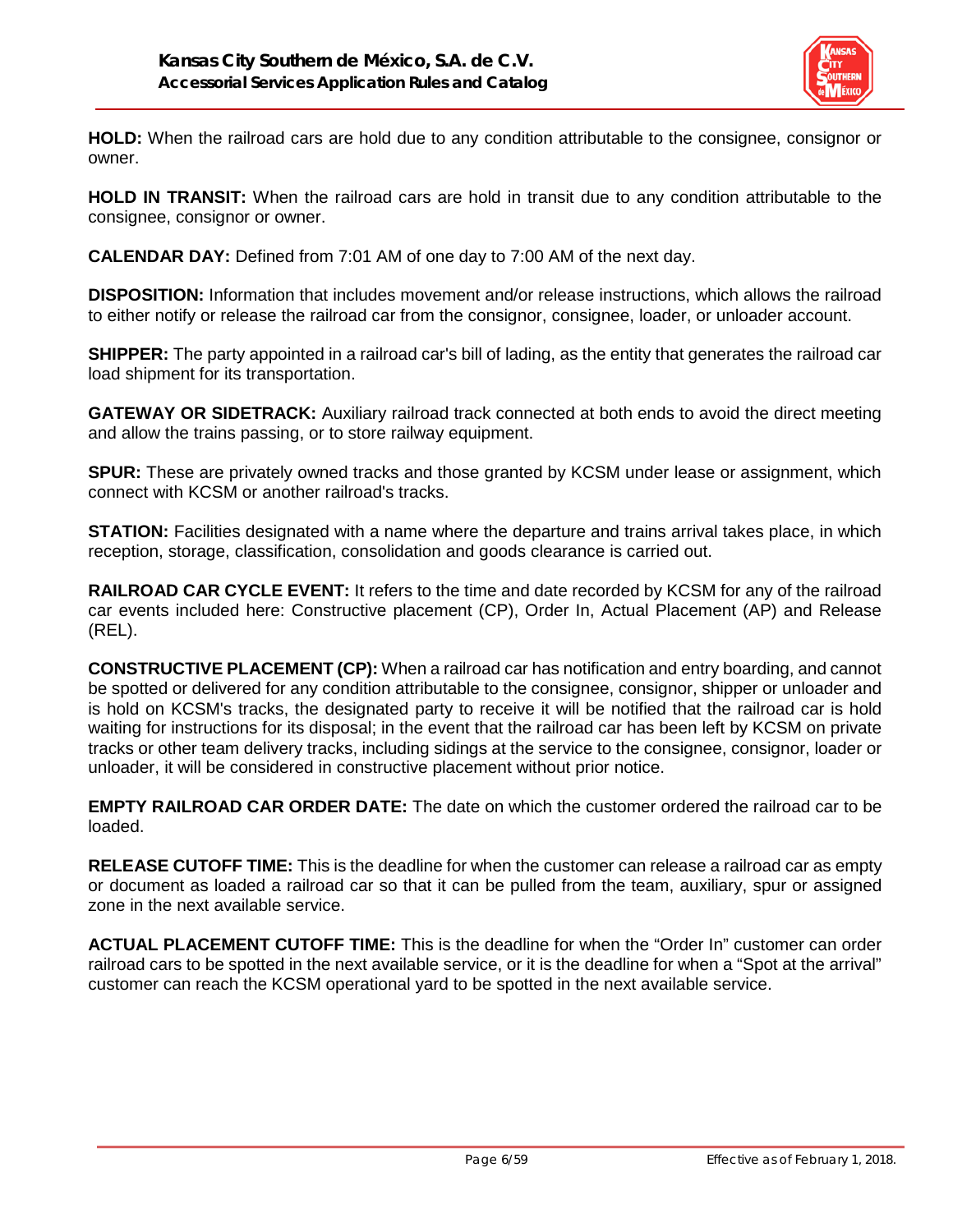

**ORDERED TIME:** In order for a railroad car in constructive placement will be spotted in the customer's facility, the party assigned to receive the railroad car is the one who must order it for the placement. This order must be made according to the instructions established by KCSM in the constructive placement notification. THE DATE AND TIME WHEN KCSM RECEIVES THE PLACEMENT ORDER WILL BE CONSIDERED AS THE "ORDERED TIME" AND THIS TIME WILL BE PART OF THE DEMURRAGE RECORDS. If a customer orders railroad car(s) and KCSM cannot carry out the placement because the track is not available in the location requested by the customer, the time and date of Constructive Placement for railroad cars not located will be the one recorded initially.

**EMPTY RELEASE INFORMATION:** Consignee and/or unloader Notification, sent to KCSM, electronically or in writing to Customer Service, informing that the railroad car is unloaded and available to KCSM, the given information must include the consignee and/or unloader identification, who prepares it, railroad car initial, number, date and time.

**MOVEMENT INSTRUCTIONS:** A loading waybill or any other appropriate instruction provided to authorized KCSM personnel in writing including the electronic means, which contains the necessary information that allows immediate movement under a freight fee, will not be considered as "movement instructions" until authorization is received from all railroads included in the route.

When the "Movement Instructions" have been generated and cover the freight shipment movement, complete instructions must be generated that include the shipper, consignor, consignee, destination, route, product description, as well as whether it is payment at origin or payment at destination.

If it is necessary for the railroad car to be hold in the yard in case of constructive placement, the railroad car will not be able to be spotted for loading or unloading until KCSM has received the order from the customer.

The notification received by KCSM to move a railroad car from the loading or storage shipper track to KCSM yard or auxiliary track to be hold waiting for "movement instructions," whether they were generated by the railroad car's loader or another party authorized to do so or a freight waybill or an order consigning the railroad car to a KCSM agent having no beneficial interest in the railroad cargo, does not establish "movement instructions" or release from demurrage.

**KCSM:** Kansas City Southern de México

**KCSR:** Kansas City Southern Railway

**RELEASE (REL):** The notification received from the shipper or unloader that a railroad car has been loaded or unloaded and is available and with movement instructions.

The release will be done on the date and time that KCSM receives the instructions for movement and the notice that the railroad car is available and for cash customers once the pending charges have been paid. The railroad cars detected in industry that are not loaded according to the established rules and practices, will not be considered as released until the load is correctly accommodated and the respective authorization is obtained.

When a railroad car is unloaded and reloaded, the empty release must be notified. If not notified, the delay will continue until instructions are received in this regard.

Private loaded or empty railroad cars released and pulled from private tracks, which must first be hold on railroad tracks awaiting movement instructions, are subject to the rules and charges provided in this rate.

**MCS:** Management Control System, the system used by KCSM to support and update the railroad cars and locomotives inventory in a virtual way, which is made up fro stations and tracks in which the railroad cars, locomotives and trains that are within the KCSM territory are updated.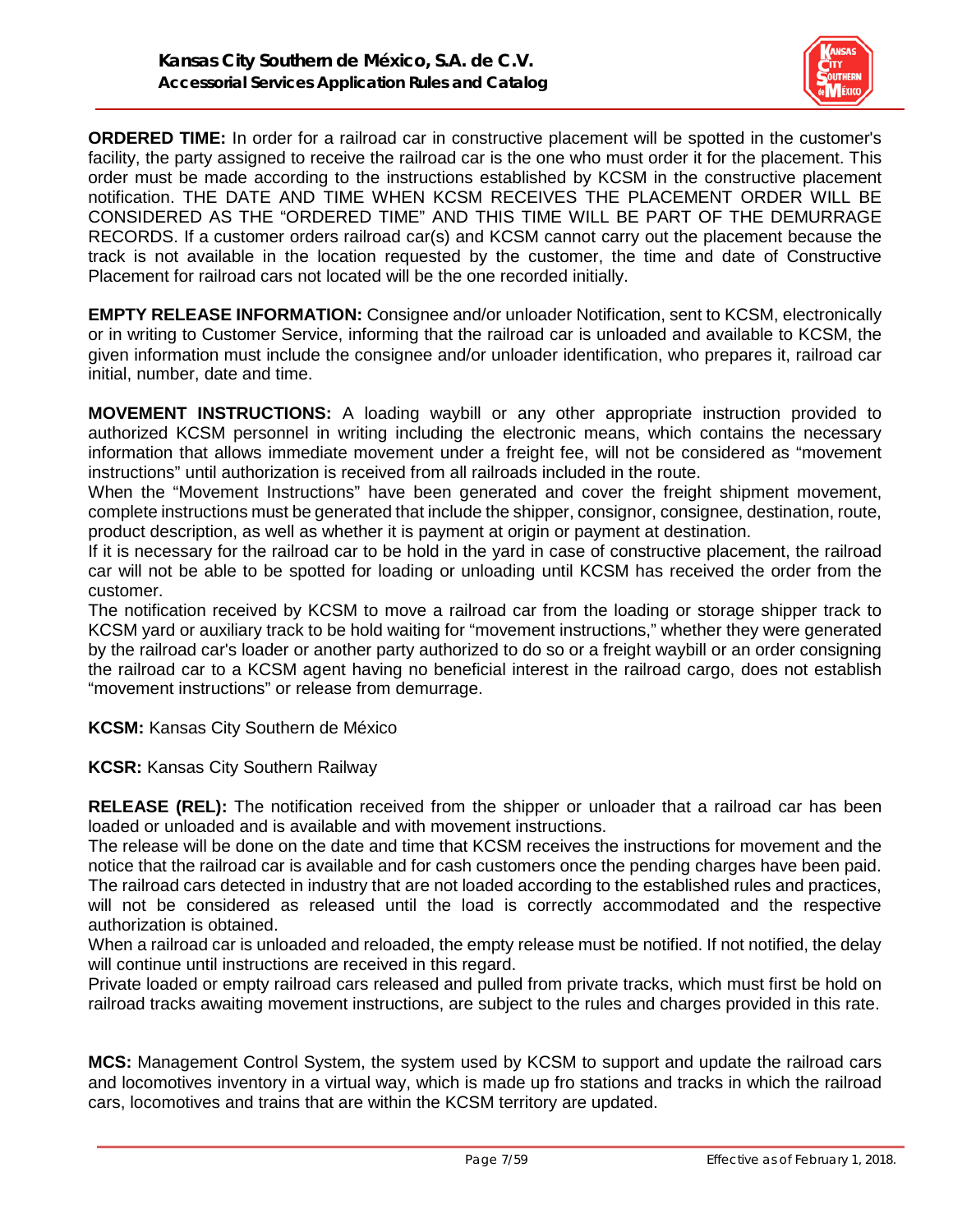

**CALENDAR MONTH:** Defined as from 07:01 AM on the first day of a calendar month until 07:00 AM on the first day of the following calendar month.

**ORDER IN:** The railroad cars action requesting that are hold for constructive placement on KCSM tracks, which the customer makes through the KCSM website. It is also the status or type that the customer takes to decide not to receive the railroad cars in its facilities at the speed in which they arrive at the KCSM distribution yard.

**RAILROAD CAR POOL:** National and/or foreign railroad cars group, assigned to companies or individuals for their exclusive use.

**JUNCTION POINTS:** Those where the spurs connect with KCSM tracks and that by clearing the main track customers are authorized.

**ACTUAL PLACEMENT (AP):** When the railroad car is located in an accessible place for loading or unloading, or in the place designated by the Consignee or any third party that carries out loading, unloading or trans loading maneuvers including, but not limited to in trans loading terminals or operator on team tracks, to load it or unload it.

**CONFRONT SUBSIDIARY:** Company contracted by KCSM to make confronts on its behalf.

**DOCUMENTATION SUSPENSION AT ORIGIN:** Temporary action that is exercised against the customer for its activities suppression or slow or not railroad cars unloading.

**TIME IN CONSTRUCTIVE PLACEMENT:** The time since the railroad car is hold for constructive placement until it is ordered to be spotted.

**TIME IN INDUSTRY:** The time from actual placement (AP) or actual placement notification on team tracks until the release and movement instructions reception.

**TOTAL UNLOADING TIME:** Period elapsed from when a railroad car documented to a team track, auxiliary, spur or assigned zone was considered spotted (AP) until it was unloaded and released.

**INTERCHANGE TRAIN - DRAG:** railroad cars group used to transport goods from a customs point of entrance to a customs dispatch point or vice versa or, as the case may be, from a border customs point to a port zone or to an interior customs or interior terminal.

**SPECIAL TRAIN:** Train that operates under conditions other than the regular train, such as with an early timetable, or under a special service requirement specifically requested by the customer.

**AUXILIARY TRACKS:** Those that, without being so, are temporarily authorized as team tracks; or any track that is not the main track.

**INTERCHANGE TRACKS:** The connection tracks with foreign or national railroads for delivery and railroad cars reception at border stations or junction stations for interchange with national railroads.

**INSPECTION TRACKS:** These are the designated tracks so that Government Agencies carry out the railroad car and merchandise inspection to comply with the customs clearance activities or the any nontariff restrictions release.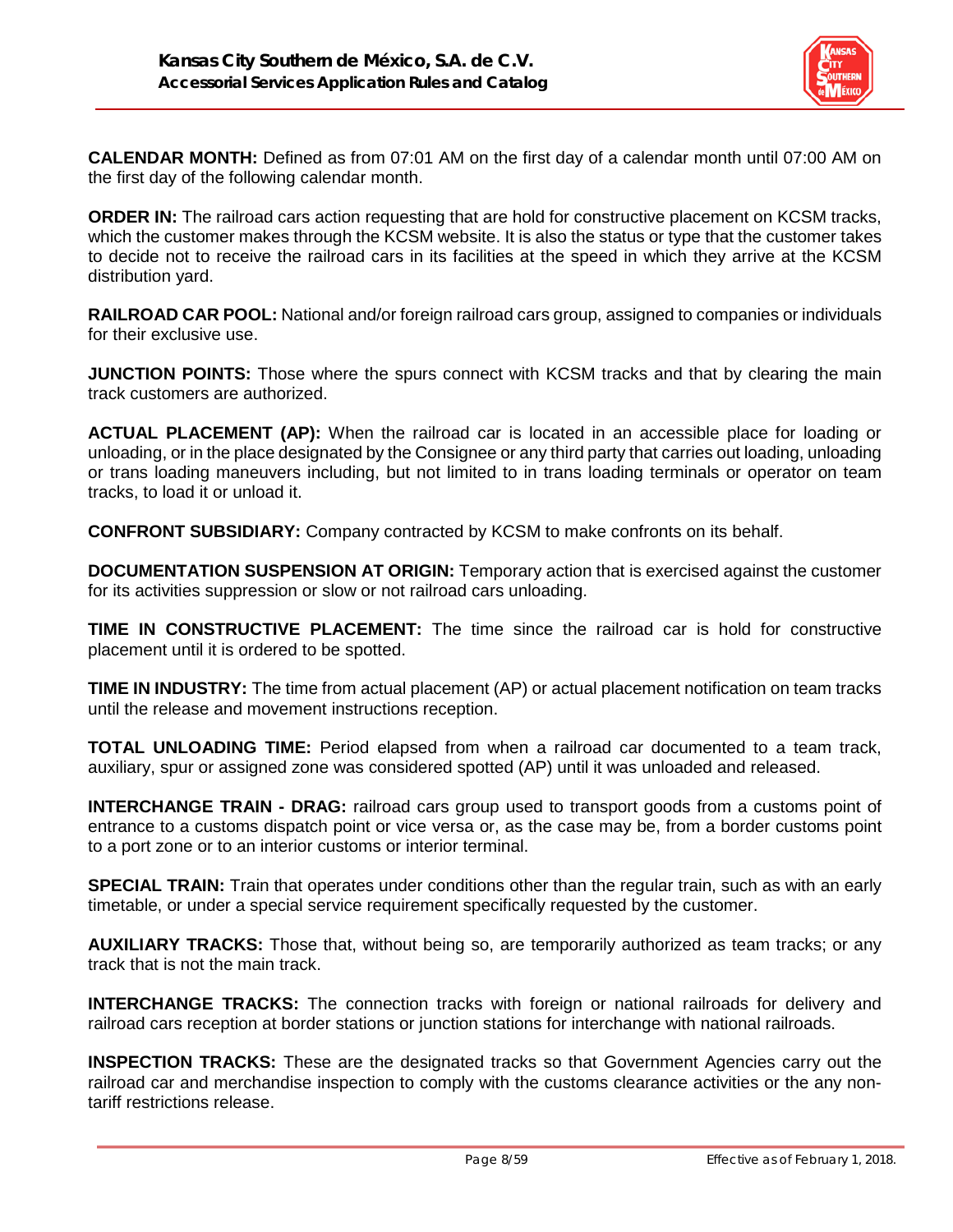

**PLATFORM TRACKS:** At the border, the tracks that have the infrastructure to carry out goods deconsolidation activities, goods rearrangement, load conditions inspection, inspections to verify goods, etc., and where the Government Agencies review the load to comply with customs clearance activities or the any non-tariff restrictions release.

**TEAM TRACKS:** Those designated by KCSM in each station, where railroad cars are spotted for loading or unloading operations and used by different customers.

**PRIVATE TRACK:** Any track not owned or concessionaire by the railroad.

**SWITCHING ZONE:** The perimeter within which a yard job or local service train identification performs its actual placement, pulling, set out or pick up railroad cars physical movements.

**ZVP (Zone - Track - Place):** The railway zone code plus the track number and the designated place numbers in MCS within the actual placement instructions to each customer in each station, where the railroad cars are actual spotted or pulled; it is like the spur number, each track has a particular ZVP number.

## **DEFINITIONS FOR THE MANEUVERS AND SERVICES INTO THE AUTOMOTIVE TERMINAL**

**LOADING OF AUTOMOTIVE VEHICLES:** The raising automotive vehicles action from the ground to the multilevel railroad car.

**UNLOADING OF AUTOMOTIVE VEHICLES:** The unloading automotive vehicles action from the multilevel railroad car to the ground.

**TRANSFER OF AUTOMOTIVE VEHICLES WITHIN THE TERMINAL:** The placing vehicles action within the Terminal in the place requested by the assembly plant.

**RAILROAD CAR WASHING:** Includes the internal movements to the washing zone and from the washing zone to the yard or boarding line.

**OTHER SERVICES:** Those that by their nature are provided for the assembly company request and refer to:

- **IGNITION KEY:** Includes vehicles that arrive without a key and a locksmith service authorized by the owner is requested, opens the unit and prepares the key for the automotive vehicle.
- **CLOSED VEHICLE:** Includes units that are locked, but the unit has a key inside the vehicle, a locksmith authorized by the owner is requested and is limited to opening the unit.

**STORAGE OF AUTOMOTIVE VEHICLES (VIN):** The Automotive Vehicles (VIN) storing action in the Automotive Terminal Yard.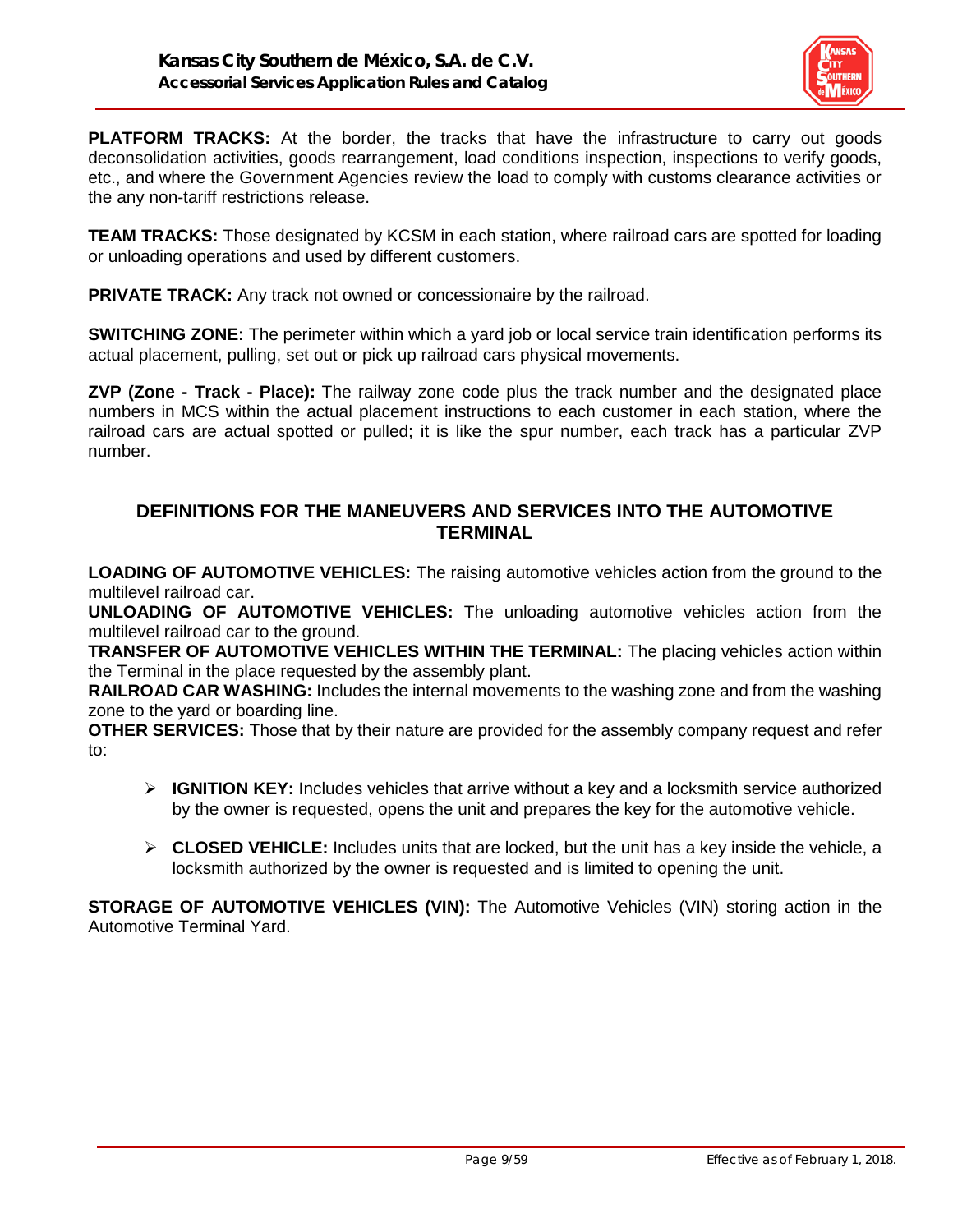

# **CHAPTER FIRST**

# **PERMANENCE OF RAILROAD CARS LOADED WITH PRODUCTS CLASSIFIED AS EXPLOSIVE, HAZARDOUS MATERIALS OR RESIDUE**

### **RULE I APPLICATION:**

- a) This rule applies to any loaded railroad car containing explosive or hazardous materials that are hold on tracks controlled by the railroad.
- b) Hazardous materials are those defined as "hazardous residue" and as "hazardous substances," requiring the 4 United Nations digits use for identification numbers in shipping documents, plate cards or panels and identified with the Standard Transportation Commodity Code (STCC) that begin with 48 and 49 or start with 28 and 29 converted to 48 or 49.
- c) KCSM will apply a differentiated tariff (code 3040) when a railroad car loaded with hazardous materials or waste is hold on KCSM tracks, i.e., if it is a railroad car controlled by the railroad or is a private railroad car, it will be calculated in addition to the demurrage (code 3106) or right of floor rate (code 3222), the loaded with hazardous materials railroad cars permanence rate (code 3040) in force for each day or fraction to which credit is not granted.
- d) It is the shipper and the consignee responsibility to take all the actions to avoid any contamination type derived from the handling of hazardous materials, residue and substances. In contamination case with hazardous materials, residue or substances for reasons attributable to the customer, the shipper or the consignee must carry out the remediation and the site cleaning at their expense and charge under applicable environmental legislation terms.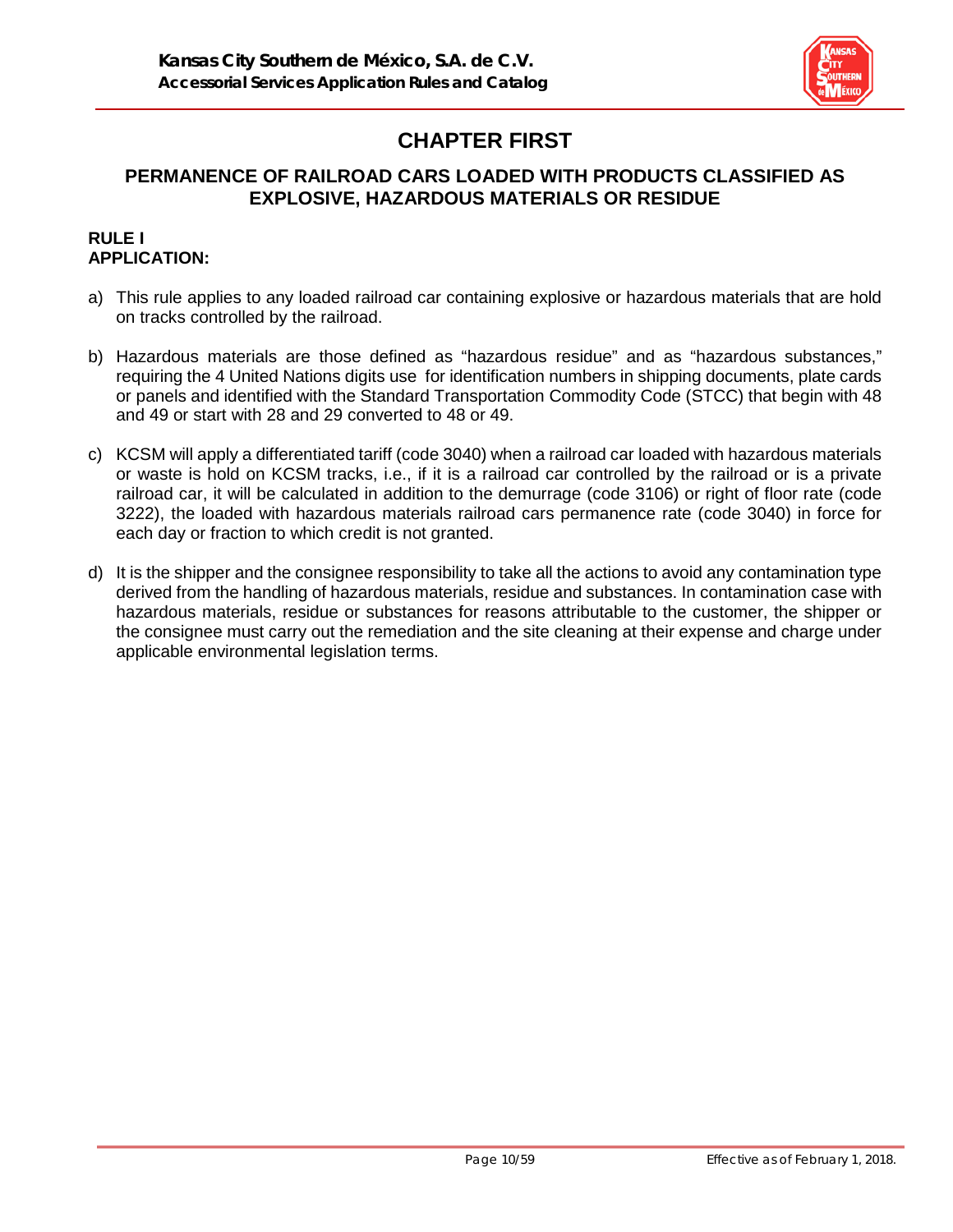

# **CHAPTER SECOND**

# **SWITCHING, BORDER CHARGES, SPECIAL OPERATIONS AND OTHER MANEUVERS**

#### **RULE I RAILROAD CARS ACTUAL PLACEMENT ON TEAM OR AUXILIARY KCSM TRACKS**

a) Railroad cars spotted for loading or unloading on team tracks or on auxiliary tracks in KCSM stations are exempt from switching charges, provided they have produced freight revenues or will produce them.

Also excluded from these charges are railroad cars that, due to their content, need to be spotted on ramps, docks or shippers on team or auxiliary tracks and that have been documented from origin at one of these specific points.

- b) When there are specific zones on the team or auxiliary tracks assigned to be used by the customer to carry out loading and/or unloading maneuvers, the railroad cars will be spotted in these places if they were documented at them, if the customer has delimited and indicated the specific zone or if requested in writing to the Customer Service Center before their arrival.
- c) When the railroad cars are spotted on team tracks or on auxiliary tracks, where the loading and unloading maneuvers can be carried out, only additional movements will be authorized at the written consignee request through the Customer Service Center, if required, provided that tractive force is available and without prejudice to third parties, collecting two ordinary switching (code 3070) provided that the movement was made within the same team tracks, loading and unloading tracks, and does not require reclassification in operational yard, nor that another yard job service, local or road train and/or with different date makes the additional movement.

#### **RULE II RAILROAD CARS ACTUAL PLACEMENT ON SPURS OR ASSIGNED ZONES WITHIN THE KCSM TERRITORY**

a) The customer must declare in writing to the Accessorial Services Department, the general capacity and the (operative) daily loading and unloading spur capacity or assigned zone. Also, it shall indicate the railroad cars number Customer can receive in the spur per day; notifying this communication to the Customer Service Center and the Fleet Distribution Department.

Loaded railroad cars consigned originally to a spur owner consignee or any third party that performs loading, unloading or trans loading maneuvers including but not limited to in trans loading terminals or operator on team tracks or any other track that has been so stipulated by an agreement or contract, as well as empty railroad cars to be loaded, will be moved to the spurs, without exceeding the previously declared operative daily loading and unloading capacity.

b) If the customer is declared under the "Order In" modality and has a customer name and password, then on its own account, it shall release from constructive placement through the KCSM website [\(http://www.kcsouthern.com/en-us\)](http://www.kcsouthern.com/es-mx) a railroad cars number not greater than those established in the declared operative daily loading and unloading capacity or not greater than the railroad cars number that have been released from its tracks; if it is "Order In" and it does not have a customer name and password on the KCSM website, as an exception, it can request them by issuing the format established in the procedure for release the equipment, so that in the Customer Service Center the railroad cars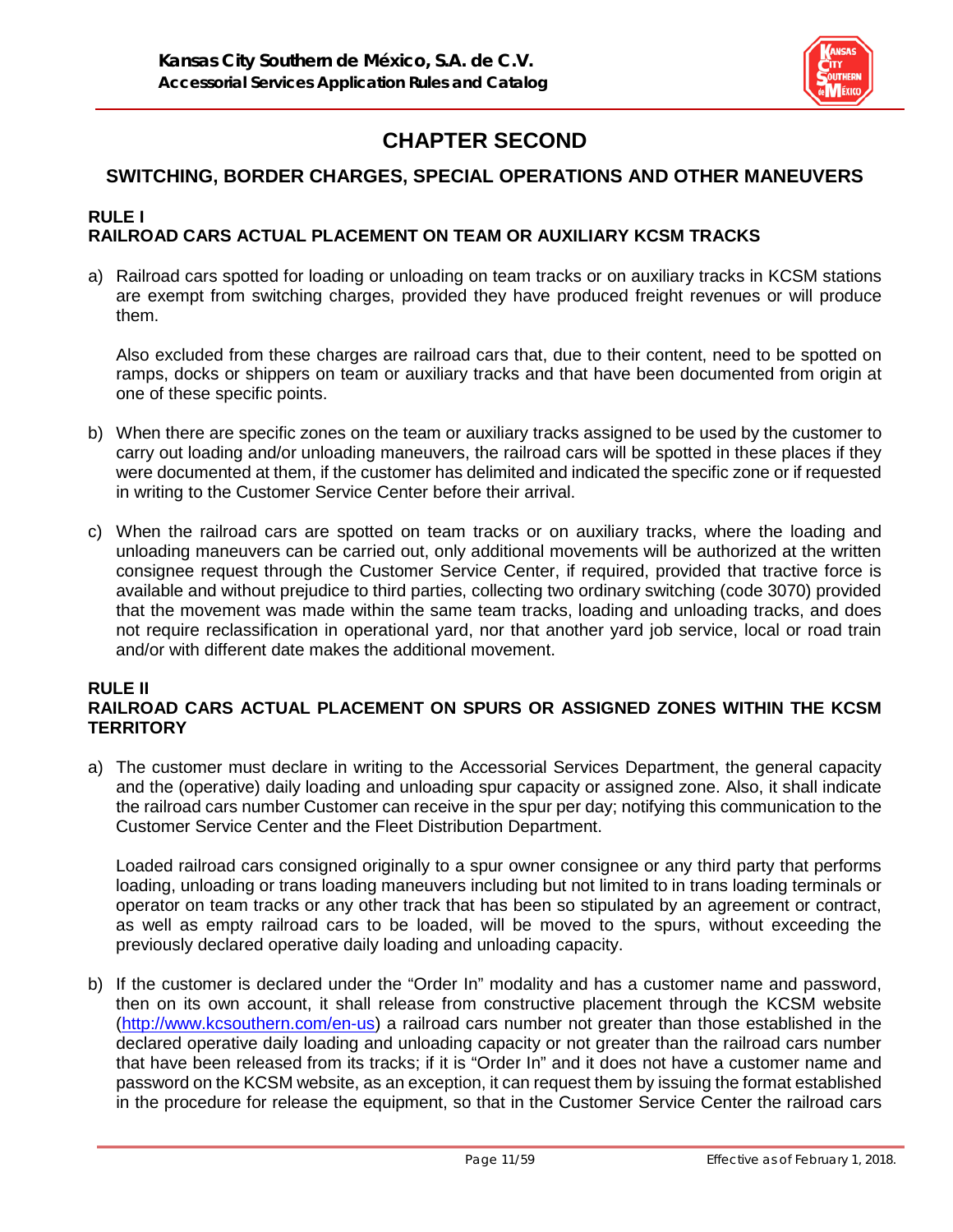

that the customer considers are released from constructive placement. Both releases must be carried out before the actual placement cut-off time that the yard job service, local or road train have programmed in their train master plan, so that the ordered railroad cars take the trip plan in the next programmed service. If this request does not exist in writing from the customer or has not been ordered through the KCSM website, for no reason should unsolicited railroad cars be sent to the spurs or assigned zones.

In stations that have yard job service or local train, an additional service may be granted to spot, pull or accommodate railroad cars to spurs or assigned zones, according to locomotive availability and crew; this service has a locomotive rental charge (code 3277, 3275.3) according to the fifth chapter provisions in this rate.

- c) The declared as daily operative loading and unloading capacity will be considered as the agreed and unique for the demurrage calculating purposes; it being understood, therefore, that the requests for additional service are exclusively for optimizing operation purpose and avoiding the unnecessary equipment stopping upon customer request and the railroad cars involved in the additional service will not be considered as excluded in the computing works for demurrage calculation. This will not constitute a commitment from KCSM to exclude the railroad cars involved from the demurrage calculation when for any reason this additional service cannot be granted.
- d) The spurs owners or assigned tracks may establish a credit agreement, so that the loaded or empty railroad cars that are received documented in said spurs are moved to be spotted in the next available industry service, not exceeding the declared capacity.
- e) In the event that the customer does not have a specific credit agreement, then it will be subject to the conditions established in the Transportation Contract that is entered into between the parties or to the KCSM general transport rules published on the website. The equipment ordering received will be accepted upon its consignment, once the freight settlement and/or demurrage (code 3106) or right of floor (code 3222) generated according to the chapters third or fourth in the application rules and this rate has been paid.
- f) To spot on spurs or assigned tracks, consigned railroad cars to load or unload to a third party, a letter from the spur owner or leaseholder will be required, accepting said railroad cars under their absolute responsibility in the charges that are incurred, including those derived from the respective contract entered into with KCSM.
- g) When loaded or empty railroad cars are documented on spurs, it is essential that the waybill shows the Consignee or trans loading terminal Operator correct name or team tracks as it was registered in the customer master file, so that the railroad cars take their correct instruction for placement to the spur that corresponds according to how it was programmed in KCSM's system.

When incorrectly documented railroad cars are received, with waybills that do not meet the above requirements and have not yet reached the distribution yards in the destination station, they will only be moved to the spur, upon written request from the customer to the Customer Service Center, provided that the original consignee stated in the regular waybill is the owner or assignee thereof, with a waybill modification being charged (code 3300 or 3301) for each railroad car for the diversion required, in addition to the demurrage (code 3106) or right of floor (code 3222) for the stay on KCSM tracks, according to chapter third, rule VII.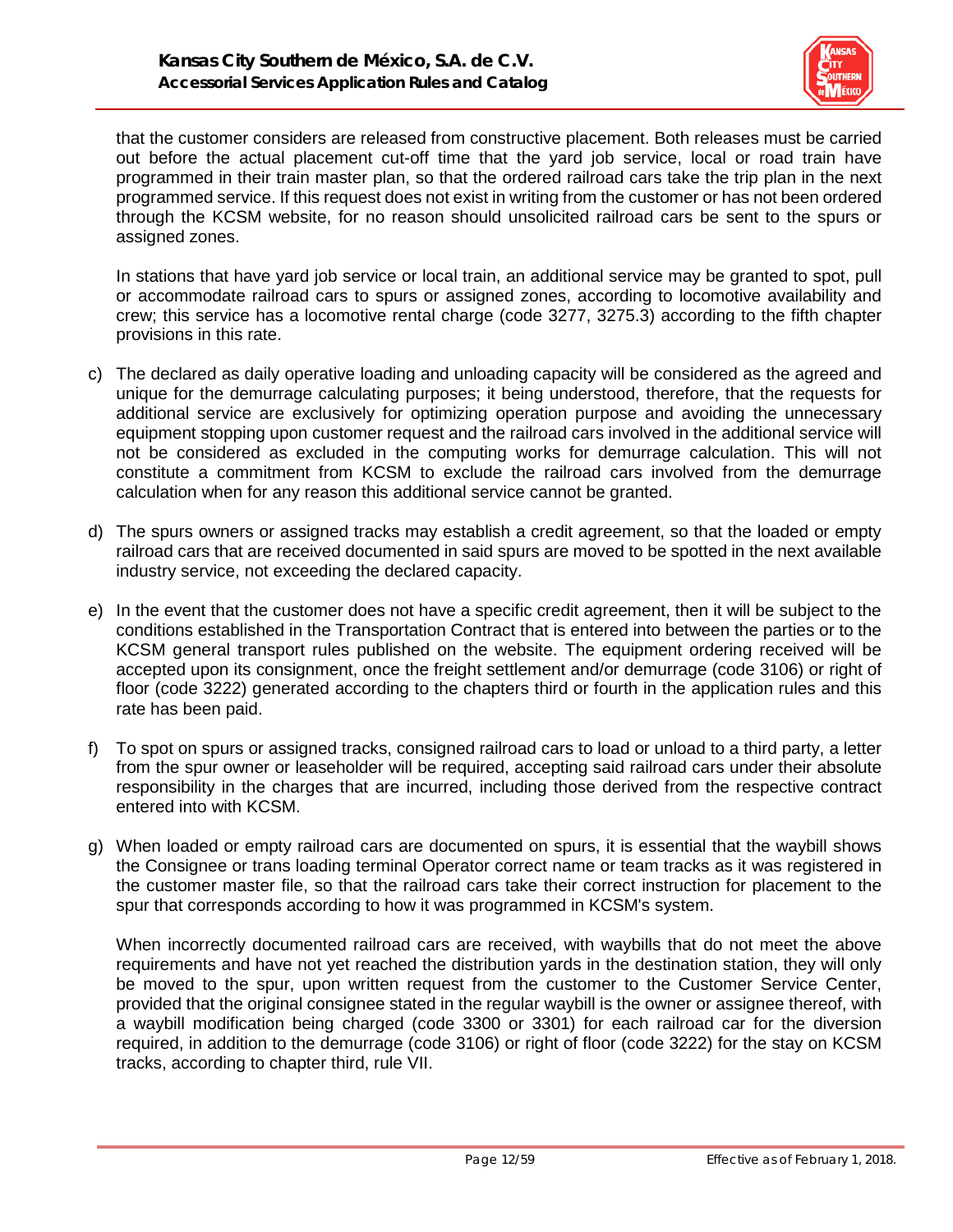

In the event that the railroad cars have already reached the distribution yards or are located on the destination station team or auxiliary tracks, in addition to the charge for the waybill modification (code 3300 or 3301) and demurrage (code 3106) or right of floor (code 3222), the additional movement for spot in new the spur will be charged as intraterminal switching (code 3075).

h) When a customer owns more than one spur inside the switching zone into the same station, the railroad cars documented to be spotted in one of them may be sent to another, as long as the railroad car(s) reach the distribution yards in the destination station and the customer is within the "Order In" (constructive placement) concept, so when the customer releases the constructive placement through KCSM's website, it will select the ZVP (Zone - Track - Spot) where it wants to receive the railroad cars; there will be no additional charge for the above-mentioned ZVP changes through the website.

If the service has already been performed and the customer requests in writing to the Customer Service Center a new movement to another spur or team tracks or auxiliary tracks within the same switching zone, an intraterminal switching per railroad car will be charged (code 3075) as long as the yard job or local service that pick up the railroad car from spur 1 or team tracks or auxiliary tracks is the same one that within its same working shift places it in spur 2 or team tracks or auxiliary tracks; otherwise, if the railroad car removed from spur 1 or team tracks or auxiliary tracks has to be reclassified in the distribution yard from the station, so that later it is located in spur 2 or team tracks or auxiliary tracks on a different date or by different yard job or local service, then the charge will be determined by the Marketing department through a freight revenue waybill charge according to the Effects Classifier.

# **RULE III SWITCHING CHARGES**

# **1.- RAILROAD CARS THAT HAVE PRODUCED OR ARE GOING TO PRODUCE FREIGHT REVENUE.**

a) When at the customer request to spot an empty railroad car to be loaded at a certain point into any team track, auxiliary track, spur or assigned zone and it is not used due to the order cancellation, it will cause two ordinary railroad car switching (code 3070), one to spot and another to pull the equipment, also corresponding demurrage (code 3106) or right of floor (code 3222) charges will apply, without granting credits, as well as the penalty established in this catalogue for railroad car requested and not used (code 3080).

Switching charges and penalty for railroad car requested and not used will not apply in the following exceptions: when the cancellation was caused due not having made the equipment available on the date requested by the customer or when upon arrival at the place where it was going to be loaded, the railroad car is applied to another customer order and the free time calculation can be started from the same date and time it was made available to the first customer.

- b) When an empty railroad car received from another railroad, is requested by a customer that is located on lines owned or served by KCSM, for the being loaded purpose and the railroad car is rejected after having been spotted in constructive placement due to lack of space and/or spotted in the customer facilities that requested it and/or the rejection is due to causes other to those established in subsection "a," the rejected railroad car will be returned to the railroad that delivered it, and the charges will be applied in accordance with the following:
	- 1. When the station where the railroad car will be returned to the railroad that delivered it, is the same where it was rejected, the customer will be responsible for the railroad car requested and not used penalty (code 3080) and two ordinary switching (code 3070).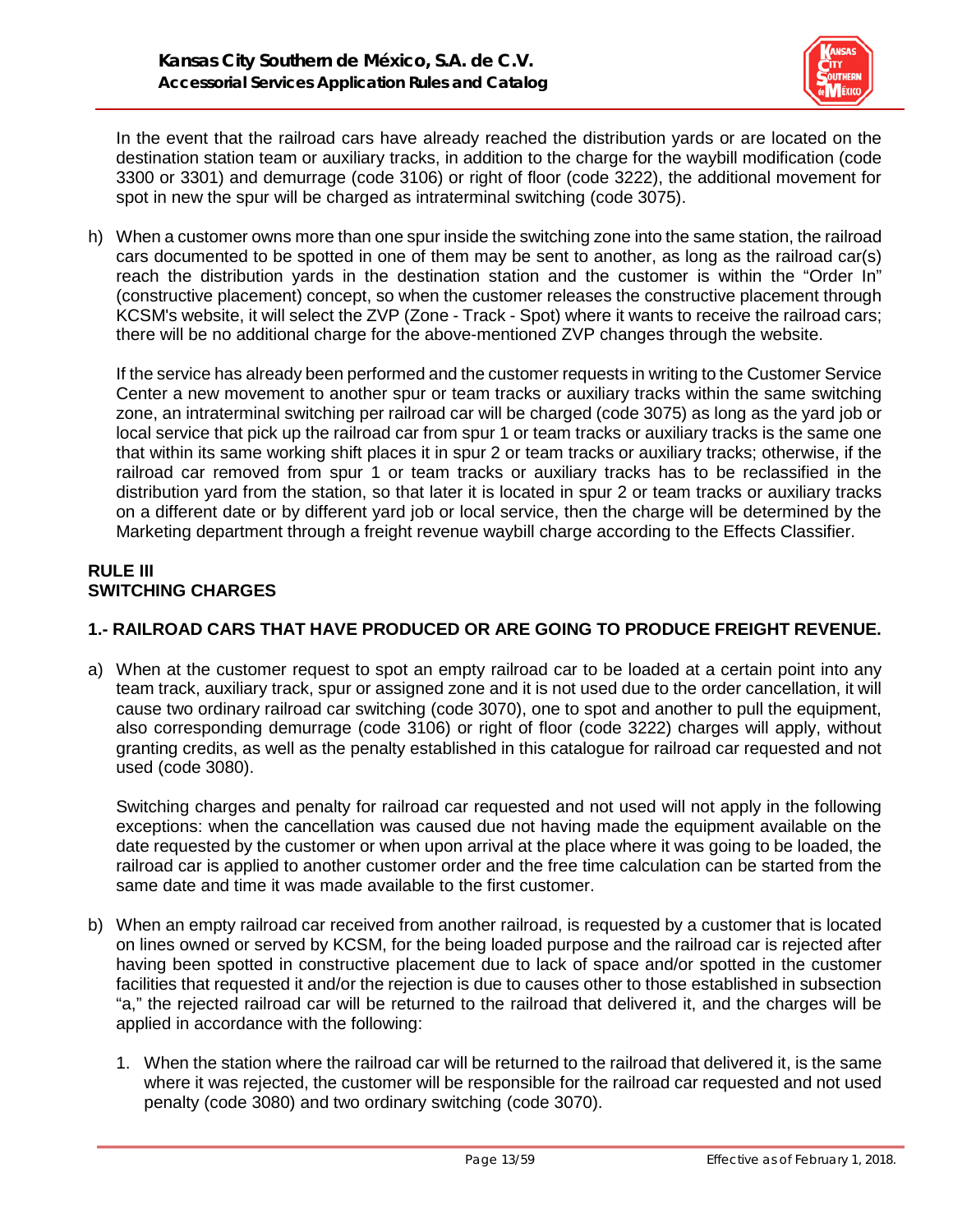

2. When the station where the railroad car will be returned to the railroad that delivered it, is not the same one where it was rejected, the charge that will be applied to the customer will be the one determined by the KCSM Marketing department through a freight revenue waybill according to Effects Classifier fraction 13335, class 9 (railroad cars on their own wheels).

In both cases the customer will be responsible for demurrage (code 3106) or right of floor charge (code 3222) in accordance with the in effect regulations (see Note 1).

c) When an empty railroad car in loading proper conditions is supplied by KCSM to a customer in response to a prior equipment request, but the customer rejects the railroad car because it is no longer needs, whether the railroad car has been spotted in its facilities or remains outside due to constructive placement, it will be subject to two ordinary switching charge (code 3070) and the penalty for railroad car requested and not used (code 3080). In both cases the customer will be responsible for the demurrages (code 3106) or right of floor charge (code 3222) in accordance with the in effect regulations (see Note 1).

**Note 1:** The switching charges and the railroad car requested and not used penalty will not apply when the rejection is due to the railroad car not being in proper conditions for loading.

- d) When empty railroad cars are requested in the spur and when the movement is made, it is found that due to constructive placement or for any other reason not attributable to KCSM, they cannot be spotted, they will be returned to the general service, for which customers must pay two ordinary switching (code 3070) as well as a demurrage day (code 3106) or right of floor (code 3222) per railroad car.
- e) When the loaded railroad cars switching to spurs is performed, considering the declared loading and unloading capacity, and it is found that due to constructive placement or for any reason not attributable to KCSM, they cannot be spotted in the indicated spur, the switching will be considered fulfilled, returning the railroad car(s) to the general yard or auxiliary tracks, which when assigning them in the work order an incomplete work code due to constructive placement, the railroad car will take the hold status, remaining this way until the customer again requests the order to be located in the next available industry service, with the intraterminal switching (code 3075) and the respective demurrage charges (code 3106) being applied.
- f) With respect to private or foreign railroad cars fully released from the Railroad car Hire payment which are received for spurs, when the movement is railroad carried out and it is found that they cannot be spotted due to constructive placement or any other cause not attributable to KCSM, the railroad car(s) will be returned to the general yard or auxiliary tracks considering the movement accomplished, by assigning them in the work order an incomplete work code due to constructive placement, the railroad car will take the hold status, remaining this way until the customer again requests the order to be spotted in the next available industry service, for which the intraterminal switching (code 3075) and the respective right of floor (code 3222) will be applied.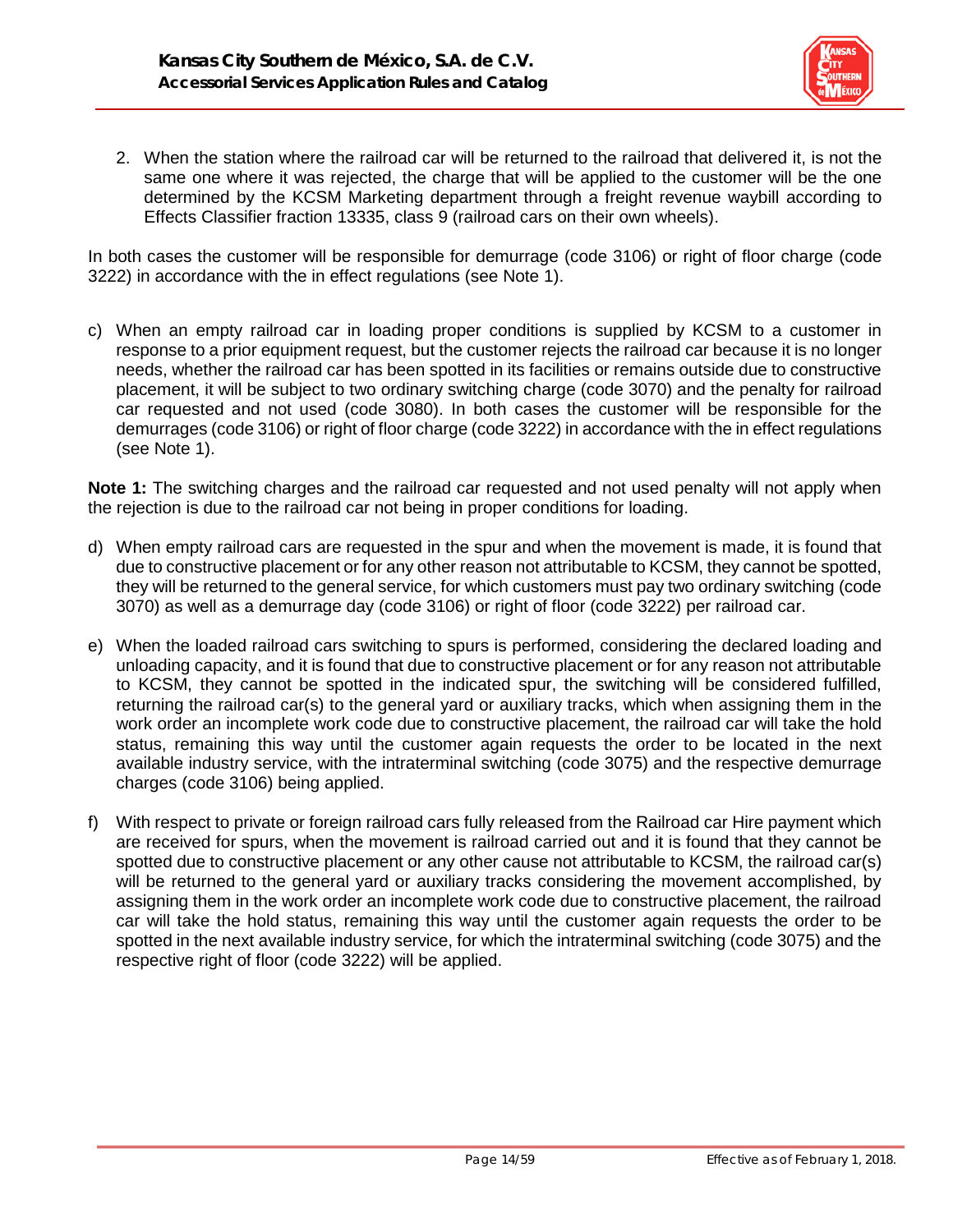

# **2.- PRIVATE RAILROAD CARS THAT HAVE NOT PRODUCED AND WILL NOT PRODUCE FREIGHT REVENUE.**

a) The resulting right of floor (code 3222) will be applied based on the chapter corresponding to right of floor to a private railroad car or with private treatment, which was originally documented to be loaded and has not been used and spotted in constructive placement or which after having been spotted in the customer's facilities, its circuit is changed, so the railroad car must be documented by the customer under a freight rate based on the new route it takes (Origin - Destination), according to the KCSM freight rate application rules.

# **RULE IV RAILROAD CARS IN GROUP SWITCHING TO A SPUR, WHENEVER FLEET REVENUES HAVE BEEN PRODUCED OR ARE GOING TO BE PRODUCED PREVIOUS AGREEMENT OR CONTRACT.**

- a) To provide this service, it is necessary that the spur owner have the following:
	- Locomotive with crew, regulatory tool and fuel or other traction appropriate means to the safety KCSM specifications.
	- Safety measures for movement inside its facilities, to prevent accidents and equipment deterioration.
- b) The railroad cars will be delivered at the junction points and must be returned invariably in the same place by the customer.
- c) With the understanding that, for each trip from the station to the junction point or vice versa, carrying up to five railroad cars, the minimum indicated in this rate will be charged (code 3090) and from the sixth onwards the additional fee per railroad car will be charged (code 3095), which is also indicated.

For the rates application for switching railroad cars in a group, it is required that the customer previously obtain written authorization from KCSM's Commercial department.

- d) This rule provisions will not be applicable when only one railroad car is received for the customer on the date. In this case, due to the movement from the station's tracks to the spur's junction point, an ordinary switching will be charged (code 3070).
- e) Customers who have authorized railroad cars in group switching and who require movements from the junction point inside their facilities, with KCSM locomotive, upon written request to the Customer Service Center and Accessorial Services; and provided that the tractive force is available, will be provided with such, charging the locomotive rental (code 3277, 3275.3) pursuant to the chapter fifth provisions on the application rules - catalogue, in addition to the railroad cars in groups switching (code 3090, 3095).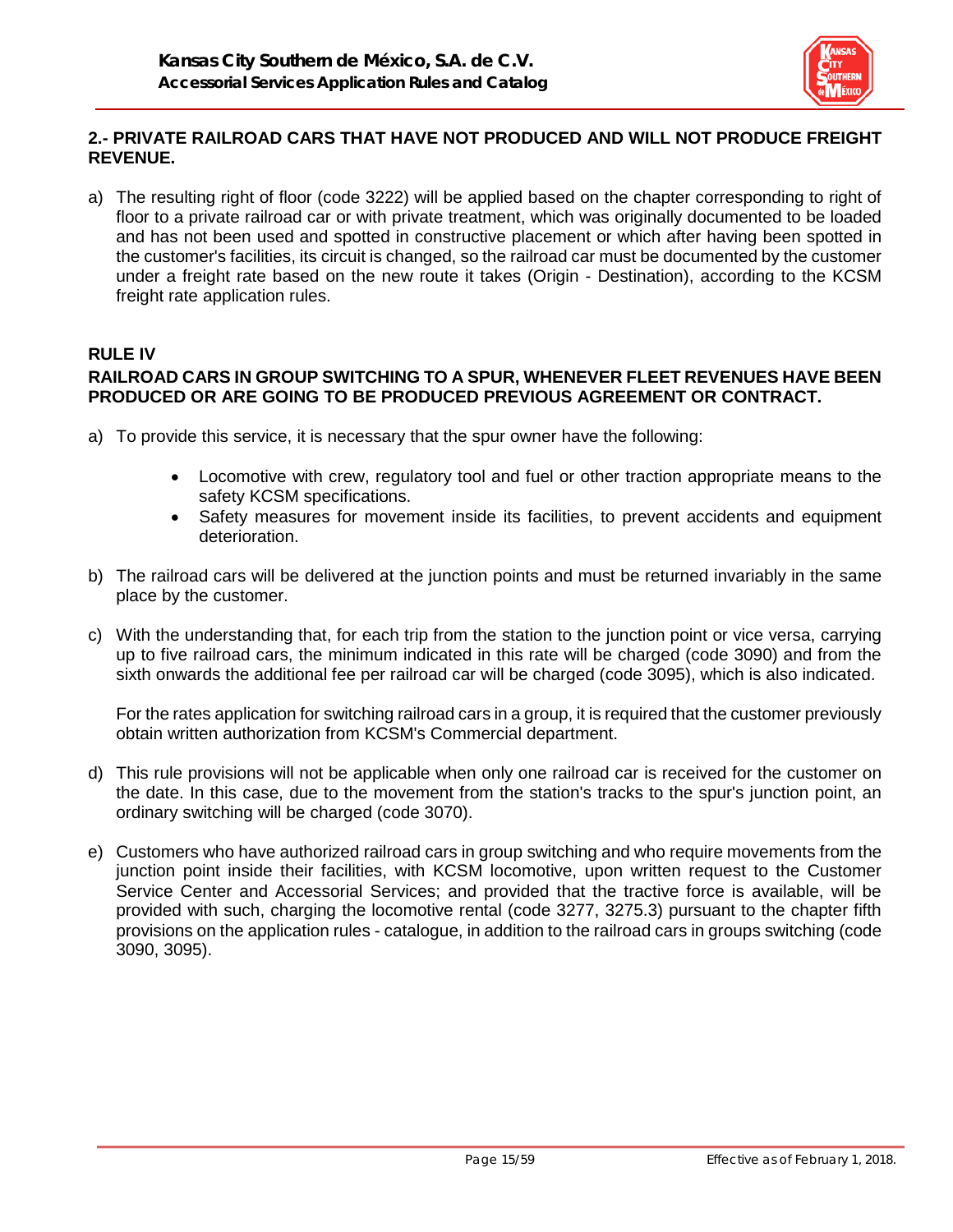

#### **RULE V SWITCHING**

## **1. INTRATERMINAL SWITCHING FOR RAILROAD CARS**

An Intraterminal switching will be charged (code 3075), per railroad car, in the following cases:

- a) For any movement subsequent to the railroad cars actual placement in spurs or assigned zone, team or auxiliary tracks or requested by the customer within the same switching zone or who have completed their normal switching.
- b) For the railroad cars movement with all or part of their contents or empty, which customers request, from one spur to another, within the same switching zone.

For a) and b) as long as the yard job or local service, that pick up a railroad car from spur 1 or team tracks or auxiliary tracks is the same one that spot it in spur 2 or team tracks or auxiliary tracks in the same switching zone; otherwise, if the railroad car movement to pick up railroad car from spur 1 or team tracks or auxiliary tracks is spotted in spur 2 or team tracks or auxiliary tracks is done by different yard job ID or local ID, then the charge will be determined by the KCSM Marketing department through a freight revenue waybill according to the Effects Classifier.

c) For the actual placement in another spur or team tracks or auxiliary tracks within the same switching zone, railroad cars that, pursuant to the rule III this chapter paragraphs e) and f) provisions, were returned to general yard or auxiliary tracks .

In the foreign equipment case that is not fully released from the Railroad car Hire payment, the movements must be authorized by the KCSM Transportation Support Center Manager, which will determine the additional charges to be applied for demurrage (code 3106) or right of floor (code 3222).

#### **1A. INTRATERMINAL SWITCHING FOR INTERMODAL MODULES PLATFORMS AND INTERMODAL CONTAINERS;**

For the intermodal modules platforms movement for intraterminal services and when they are provided, the following amount will be charged:

- a) An Intraterminal Switching (code 3075) for each intermodal module well section.
- b) 50% of an Intraterminal Switching (code 3075) for each intermodal container 40 to 53 feet in length.
- c) 25% of an Intraterminal Switching (code 3075) for each intermodal container 20 feet in length.

Empty or loaded no matter loaded content and weight within the railroad cars load limits or containers; for each of the following movements:

#### **FROM: TO:**

Docks **Team tracks or auxiliary tracks** Team tracks or auxiliary tracks Team Spur or maritime zone Spur Docks **Docks** Docks Spur

Spurs or maritime zone Team tracks or auxiliary tracks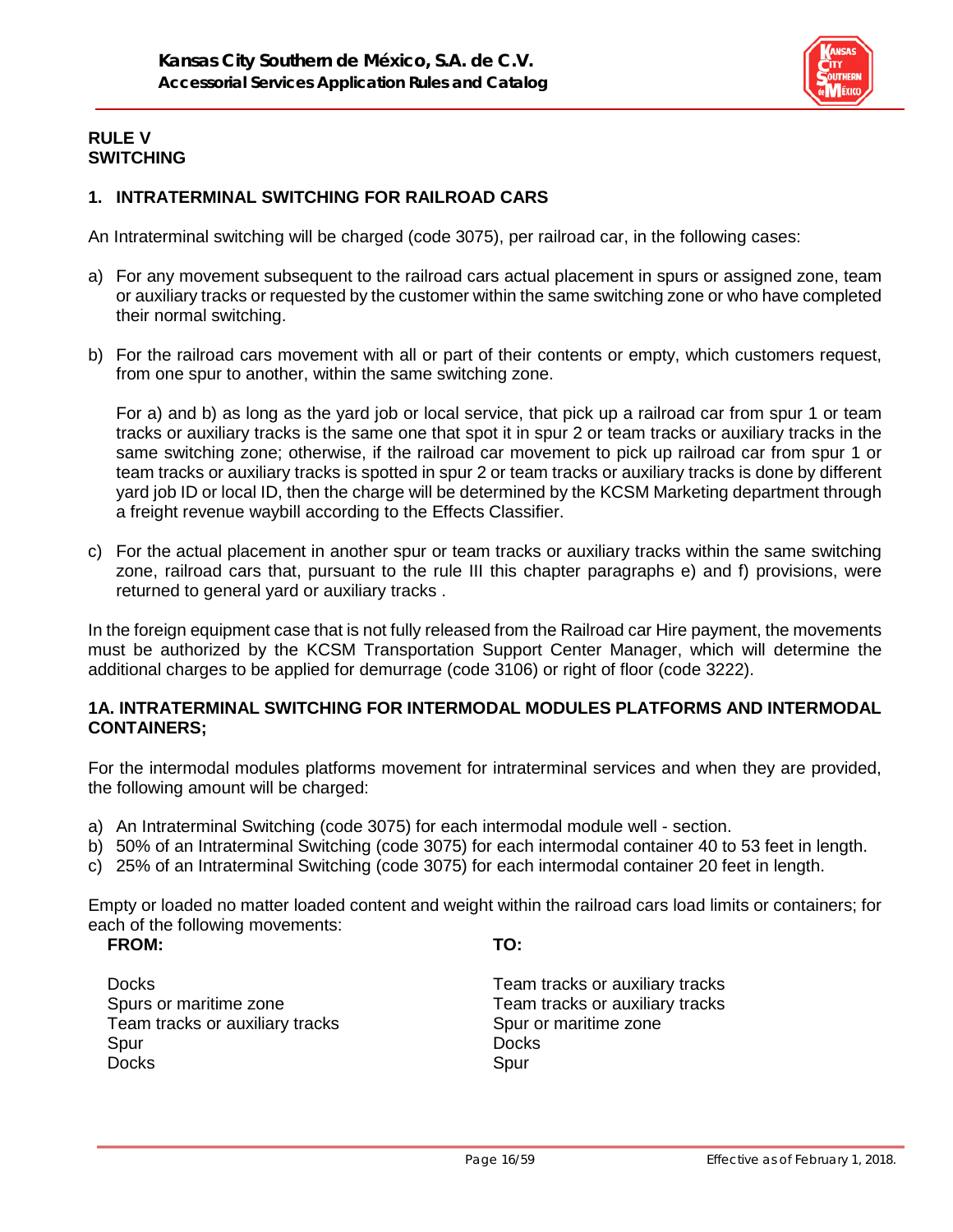

**FROM: TO:** Team tracks or auxiliary tracks Docks Intermodal ramp **Intermodal Ramp** Intermodal Ramp Team tracks or auxiliary tracks Team tracks or auxiliary tracks **Intermodal Ramp** 

#### **2. INTRATERMINAL SWITCHING**

An Intraterminal switching will be charged (code 3075), per railroad car, in the following cases:

a) For the railroad cars movement with all or part of their contents or empty, which customers request, from one spur or assigned zone, team or auxiliary tracks to another within the same switching zone, where the operation involves 2 railroads and there is no border bridge crossing.

#### **3. INTRAPLANT SWITCHING**

An Intraplant switching will be applied (code 3075), per railroad car, in the following cases:

a) For the subsequent movement with all or part of its contents or empty, from railroad cars located in spurs or assigned zone, team or auxiliary tracks or requested by the customer, within the same track or within the plant - industry; this service will only be done with the regular yard job or local service and will be subject to availability.

#### **4. INTERMEDIATE SWITCHING**

An Intermediate switching will be charged (code 3075), per railroad car, in the following cases:

a) For the railroad cars movement with all or part of their contents or empty, which are received in interchange from a connecting railroad to deliver to another connecting railroad within a switching zone and delivered at an agreed switching point, where KCSM only serves to interchange railroad car function without being part of a freight movement.

#### **5. SWITCHING AT ORIGIN**

A switching at Origin will be charged (code 3075), per railroad car, in the following cases:

a) For the railroad cars movement to be interchanged to a connecting railway with all or part of their contents or empty, from spurs or assigned zone, team or auxiliary tracks or requested by the customer where KCSM is the origin movement and delivers the railroad car at the customer's request at the switching point that is within the switching zone.

#### **6. SWITCHING AT DESTINATION**

A switching at Destination will be charged (code 3075), per railroad car, in the following cases:

a) For the railroad cars movement from the interchange point within the switching zone with all, part of their contents or empty, to spurs or assigned zone, team or auxiliary tracks or requested by the customer where KCSM is the movement destination within the switching zone.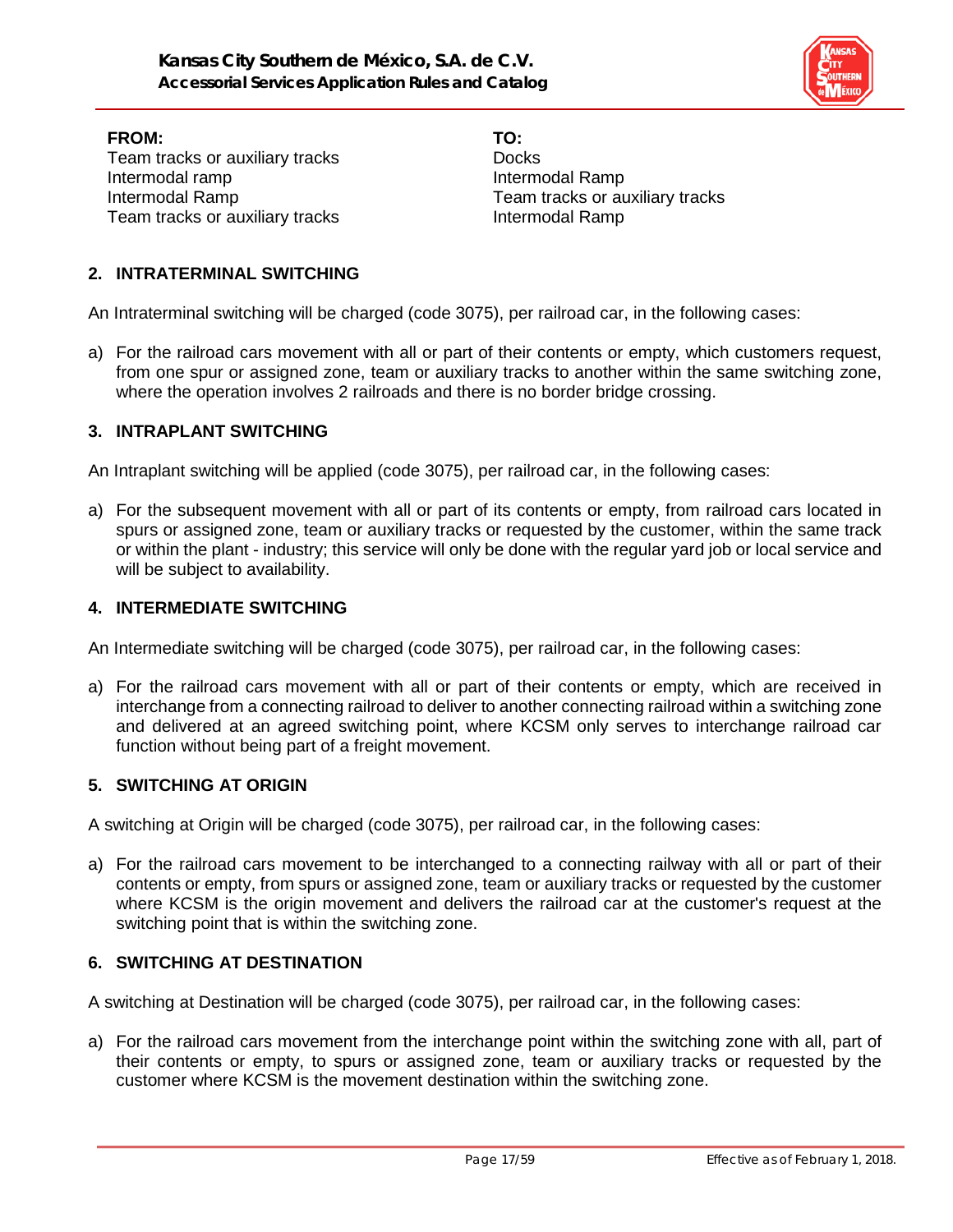

## **RULE VI SPECIAL REGULATIONS**

# **1.- RULES FOR THE FOREIGN RAILROAD CARS**

- A. When a customer requests to reload an foreign railroad car on KCSM lines, it must consider the following:
- a) Request to the KCSM Fleet Distribution area, authorization via email to carry out the railroad car reloading by specifying the initial and number, destination and product to be loaded.
- b) If the railroad car reload request is authorized, the customer can enter its order through the KCSM website.
- c) When reloading, the customer must respect the product type and destination indicated in its request.
- d) The customer will be responsible for the attachments care (fastening bolts, chains, berth bars, etc.) from the assigned foreign railroad cars.
- e) If discrepancies are detected in the previous paragraph provisions, KCSM will transfer to the customer the replacement or repair costs from damage or attachments loss.
- f) In the event that the customer cancels the order or rejects the assigned railroad car for reasons not attributable to KCSM, the customer will be subject to the following charges:

KCSM will apply demurrage (code 3106) for the stay pursuant to the third chapter rule VI in these rules provisions and in rejection case the corresponding charges will be applied pursuant to the rule III subsection c) into this chapter provisions.

- B. When a customer requests empty foreign railroad cars to load on KCSM lines, it must consider the following:
- a) Request via email to the Fleet Distribution area, authorization to carry out the loading by specifying the railroad cars number, destination and product to be loaded.
- b) If the load request is authorized, the customer can enter its order through the KCSM website.
- c) When loading, the customer must respect the product type and destination indicated in its request.
- d) The customer will be responsible for the attachments care (fastening bolts, chains, berth bars, etc.) from the assigned foreign railroad cars.
- e) If discrepancies are detected in the previous paragraph provisions, KCSM will transfer to the customer the replacement or repair costs from damage or attachments loss.
- f) In the event that the customer cancels the order or rejects the assigned railroad car for reasons not attributable to KCSM, the customer will be subject to the following charges:

KCSM will apply demurrage for the stay (code 3106) pursuant to the rule V in chapter third on these rules provisions and in rejection case, the corresponding charges will be applied pursuant to the rule III subsections a) or b) in this chapter provisions, as applicable.

g) When the railroad car has not been loaded, KCSM will invoice the charge for the empty railroad car return to the point where the railroad car was received; the charge that will be applied to the customer will be determined by the KCSM Marketing department through a freight waybill according to the Effects Classifier.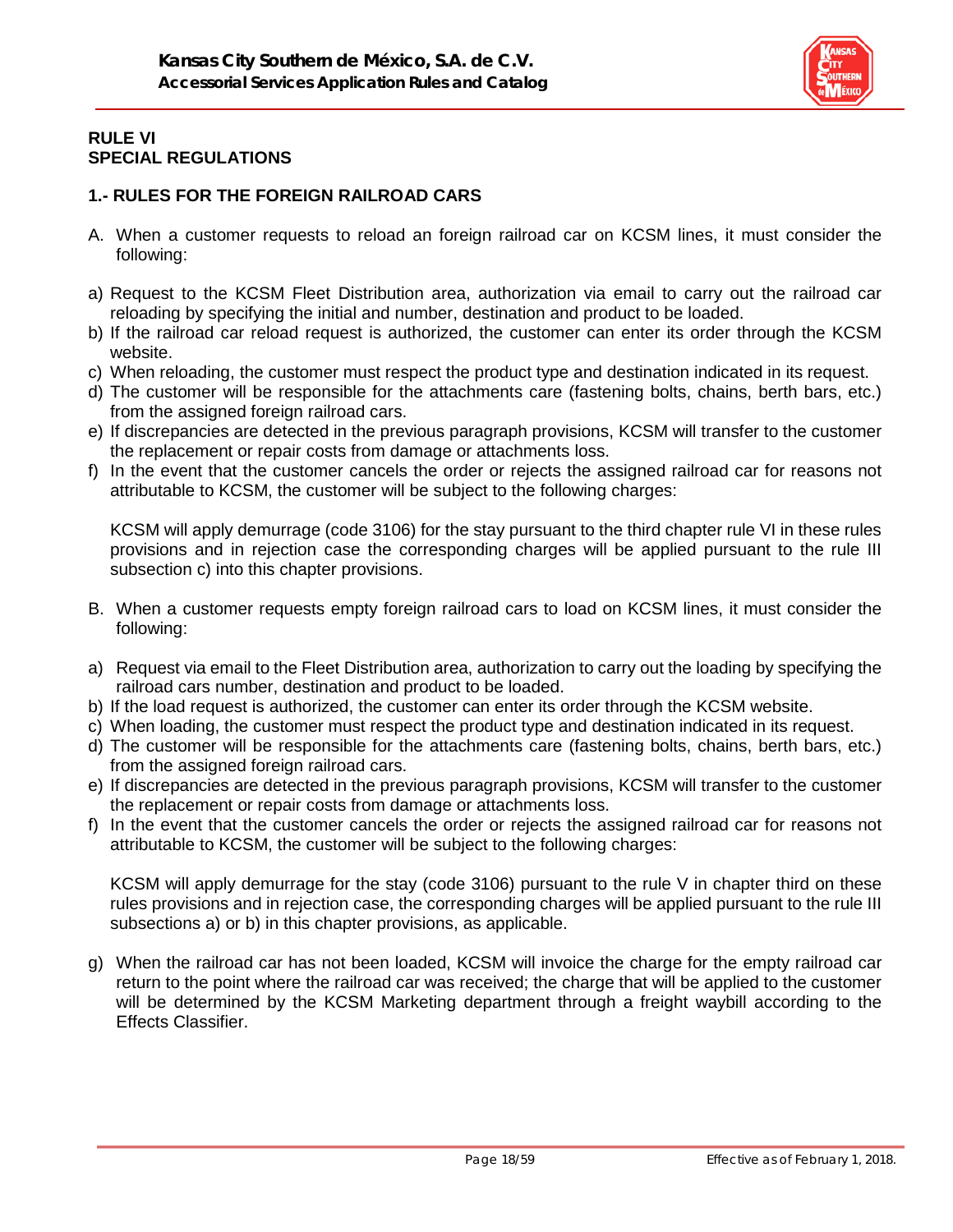

# **2.- RAILROAD CARS DOCUMENTATION TO UNAUTHORIZED DESTINATIONS**

In the event that the customer documents a railroad car to a different destination than originally requested and that destination is outside KCSM lines, the customer will be responsible for the charges incurred by KCSM to return the railroad car to its original circuit, which may vary depending on the railroad to which the railroad car was documented.

- a) If the shipper takes the railroad car and does not respect the destinations and products to be loaded on the assigned foreign railroad cars, and/or uses it to load the product to another customer.
- b) If the customer takes the railroad car and documents it to a destination other than that specified in the equipment request.
- c) If the customer takes the railroad car and documents it to a destination other than the one that would correspond on its reverse route (reloading).

In any of the 3 cases above, in addition to the charges that the railroad car owner applies to the customer, KCSM will apply the Penalty per railroad car requested and not used (code 3080) to the customer. If the destination railroad charges KCSM for returning the railroad car to its route or if the railroad car owner applies a penalty to KCSM for having used its railroad car without permission, such penalty will not restrict the railroad car movement, i.e. the railroad car will move according to the loaded documentation.

#### **3.- IN BORDER STATIONS FOR RAILROAD CARS THAT HAVE NOT PRODUCED FREIGHT REVENUE AND ARE NOT GOING TO PRODUCE IT**

- a) Railroad cars loaded with import or export merchandise following customs clearance, that are loaded or unloaded on team tracks, auxiliary tracks, assigned zone or spur inside the border station and move from or to the switching routes, will cause charges for an intraterminal switching per railroad car (code 3075), in addition to the shipments crossing bridge that have not produced nor will produce freight revenue (code 3400) and demurrage (code 3106) or right of floor (code 3222) that are caused, set at the present catalogue.
- b) Upon empty foreign railroad car receipt, requested by a customer, to be loaded on team tracks, auxiliary track, assigned zone or spur inside the border station and it is not used, it will cause charges for two ordinary switching (code 3070), empty railroad car crossing bridge over its own wheels (code 3410) and demurrage (code 3106) or right of floor (code 3222) that it generates, set in these application rules - catalogue.

#### **4.- IN RAILROAD STATIONS WITHIN MARITIME PORTS, FOR RAILROAD CARS THAT HAVE PRODUCED OR ARE GOING TO PRODUCE FLEET REVENUE**

- a) The railroad cars movement to load or unload will be railroad carried out, switching charges free, from general yard tracks to:
	- Team tracks.
	- To the ships side or barring this, to the dock site where import, export freight and/or cabotage can be loaded or unloaded.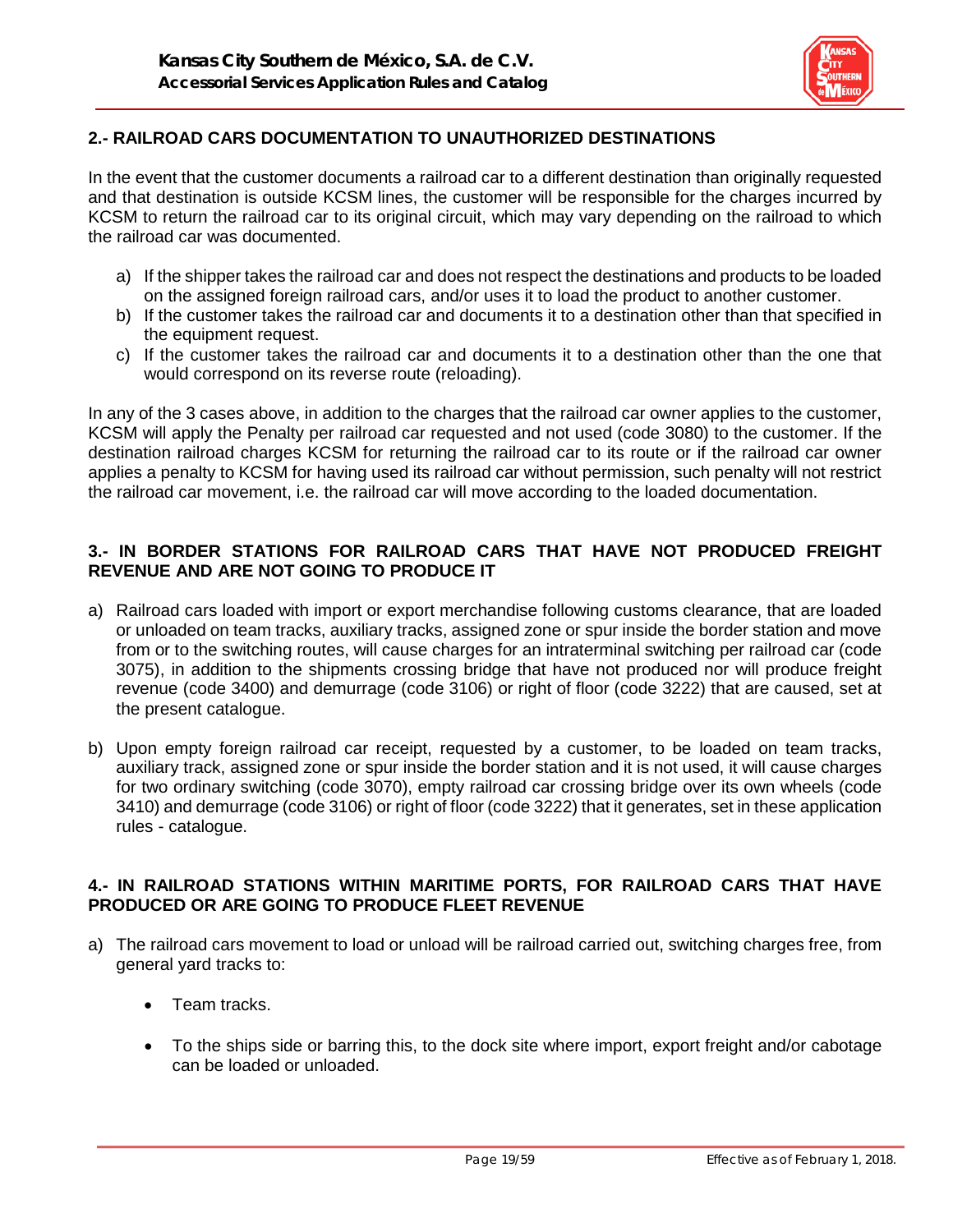

- b) An ordinary switching (code 3070) will be charged per loaded railroad car when the movement is made within the switching zone in a railroad station within the Maritime Port, from a general yard to a warehouse or spur or vice versa.
- c) Documented loaded railroad cars bound for the railroad station within the Maritime Port, to be unloaded to the team tracks and, by customer's necessity, request in writing to the KCSM Customer Service Center and Accessorial Services, before their arrival, movement to a determined warehouse or dock site, particular spur or assigned zone, and these are within the same Railroad station within the Maritime Port. This service will be provided one time only by charging an ordinary switching (code 3070) per railroad car plus the diversion rate (code 3300 or 3301).

#### **5.- IN RAILROAD STATIONS WITHIN MARITIME PORTS, FOR RAILROAD CARS, INTERMODAL MODULES PLATFORMS AND INTERMODAL CONTAINERS; THAT HAVE NOT PRODUCED AND ARE NOT GOING TO PRODUCE FLEET REVENUE.**

It is optional for KCSM to facilitate railroad cars or intermodal modules platforms for intraterminal services and when they are provided, the following amount will be charged:

- a) An Intraterminal Switching (code 3075) for each railroad car.
- b) An Intraterminal Switching (code 3075) for each intermodal well module section.
- c) 50% of an Intraterminal Switching (code 3075) for each intermodal container 40 to 53 feet in length.
- d) 25% of an Intraterminal Switching (code 3075) for each intermodal container 20 feet in length.

Empty or loaded no matter the load content and weight the within the railroad cars load limits or containers; for each of the following movements:<br>FROM

| <b>FROM:</b>                    | TO:                             |
|---------------------------------|---------------------------------|
| <b>Docks</b>                    | Team tracks or auxiliary tracks |
| Spurs or maritime zone          | Team tracks or auxiliary tracks |
| Team tracks or auxiliary tracks | Spur or maritime zone           |
| Spur                            | <b>Docks</b>                    |
| Docks                           | Spur                            |
| Team tracks or auxiliary tracks | <b>Docks</b>                    |
| Intermodal ramp                 | Intermodal Ramp                 |
| Intermodal Ramp                 | Team tracks or auxiliary tracks |
| Team tracks or auxiliary tracks | Intermodal Ramp                 |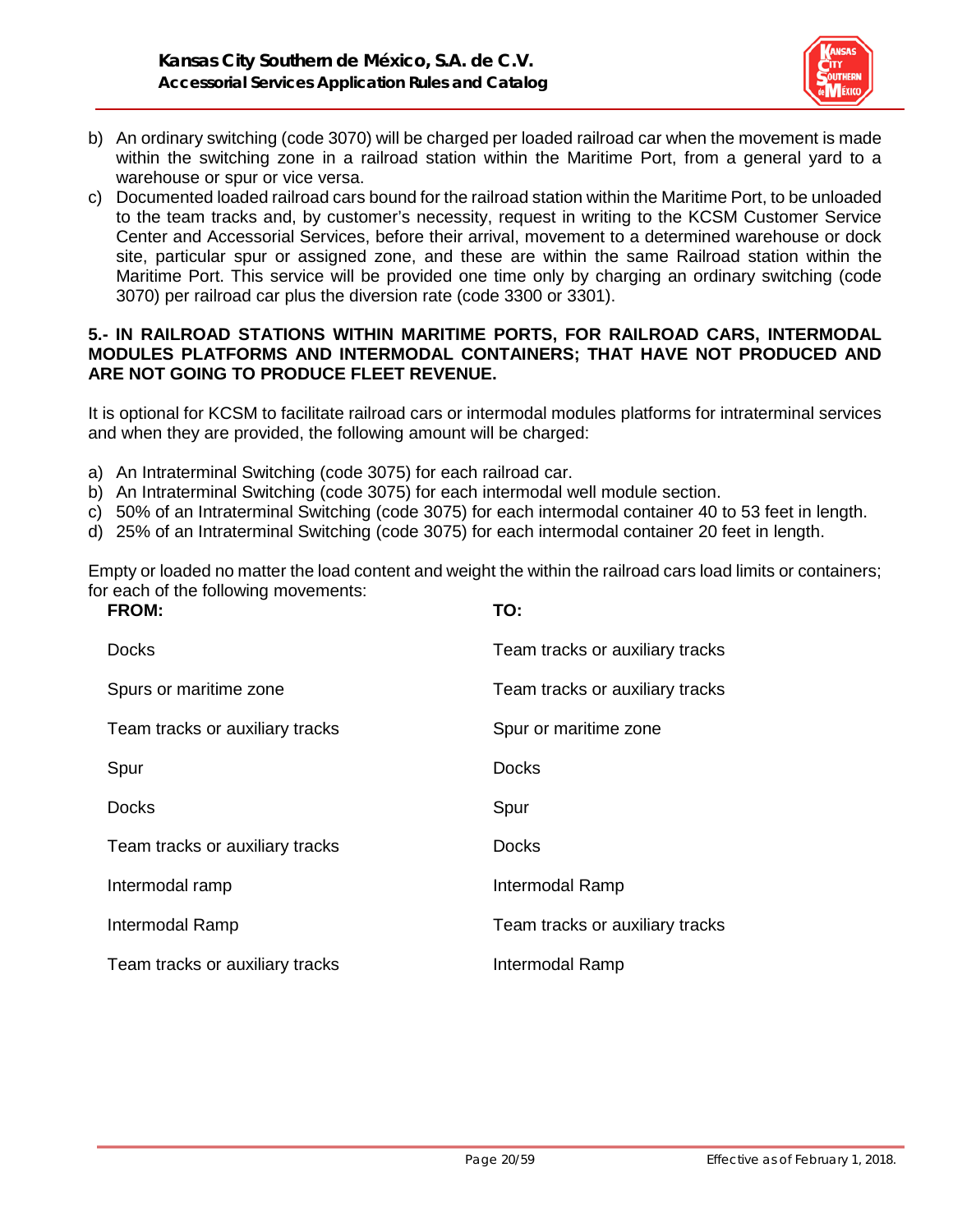

#### **6.- FREE TIME, DEMURRAGE, RIGHT OF FLOOR, ORDINARY AND INTRATERMINAL SWITCHING AT THE BORDER DUE TO RAILROAD CARS WITH DELAYED DOCUMENTATION TO IMPORT, EXPORT OR FOR HOLD RAILROAD CAR FOR COMPLIANCE WITH GOVERNMENTAL AGENCIES REGULATIONS LIKE CUSTOMS CLEARANCE AND NON-TARIFF REGULATIONS AND RESTRICTIONS.**

Applies for railroad cars hold at the border.

- A. Free time to perform customs clearance and any other Governmental Agencies procedures.
- 1. For exportation traffic.

Any railroad car or container loaded with foreign trade goods moving in trains in the way to get the interchange border, must have valid, paid customs pedimento and have obtained their electronic document (e-dispatch) from the SAT external trade single window, so that when the railroad by procedure sends the "CONSIST" train to the Customs system, it obtains the automated random selection result. In addition, any railroad car or container when being sent to the Customs automated random selection must also have the Entry Number with United States Customs (CBP), so that it can be included in the classification and be offered in a final interchange "CONSIST".

If a railroad car or container does not have a Mexican Customs Electronic Document and/or does not have the United States Customs Entry number, at the moment that is generating the Mexican Customs automated random selection result, a hold status due to delay or lack of customs documentation will be applied and will be subject to the following:

- a) Hold private railroad car, the charge will be right of floor (code 3222, 3236 or 3252) for each day or fraction of permanence, plus an intraterminal switching (code 3075), they will not have free time and the right of floor will begin to be computed at the moment it was sent to the Mexican Customs random selection and returned an error result.
- b) Hold foreign or KCSM railroad car, the charge will be demurrage (code 3106) for each day in permanence or fraction, plus an intraterminal switching (code 3075), they will not have free time and demurrage will begin to be computed at the moment it was sent to the Mexican Customs random selection and returned an error result.
- c) Any railroad car type that, after having been sent to the Mexican Customs random selection, has a result and Entry number into United States Customs and is supposed to be cleared for crossing and when it is offered in a final export consist, then it is rejected by United States Customs for an issue such as wrong goods description, error in quantities number, etc., In addition to demurrage (code 3106) or right of floor (code 3222, 3236 or 3252) two intraterminal switching rates (code 3075) will be applied, there will be no free time and demurrage or right of floor will begin to be computed at the time the rejection notification is received.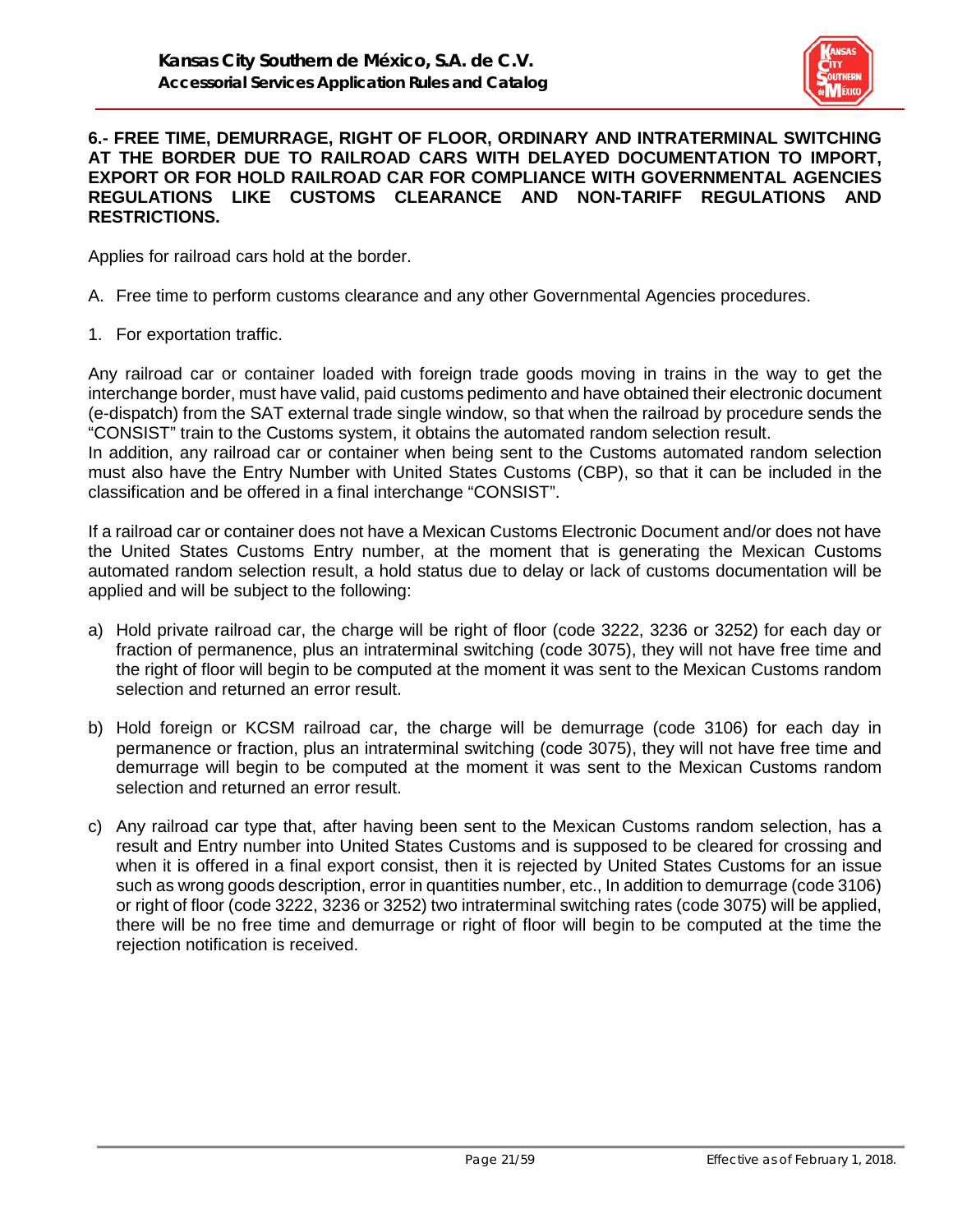

### 1.1 Mexican Customs dispatch or other Government Agencies Inspections

Any railroad car that needs to be hold for the Mexican Customs Clearance performance or any other inspection for any non-tariff regulation or restriction, will have a credit (24 hours free), computed from the date and time it was located on some point in the assigned as inspection tracks. Any time in excess from the free time will be computed per day or fraction rate so the corresponding demurrage (code 3106) or right of floor (code 3222, 3236 or 3252) will apply.

For every railroad car movement that KCSM makes, for spot it in an inspection tracks, platform tracks or any auxiliary track into the border station where the railroad car is,

- i. To comply with Mexican customs clearance activities or any non-tariff restrictions or regulations from any Government agencies inspection,
- ii. For goods transshipment, goods accommodation or loading conditions inspection,
- iii. For impact tests devices placement, etc.,

An ordinary switching rate per railroad car (code 3070) will be applied; or an Intraterminal Switching (code 3075) will be applied if the unit must be located on a track that is in different border station within the same switching zone. In the cases that a railroad car needs to use the platform for merchandise deconsolidation due to accomplish a Government agencies regulations or for the rearrangement or goods transshipment, etc. the platform use charge (code 3344) will be applied, which does not include forklifts, maneuver personnel for unloading, etc.

2. For importation traffic.

Railroad cars that have entered the Mexican national territory and are detained within the KCSM network to comply with customs clearance activities or any non-tariff restrictions or regulations release from any Mexican Government agencies, are subject to the demurrage collection (code 3106) or right of floor (code 3222, 3236 and 3252) and/or switching charges (code 3070 or 3075) as applicable according to the following procedure:

For every railroad car movement that KCSM makes, for spot it in an inspection tracks, platform tracks or any auxiliary track into the border station where the railroad car is,

- i. To comply with Mexican customs clearance activities or any non-tariff restrictions or regulations from any Government agencies inspection,
- ii. For goods transshipment, goods accommodation or loading conditions inspection,
- iii. For impact tests devices placement, etc.,

An ordinary switching rate per railroad car (code 3070) will be applied; or an Intraterminal Switching (code 3075) will be applied if the unit must be located on a track that is in different border station within the same switching zone. In the cases that a railroad car needs to use the platform for merchandise deconsolidation due to accomplish a Government agencies regulations or for the rearrangement or goods transshipment, etc. the platform use charge (code 3344) will be applied, which does not include forklifts, maneuver personnel for unloading, etc.

In order than the hold railroad cars into import trains get the inspection process, the ones spotted in KCSM inspection tracks to be carried out the inspection in an agile way, and within the established goal to cleared the inspection tracks during the 4 hours following the spot trains in the inspection tracks and be safety protected, then cleaning activities, inspection, samples taking, customs dispatch, etc. are carried out.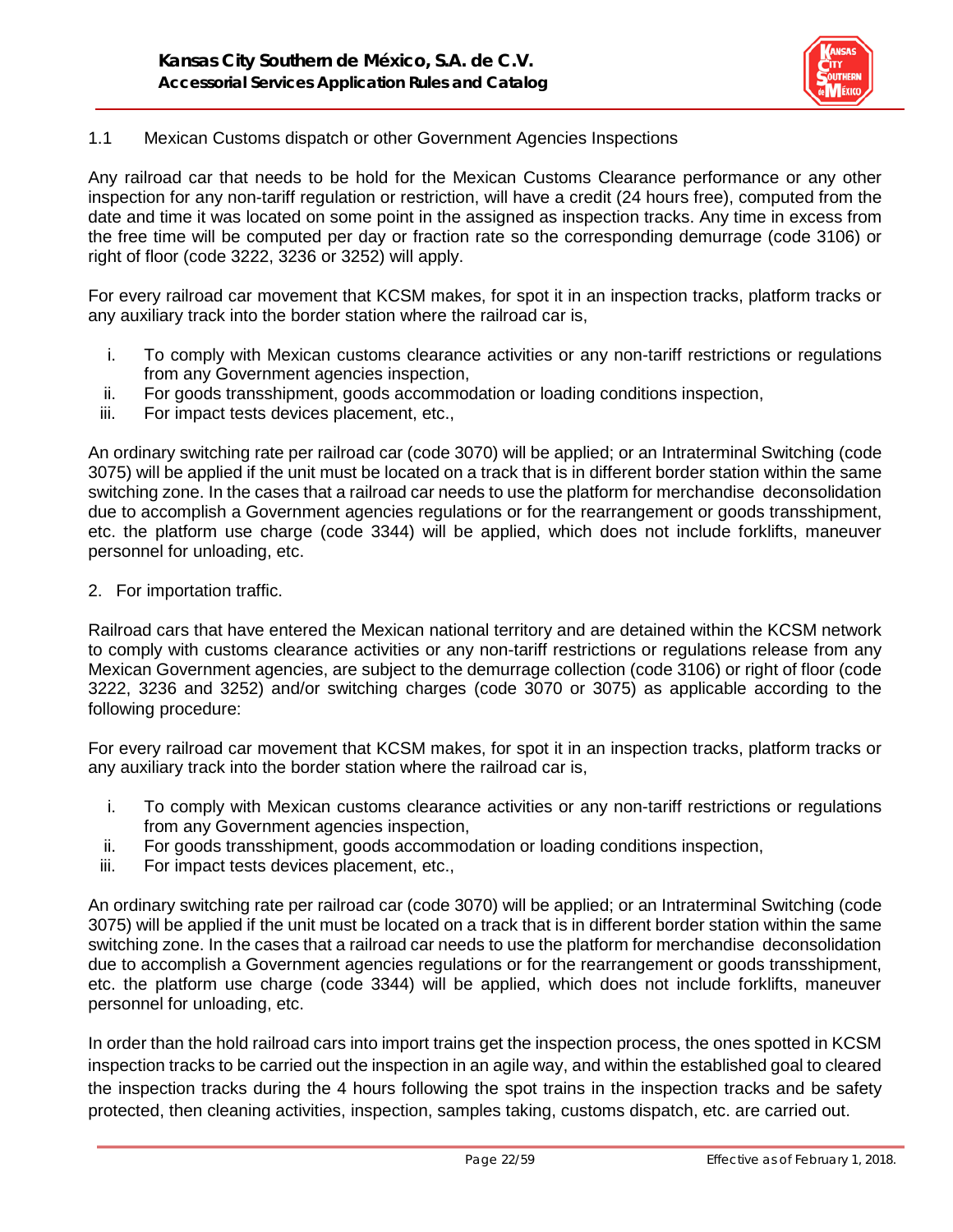

KCSM will notify in a timely manner to those responsible for carrying out customs dispatch or any nontariff restriction or regulation release by means the "Advanced" emails 3 to 6 hours before the bridge train crossing.

Once the 4-hour limit has expired, the demurrage (code 3106) or right of floor (code 3222) for each 24 hour period or fraction will apply to any railroad car that remain hold.

- a) Hold private railroad car, the charge will be right of floor (code 3222) for each permanence day or fraction.
- b) Hold foreign or KCSM railroad car, the charge will be demurrage (code 3106) for each permanence day or fraction.
- c) Fumigation: Once the train has been spotted in any designated inspection tracks, the fumigation must be applied according to the standards that regulate this activity, it will be considered as "attended" train or "in continuity" regarding clearance process, when the fumigation activity (corresponding treatment application) begins at least within the next hour and immediately:
	- **Fumigation by tablets.-** When the last government agency (Customs, PROFEPA or SAGARPA) has completed its verification and/or sampling taken activity.
	- **Fumigation applied with gas.-** When the cleaning activity ends and when the last government agency (Customs, PROFEPA or SAGARPA) has completed its verification and/or.

In the event that the fumigation process begins after the following hour when Customs, PROFEPA and/or SAGARPA have completed their verification and/or sampling taken activity; it will be considered as "unattended" or "in discontinuity" regarding clearance process, Mexican Customs Broker will be subject to the right of floor (code 3222) for each railroad car that has not been attended in a timely manner.

This rate will be applied for each 24-hour period or fraction starting in the time when it was declared "unattended" or "in discontinuity."

d) Cleaning process: When import railroad cars are received and they are found that have waste from the loaded merchandise abroad, then must be cleaned for their internment into the country (SENASICA regulation), KCSM will apply the rate related to loaded railroad cars cleaning (code 3850) for each railroad car that be cleaned. When the waste is a large quantity so that its cleaning requires greater cleaning contractor resources, such as waste tons transport, more cleaning personnel, etc. and the code 3850 rate is not sufficient to cover the respective cleaning; then KCSM will transfer to the customer or its Mexican customs broker the total fee charged by the cleaning contractor.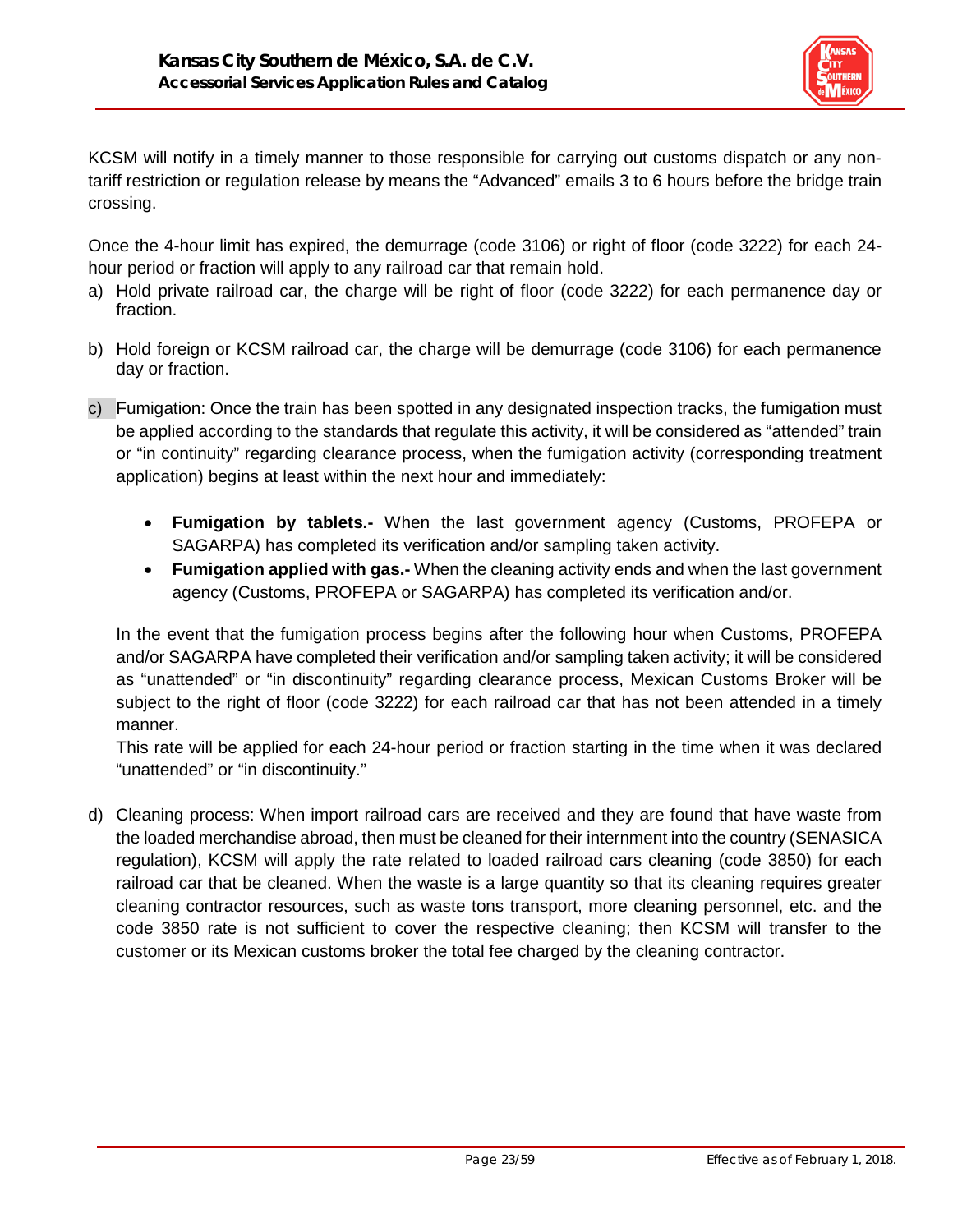

- B. Railroad cars releasing.
- 1. For exportation traffic.

Railroad cars will be released to go to the United States of America, when the Customer or its Mexican Customs Broker performs the corresponding clearance procedures, the Government Agency(ies) authorize(s) their departure from national territory, through the pedimento issuance or exportation certificate, that the Customer or Mexican Customs Broker officially notifies to KCSM through the established notify process and once the charges for demurrage (code 3106), right of floor (code 3222, 3236 and 3252), switching (code 3075), etc. are covered by the Customer or his Mexican Customs Broker.

2. For importation traffic

The railroad cars release the will be done when the Government Agency(ies) authorize(s) their admission to the Mexican territory, by means the pedimento issuance or importation certificate, after the Customer or its Mexican Customs Broker officially notifies KCSM through the established process and once the charges for demurrage (code 3106), storage (code 3222, 3236 and 3252), switching (code 3075), etc. are covered by the Customer or its Mexican Customs Broker.

C. Days exempt border charges due to railroad cars with documentation delays for import, export or any government agencies detentions for compliance with customs clearance and non-tariff regulations and restrictions.

The days exempt from border charges are those established in chapter fourteen, Rule II into this document.

#### **7.- MANEUVERS FOR RAILROAD CARS WITH TOP COVER OR DOUBLE-STACKED INTERMODAL CONTAINERS DUE CUSTOMS INSPECTION OR ALERT, REQUESTED BY MEXICAN CUSTOMS - GAMMA RAYS**

When required or alerted by Mexican Customs, Gamma Rays and/or any competent authority the need to inspect and verify goods or images to railroad cars, the Customer and/or Customs Broker Agent will follow up and request the railroad car spotting to KCSM, in the area designated to work this equipment type, hire the maneuvering company to facilitate the goods verification (the customer may agree with its intermodal logistics operator or its Mexican customs broker to perform the process on their behalf), becoming subject to the following charges:

- Ordinary switching (code 3070) if the maneuvering zone is in the same railroad border station.
- Intraterminal Switching (code 3075) if the maneuvering zone is in a different border station within the same switching zone.

Charge for each demurrage day or fraction (code 3106) or right of floor (code 3222), from the moment the railroad car is spotted in the maneuvering zone.

The maneuvering company costs, for the crane usage, forklift, stevedore, tool and equipment for unlocking and goods blocking will be covered by the customer; the customer may agree with its intermodal logistics operator or its Mexican customs broker to make the payment on its behalf.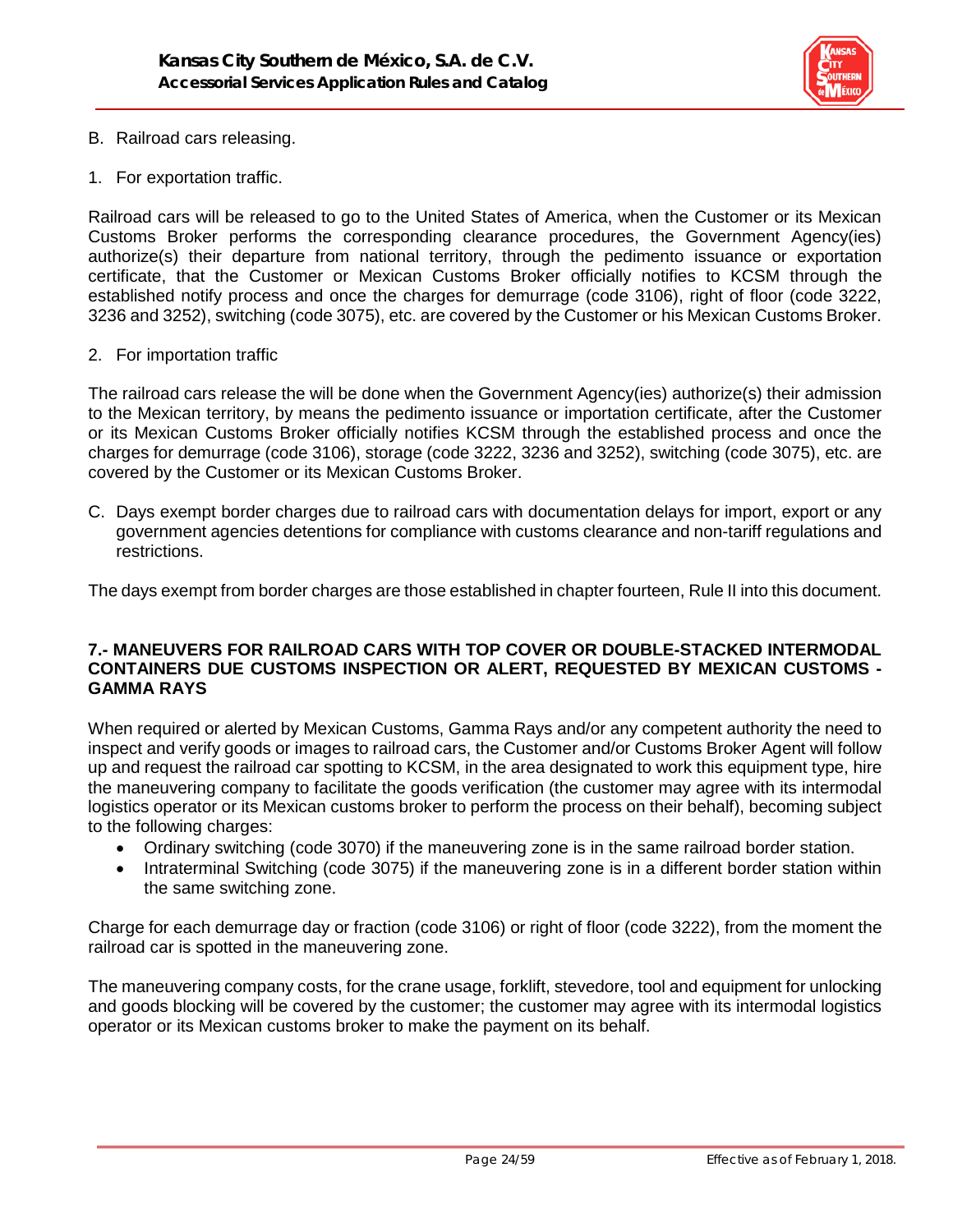

#### **8.- CHARGES FOR DO NOT DELIVERING ON TIME THE DOCUMENTATION, PERMITS, CERTIFICATES, PEDIMENTOS, ETC. TO CUSTOMS WHEN THE RAILROAD CARS ARE IN THE UNITED STATES OF AMERICA, MOVING TOWARDS THE MEXICAN BORDER. AND THAT DUE TO THE ABOVE-MENTIONED CAUSE DELAYS IN THE INTERCHANGE LOGISTICS.**

When the railroad cars or containers with external trade goods are in the United States of America territory and within 12 hours to reach the crossing to KCSM by the interchange railroad bridge; and they do not have the documentation, certificates, pedimento, etc. generated, issued or delivered physically or in electronic to Customs or railroad systems, the customer or its Mexican customs broker shall be subject to the bridge crossing penalty for each railroad car (code 3370), for each 20-foot container (code 3375) and for each 40 feet or greater container (code 3380).

### **9.- MEXICAN CUSTOMS FINES FOR THE CUSTOMER OR ITS MEXICAN CUSTOMS BROKER LIABILITY.**

When the Mexican Customs applies fines to the railroad, for incidences or inconsistencies detected during the gamma ray scanning activities or verification in customs dispatch, such as:

- Loaded railroad car detected as empty,
- Empty railroad car detected as loaded,
- Railroad car with residue or partially loaded,
- Railroad car with pedimento cancelled,
- Railroad car with pedimento rectified, etc.

And after the case analysis, the result determines that the liability is for the customer or its Mexican customs broker, then KCSM will transfer the fines amount paid to Customs and the demurrage (code 3106), right of floor (code 3222) that have been generated due the railroad car permanence on KCSM tracks and 2 ordinary switching charge per railroad car (code 3070), one for placing the railroad car on the inspection track and another for set it to a train once released or an Intraterminal Switching (code 3075) if the railroad car must be spotted on a track that is in a different station within the same switching zone.

#### **10.- BOLTS AND HIGH-SECURITY SEALS PLACEMENT.**

For the railroad cars where the customer requires the bolts and/or high-security seals service placement, it will be subject to the corresponding charge per railroad car according to what is mentioned below in point A, as registered in the Accessorial Services Catalog. The bolts and/or high-security seals must be approved by KCSM.

To provide the above-mentioned service, the customer has to make a written request to the KCSM Customer Service Center, who, according to the request, will validate and granting availability the bolts and/or high-security seals placement service, as well as the date when the service can be performed and the station where said security attachments will be applied.

Each bolts and/or high-security seals placement service will be agreed with the customer and

A. The service includes up to a minimum charge corresponding to 10 bolts set application and 36 high-security seals per railroad car, which will be provided and applied by KCSM or any third party designated by KCSM.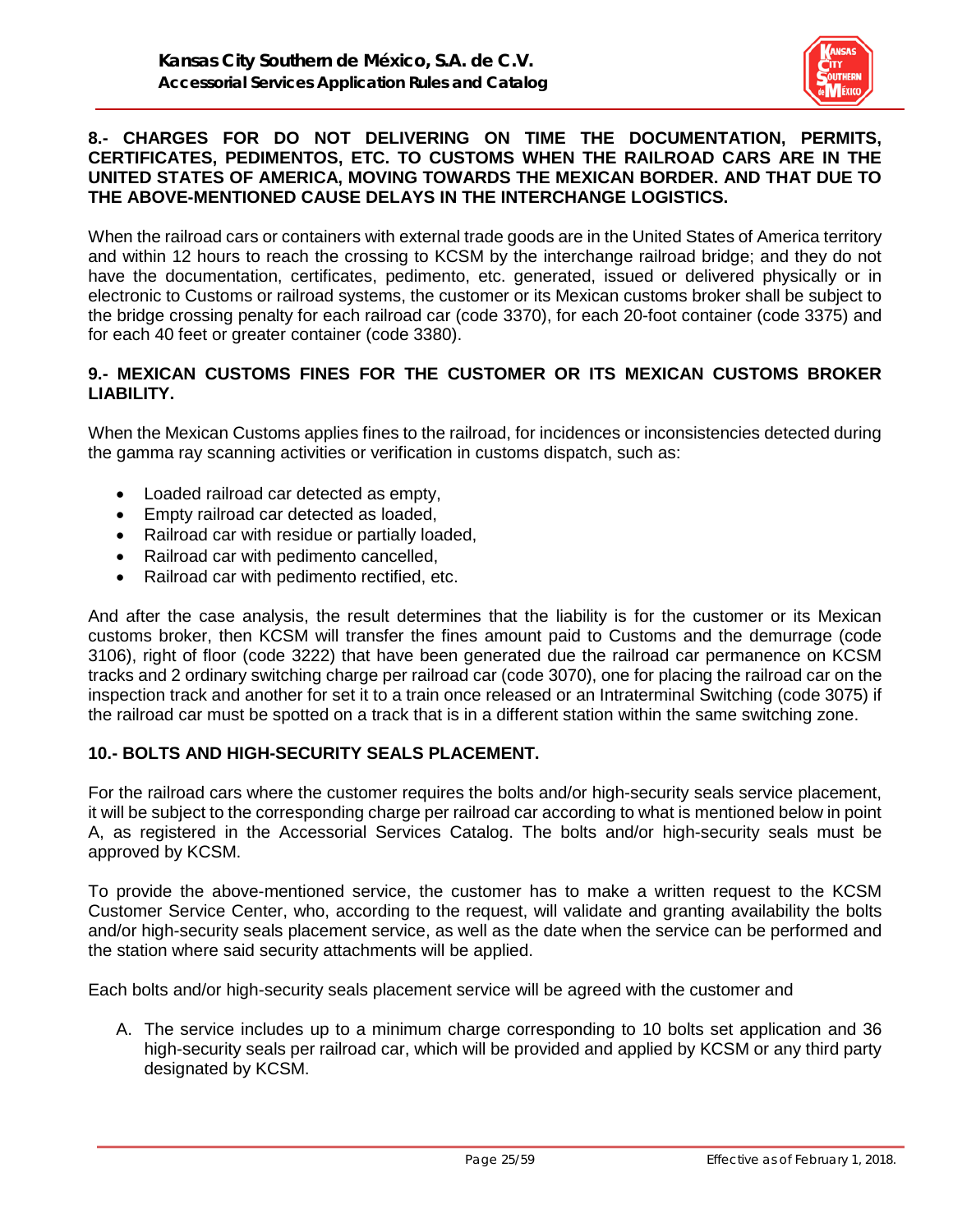

- B. When the customer requires the bolt application service, including a high-security seal in addition to the 10 bolts set and 36 high-security seals mentioned in point A above, the charge registered in the Accessorial Services catalogue shall apply (code 3096).
- C. In the event that the customer requires the high-security seal application service in addition to the 36 high-security seals mentioned in point A above, the charge registered in the Accessorial Services catalogue shall apply (code 3097).

In addition to the charge for the bolts and/or high-security seals application, the customer may incur in additional charges, including but not limited to: hold for inspection (code 3345), demurrage (code 3106) or right of floor (code 3222 or 3252), ordinary switching (code 3070) or intraterminal switching (code 3075), etc., as applicable.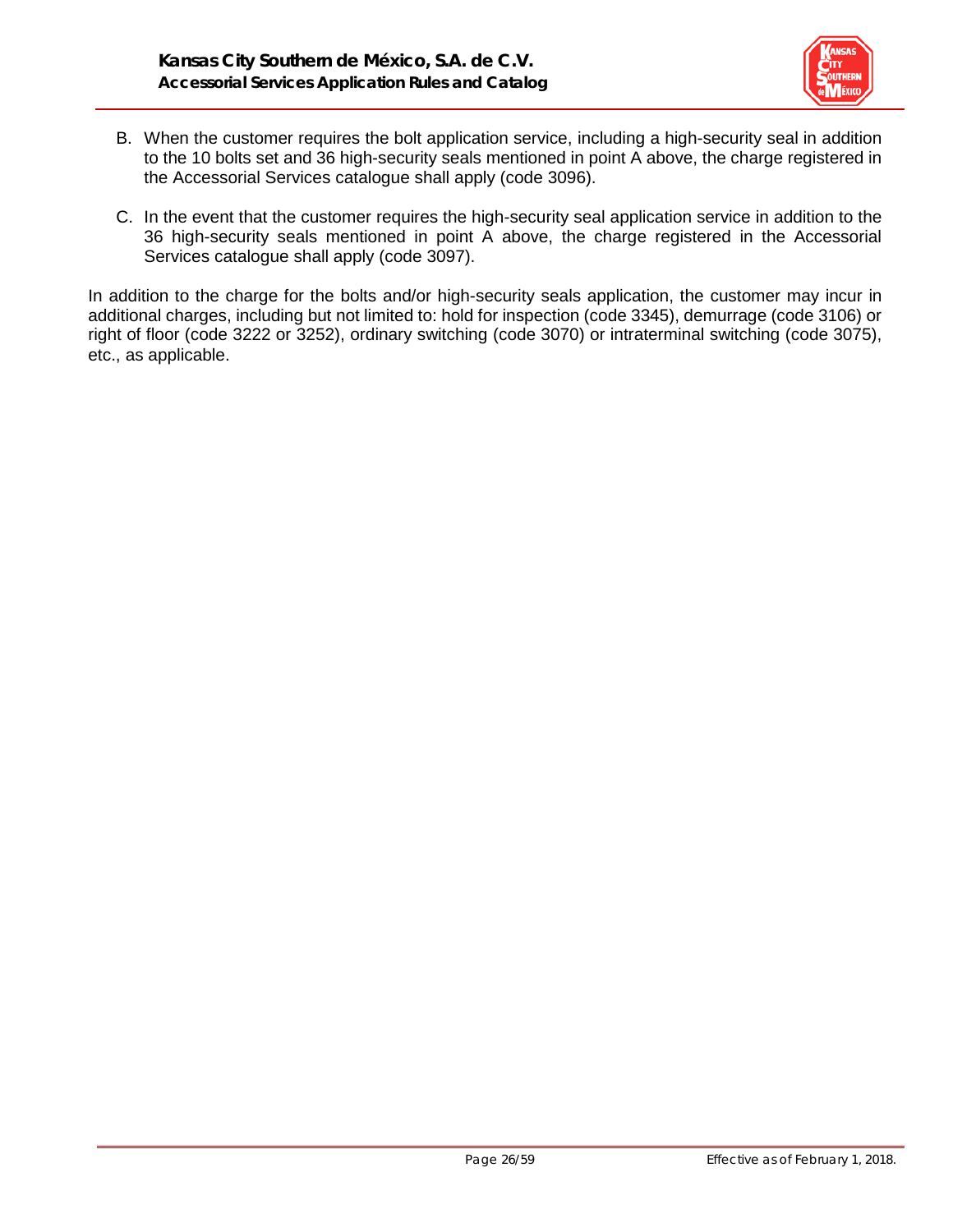

# **CHAPTER THIRD**

# **DEMURRAGES**

It applies to all foreign and KCSM railroad cars (KCSM – TFM initials), or those treated as foreign railroad cars, when they stay hold in the constructive placement status on KCSM tracks, and/or when they stay as spotted into private tracks, team tracks, assigned tracks, etc. And that after the individual demurrage cycle calculation set credits less debits (as developed in this chapter), the monthly balance results in debits, then the demurrage charges will be applied to those debits according to these application rules rate.

### **GUIDELINES AND CHARGES THAT REGULATE DEMURRAGE, APPLICABLE TO DOMESTIC, EXPORTATION AND IMPORTATION TRAFFIC.**

# **RULE I LIABILITY FOR DELAYS**

The following shall be liable for demurrage (code 3106): the consignee or any third party that performs loading, unloading or trans loading maneuvers including but not limited to in trans loading terminals or operator on team tracks or any other that has been stipulated by an agreement or contract, or otherwise the shipper in accordance with this regulation provisions.

## **RULE II CREDIT TERMS**

# **1. Credit Terms**

The charges generated in this demurrage rate are calculated and payable according to the terms and payment conditions established by KCSM.

# **2. Demurrage and other Accessorial Services payment terms**

KCSM reserves the right to modify the railroad customer (shipper, consignee, any other party responsible for the load or any third party that performs loading, unloading or trans loading maneuvers including, but not limited to in trans loading terminals or operator on team tracks or any other that has been so stipulated by means in an agreement or contract) demurrage payment terms; when the latter is in a non-compliance state with respect to the previous months demurrage payment and up to the moment in which the overdue amounts are paid or a payment agreement is reached.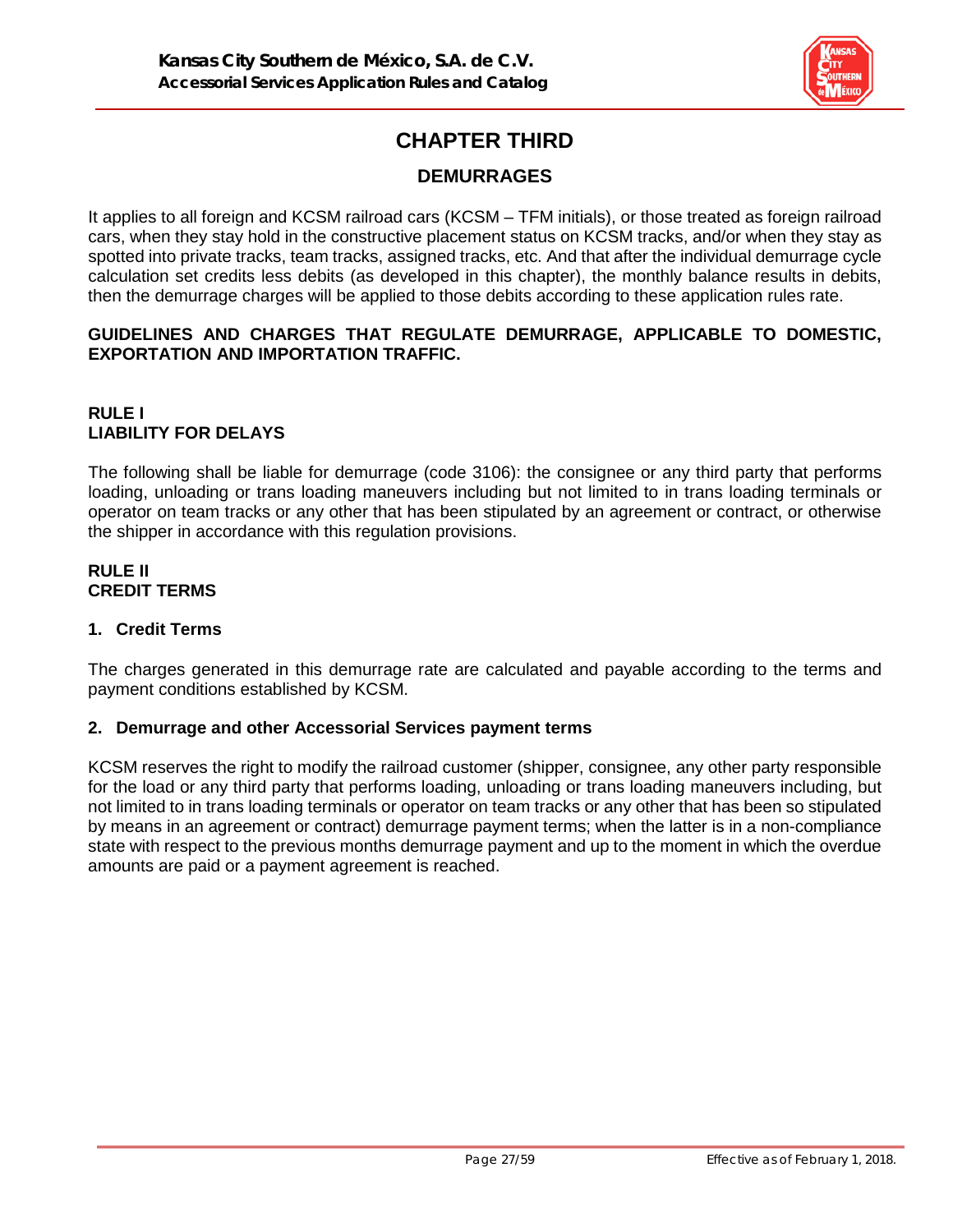

### **RULE III NOTIFICATIONS**

## **1. Notifications to customers**

A. For the purposes in this demurrage chapter provisions, KCSM will issue notifications to the shipper, consignee, loader, unloader, customer to invoice/pay, designated party or any third party who performs loading, unloading or transfer maneuvers including, but not limited to in trans loading terminals or operator on team tracks or any other that has been so stipulated by means in an agreement or contract.

The notification shall be made in writing or by any electronic or mechanical means, and shall contain:  $\triangleright$  Railroad car initial and number

- $\triangleright$  The original railroad car initial and number, if the load was transshipped on the line.
- $\triangleright$  Product
- $\triangleright$  Hold point, if different from the documented destination.

#### Notification ways:

- I. For railroad cars to be made available to the customer on private tracks or assigned tracks:
	- a) KCSM shall notify the constructive placement if a railroad car is hold on KCSM tracks at any storage point or at the destination, due to any condition attributable to the shipper, consignee, loader, unloader, customer to invoice/pay, designated party or any third party who performs loading, unloading or transfer maneuvers including, but not limited to in trans loading terminals or operator on team tracks or any other that has been so stipulated by means in an agreement or contract, which limits KCSM to performs the spotted.
	- b) KCSM will consider the actual placement notified once the railroad cars are spotted on the consignee's tracks.
- II. For railroad cars to be made available to the customer on team tracks:
	- a) KCSM shall notify the constructive placement if a railroad car is hold, on KCSM tracks, at any storage point or at the destination, due to any condition attributable to the shipper, consignee, loader, unloader, customer to invoice/pay, designated party or any third party who performs loading, unloading or transfer maneuvers including, but not limited to in trans loading terminals or operator on team tracks or any other that has been so stipulated by means in an agreement or contract, which limits KCSM to performs the spotted.
	- b) KCSM will send actual placement notification to the consignee or shipper once the railroad cars are positioned on the team tracks.
- III. For loaded railroad cars rejected, KCSM will notify the rejection its shipper or owner when a railroad car is not received at its destination.
- IV. KCSM will send notification to the freight payer or to the designated party to receive notification if a railroad car is hold on KCSM tracks waiting for disposal with a diversion request.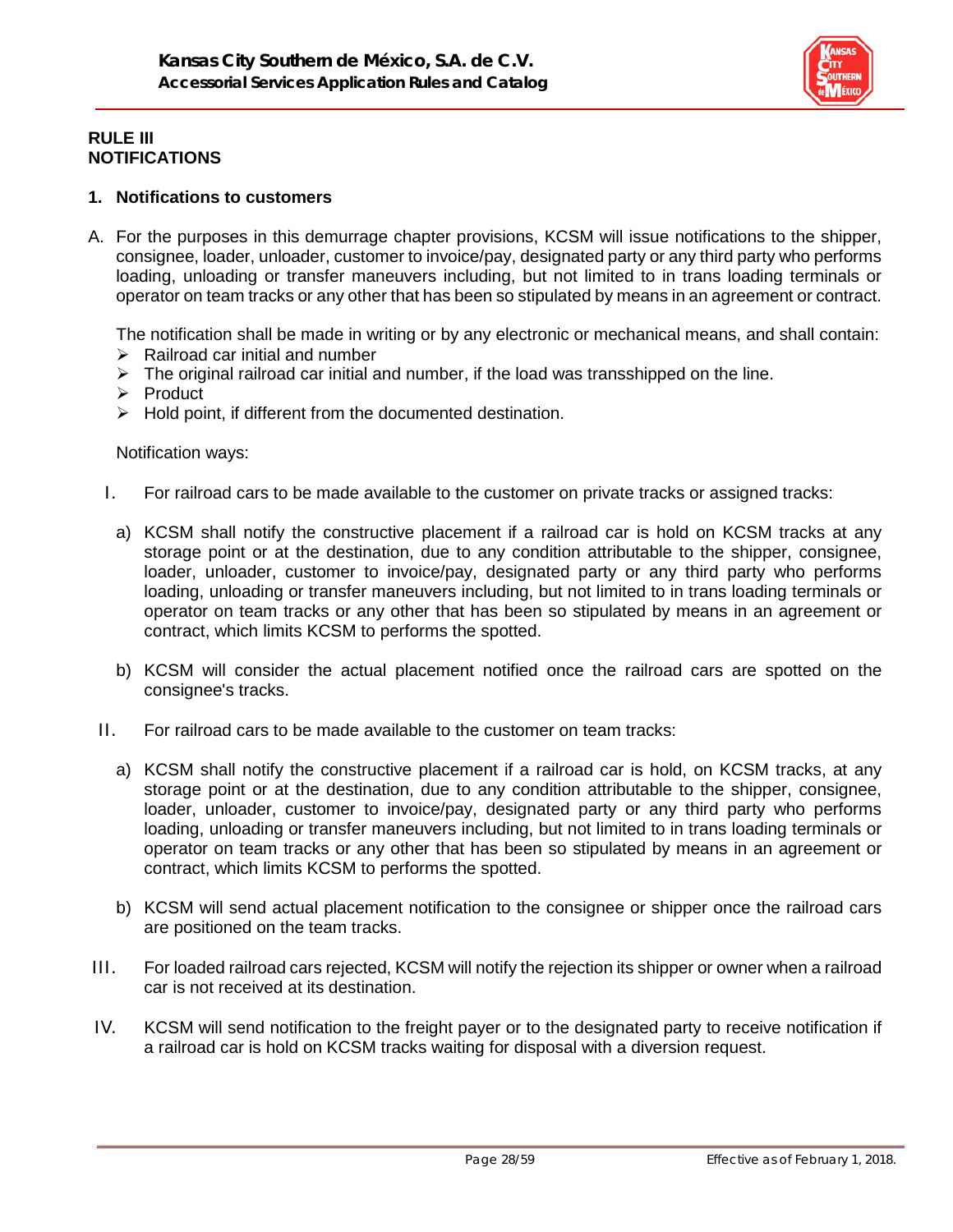

- B. When the shipper or consignee uses a mechanical or electronic device, including but not limited to fax machines or email, to accept messages, the notification delivered to such devices will be considered as received.
- C. It will be the shipper, consignee, loader, unloader, party to be billed/pay, designated party or any third party that performs loading, unloading or trans loading maneuvers including but not limited to in trans loading terminals or operator on team tracks or any other that has been stipulated by an agreement or contract as a designated party responsibility to receive notification, to inform KCSM Accessorial Services department regarding any change in the fax number or email, within 24 hours after such change. If KCSM receives an error message in the receipt or delivery messages due to any reason attributable to the receiver, such as invalid fax number or email address, it will be considered as any constructive placement notified that is attempted to be sent.

### **2. Notifications to KCSM**

All notifications to KCSM. The customer shall request receipt acknowledgment.

## **RULE IV DEMURRAGE APPLICATION.**

- A. The demurrage (code 3106) expressed in this chapter applies to all railroad cars that are in constructive placement or actual placement from this issuance rate in-effect, at all KCSM stations.
- B. The following railroad cars are subject to demurrage (code 3106): foreign railroad cars, private railroad cars owned by KCSM, railroad cars controlled by KCSM and assigned railroad cars including idler railroad cars.
- C. The following railroad cars are EXEMPT from demurrage (code 3106):
	- 1. The railroad cars for loading or unloading material owned by KCSM while they are hold on KCSM tracks or on tracks that connect with private siding tracks.
	- 2. Railroad cars whose load has been rejected at destination or has not been claimed as a derailment damage result and is available to KCSM, during the entire hold time.
	- 3. Private railroad cars owned by KCSM, rented for products storage, for intraplant or intraterminal switching service while they are hold on assigned tracks.
	- 4. Loaded or empty private railroad cars unless they are under the railroad control.
	- 5. Empty railroad cars on their reverse route assigned to shippers that have specific storage conventions or agreements.
	- 6. Empty railroad cars rejected by customer because they are unsuitable for loading within 24 hours after the order date or actual placement date.
	- 7. Empty multilevels used for motorized vehicles transportation spotted at a storage point and exempt from railroad car hire payments.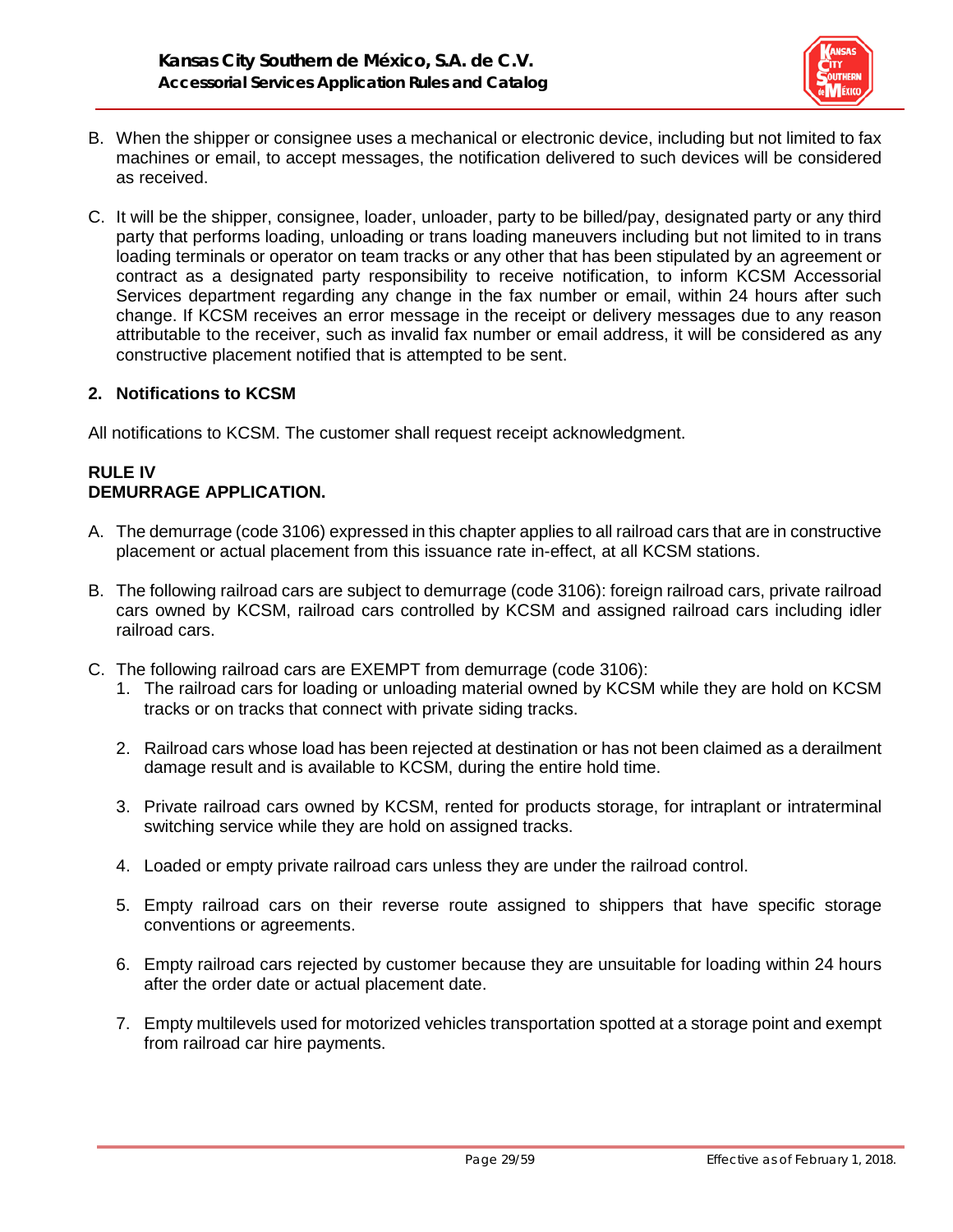

### **RULE V DEMURRAGE CHARGES ON RAILROAD CARS HOLD FOR LOADING.**

KCSM will spot empty railroad cars for loading according to the equipment request made by customers on team tracks, auxiliary tracks, assigned tracks or spurs as applicable to make them available to customers.

#### **1.- Demurrage Calculation:**

- A. Demurrage debits allocation:
	- 1. The hold time in constructive placement for stay in yards or auxiliary tracks to be considered for the railroad car demurrage calculation, will begin at 07:01 AM after set the constructive placement event date and time and until the date and time it is order-in to be spotted.

Demurrage will apply and therefore a debit for every 24 hours or fraction from 07:01 AM, after the hold in constructive placement set date and time in empty railroad cars that first have to be hold on KCSM tracks for reasons not attributable to the railroad and until the date and time that the actual placement request is received thru the order-in event.

2. The time into Industry to consider for the railroad car demurrage calculation will apply from 07:01 AM after the actual placement date and time and until the release date and time.

Demurrage will apply and therefore a debit for every 24 hours or fraction from 07:01 AM after the actual placement date and time and until the loaded railroad cars with movement instructions received release date and time.

- B. If an empty railroad car is actual placement before the date for which it was ordered, the demurrage will apply from 07:01 AM on the date when it was ordered and until the date and time when the railroad car is released.
- C. Private railroad cars hold in actual placement on private tracks at origin will be subject to this rule only when they are railroad cars leased by the railroad.
- D. No debits will be recorded on days considered as holidays according to the provisions in chapter fourteenth regarding this application rules - catalogue.

#### **2.- Credits Allocation:**

KCSM will assign one (1) credit for each railroad car spotted as empty that is released (documented with a loaded freight revenue waybill).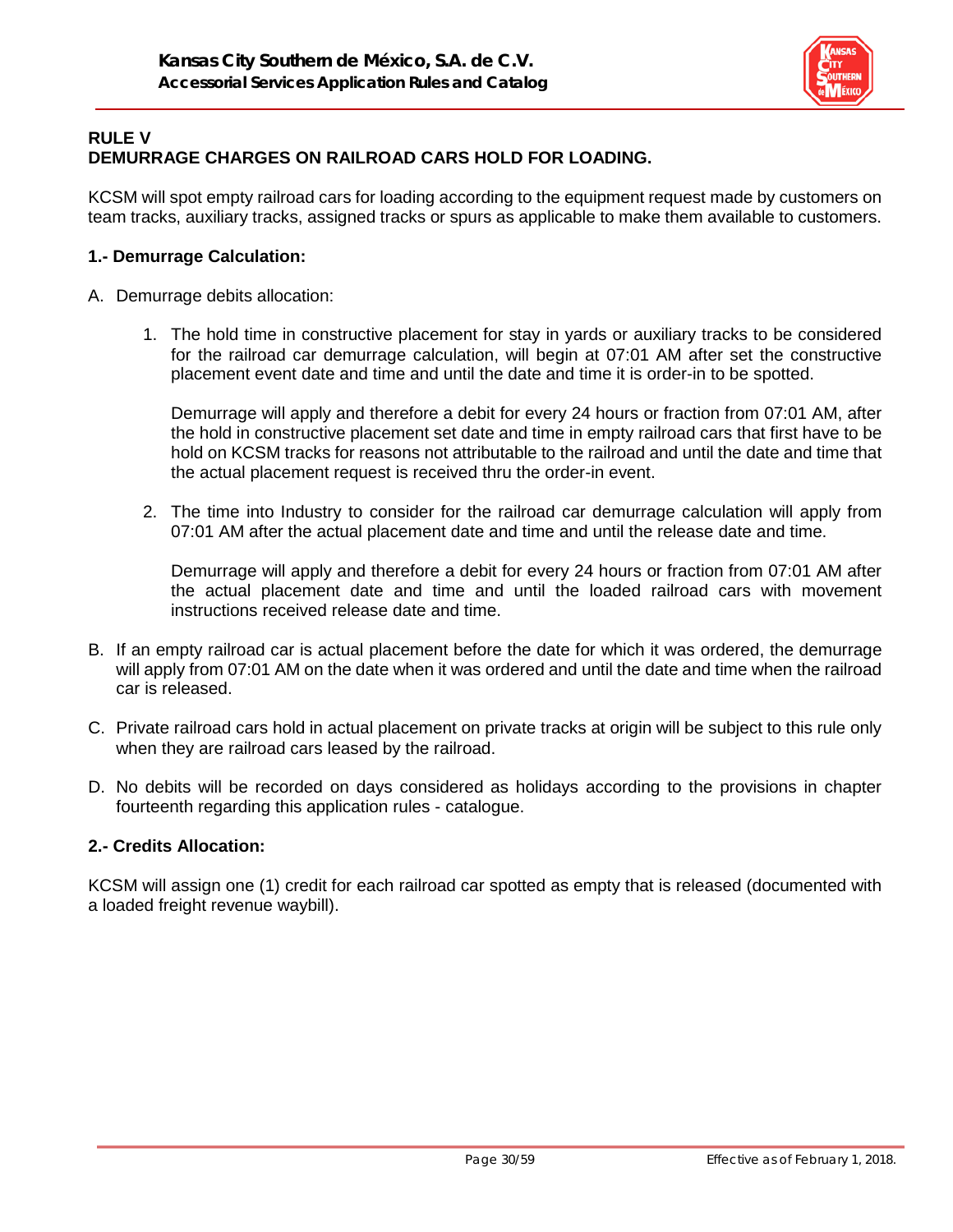

# **RULE VI DEMURRAGE ON RAILROAD CARS HOLD FOR UNLOADING.**

KCSM will place railroad cars for their unloading according to their scheduling in its corresponding service, on team, auxiliary, rented, assigned tracks or spurs as applicable to make them available to customers.

KCSM will not send a greater railroad cars number for unloading, that exceeds the declared available spur or track assigned capacity at the cut-off time from the corresponding industry service.

The customer may request from KCSM, that the railroad cars that arrive at its consignment and whose origin documentation indicates as final destination team, auxiliary, rented, assigned tracks or spurs as applicable, be hold at destination or at some other point within KCSM, subject to an agreement with it. In this case, the railroad cars will remain hold due to constructive placement and the customer will order-in them daily according to their declared operative capacity.

#### **1. Demurrage Calculation:**

- A. Demurrage and debits allocation.
	- 1. The hold time in constructive placement, to be considered for the demurrage calculation in KCSM yards or auxiliary tracks, will begin at the subsequent 07:01 AM for the date and time set the constructive placement event and until the date and time it is order-in to be spotted as actual placement.

Demurrage will apply and therefore a debit for every 24 hours or fraction, from 07:01 AM after the constructive placement set hold event date and time, in loaded railroad cars that first have to be hold on KCSM tracks, for reasons not attributable to KCSM, or for having been requested as such by the customer and until the date and time that the order-in for actual placement on private tracks is received.

2. The time into industry to consider for the demurrage calculation, will apply from 07:01 AM after the actual placement set date and time and until the release date and time.

Demurrage will apply and therefore a debit for every 24 hours or fraction, from 07:01 AM after the actual placement set event date and time and until the release date and time as empty railroad cars with movement instructions received.

- B. For reloading railroad cars, the time into industry to consider for the demurrage calculation, will apply from 07:01 AM after the date and time the actual placement event as loaded and until the date and time that they are released as loaded again (documented as loaded with a revenue waybill).
- C. No debits will be recorded on days considered as holidays according to the chapter fourteenth from this application rules and catalogue provisions.

# **2.- Credits Allocation:**

- A. KCSM will assign two (2) credits for each hold loaded railroad car that is released as empty (unloaded).
- B. KCSM will assign 3 credits for each actual placement as loaded railroad car then it is released and documented as loaded again with a revenue waybill (reloads).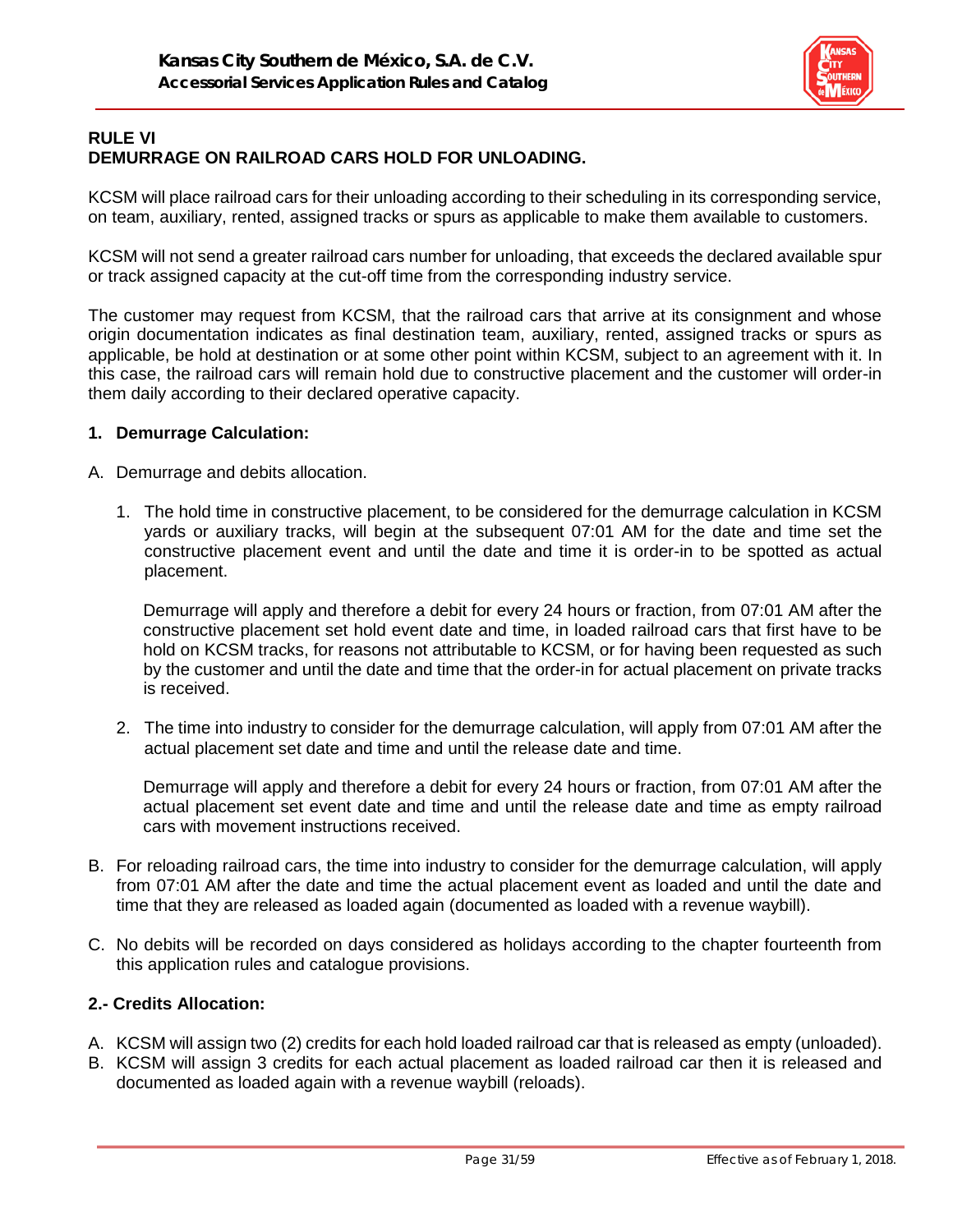

#### **RULE VII DEMURRAGE ON RAILROAD CARS HOLD FOR OTHER PURPOSES, DIFFERENT THAN TO LOADING OR UNLOADING, APPLICABLE TO RAILROAD CARS IN HOLD STATUS:**

- A. While railroad cars are waiting for proper disposition from the consignor, loader, consignee or unloader.
- B. With diversion request by the freight payer or its authorized representative.
- C. For any other purpose, ordered by the consignor, loader, consignee or unloader, which is not attributable to KCSM.

#### **1.- Demurrage Calculation:**

- A. The hold time for any hold code different than constructive placement, the demurrage calculation, will start from 07:01 AM after the date and time from the hold event application, until the date and time when the disposition notice is received for:
	- 1. Railroad cars with diversion request, consigned to a different customer, transshipped or hold in transit.
	- 2. Empty railroad cars ordered in constructive placement to be loaded and not used in transport services that are not rejected as referred in rule IV in this chapter.
	- 3. Railroad cars with pending payment charges.
	- 4. Railroad cars hold for any purpose for reasons not attributable to KCSM, outside the exceptions provided in rules V and VI in this chapter.
	- 5. Overloaded railroad cars hold for load reduction from the notice moment.
- B. The time in the yard that will be used for the demurrage calculation (code 3106), will start from 07:01 AM after the receipt date and time by KCSM until the disposition date and time for:
	- 1. Railroad cars received from connecting railroads.
	- 2. Private railroad cars returned to railroad tracks.
- C. The time in Industry that will be used for the demurrage calculation (code 3106), will begin at 07:01 AM after the actual placement date and time and until the time and date disposition notification is received for:
	- 1. Railroad cars assigned to a different consignee.
	- 2. Empty railroad cars spotted to be loaded, and that were not used for the transport service.
	- 3. Railroad cars hold for any purpose for reasons not attributable to KCSM, outside the exceptions provided in rules V and VI in this chapter.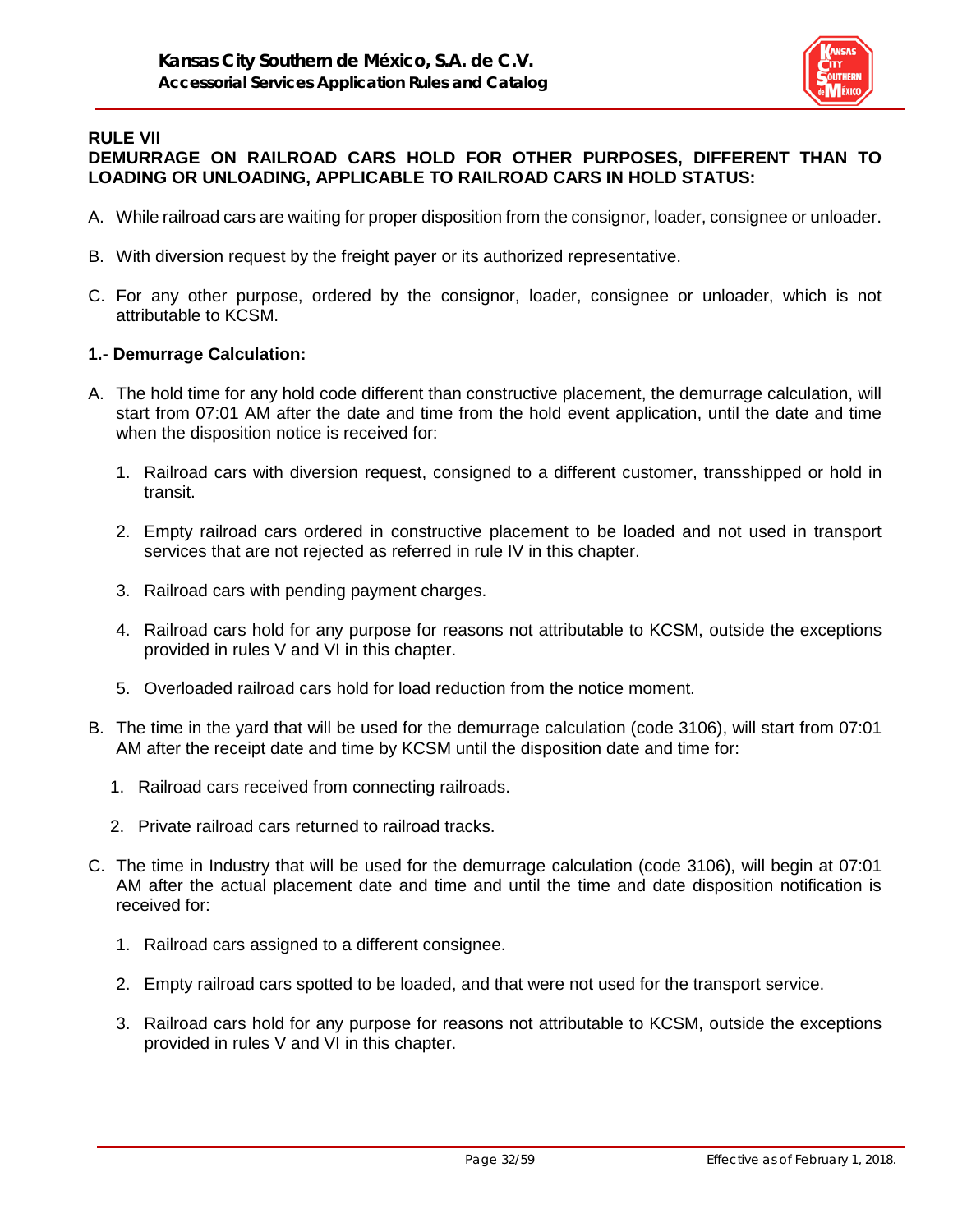

- D. Demurrage will apply in the following cases, starting at 07:01 AM:
	- 1. For the consignee, after the actual placement date and time or constructive placement and until the rejection notification date and time in loaded railroad cars.
	- 2. For the shipper, after the actual placement or constructive placement and until the disposition on loaded railroad cars rejected date and time.

#### **2.- Credits Allocation:**

A. No credits will be granted to railroad cars hold for purposes other than loading or unloading.

## **RULE VIII CREDITS AND DEBITS COMPENSATION**

- A. The demurrage payment and the credits and debits compensation, will be done monthly and will include all the railroad cars released during each calendar month.
- B. The credits and debits will be compensated independently for the following railroad car groups or railroad car transactions blocks:
	- 1. Railroad cars hold for loading under the conditions and as established in rule V in this chapter.
	- 2. Railroad cars hold for loading and under any agreement or special individual covenant conditions as established in rule V in this chapter.
	- 3. Railroad cars hold for unloading and under the conditions and as established in rule VI in this chapter.
	- 4. Railroad cars hold for unloading and under any agreement or special individual convention conditions as established in rule VI in this chapter.
	- 5. Railroad cars hold for purposes other than loading and unloading, as established in rule VII in this chapter.
	- 6. Rejected loaded railroad cars, as established in rule VII in this chapter.
	- 7. Reloading railroad cars, which is spotted as loaded and released as loaded again with a revenue waybill.
- C. The surplus credits in each transaction type cannot be used to compensate debits from another transaction type.
- D. Credits and debits cannot be compensated between same customer facilities, whether they are located in the same station or not.
- E. The surplus credits from agreements or special conventions cannot be used to compensate debits calculated under any other rate.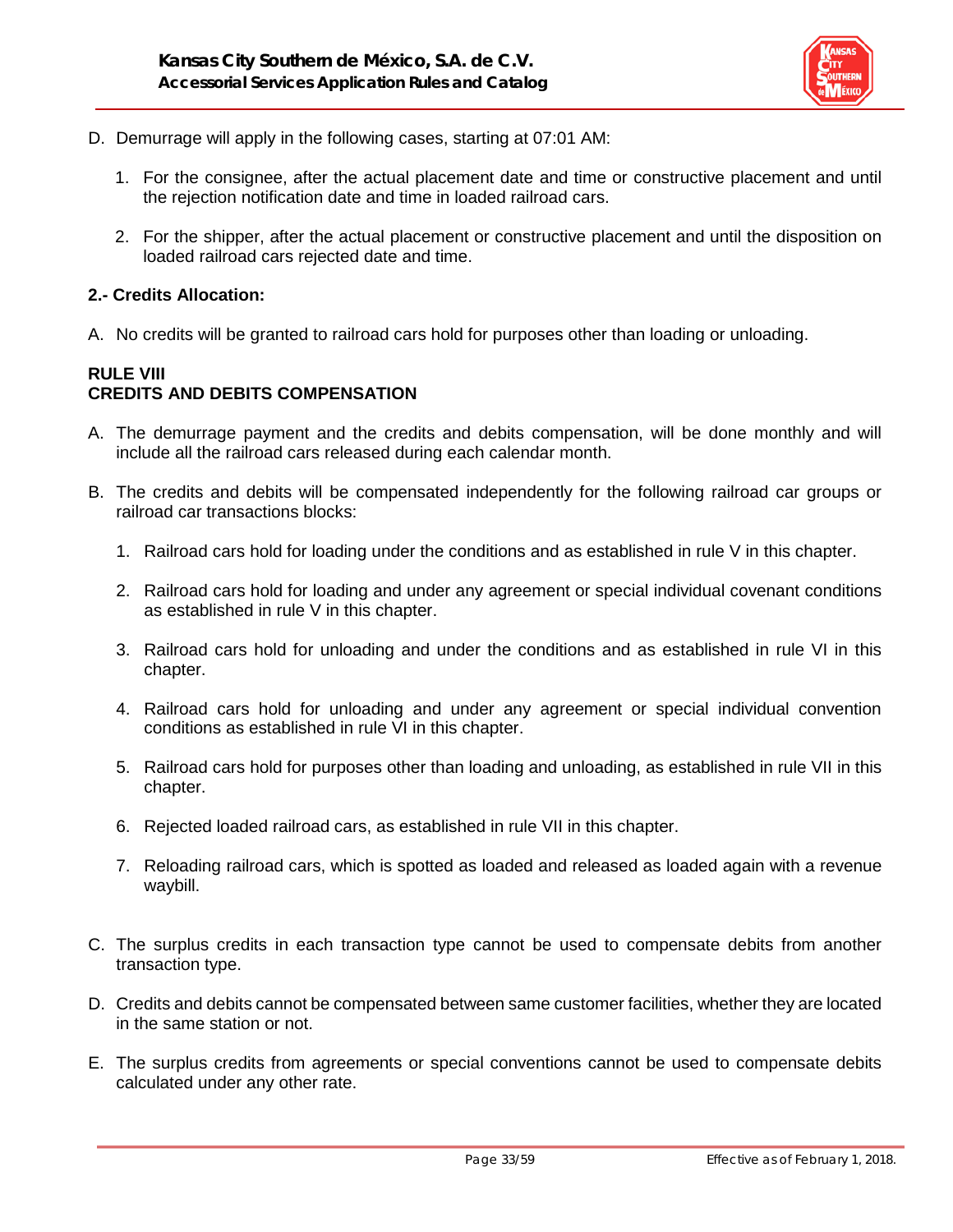

- F. The surplus credits in a calendar month cannot be used to compensate debits from a different calendar month.
- G. Demurrage debits = demurrage charge days, shall be presented to the consignee or any third party that performs loading, unloading or trans loading maneuvers including but not limited to in trans loading terminals or operator on team tracks or any other that has been stipulated by an agreement or contract, or otherwise the shipper, with either being liable to pay them.
- H. Procedure:
	- 1. The total debits from all railroad cars number into the same group or block will be counted, according to the subsection B provisions in this rule.
	- 2. The total credits from all railroad cars number into the same group or block will be counted, according to the subsection B provisions in this rule.
	- 3. If the total credits is equal to or greater than the total debits, then the demurrage charges will not be applied.
	- 4. If the total debits exceeds the total credits, the total debits in excess will be those on which the demurrage charges will be applied at the rate in-effect at the moment when the railroad cars were released.
	- 5. Any adjustment must be handled by means a disputed as provided in rule IX in this chapter.

# **RULE IX DISPUTE SUBMISSION FOR INCORRECT CHARGES.**

Disputes for incorrect demurrage cycles events to those registered in the "Demurrage Calculation" online application, should be sent to KCSM electronically using the "Demurrage Online" application within the "MyKCS" menu on the KCSM website, within seven (7) calendar days following the date and time from each "railroad car demurrage cycle event" disputed, adding in the comments section the explanation that forms the dispute basis and attaching the necessary support documentation.

If any railroad car demurrage cycle event is not disputed by the customer within the seven (7) calendar days period from the date and time that the event had occurred, it will be considered as accepted by the customer and will be used for the demurrages computation in question.

KCSM will give a resolution response to each dispute within seven (7) calendar days following the date and time they are registered in the "Demurrage Calculation" online application, otherwise the dispute will be accepted and the corresponding adjustment will be made.

Disputes must be supported with the necessary documentation that justifies them, identifying the railroad cars involved by their initial, number and location. The result will be published electronically within the "Demurrage Calculation" online application within the "MyKCS" menu on the KCSM website.

When a dispute is issued without a justifiable reason, KCSM will apply the unjustified dispute rate (code 3109), including but not limited to: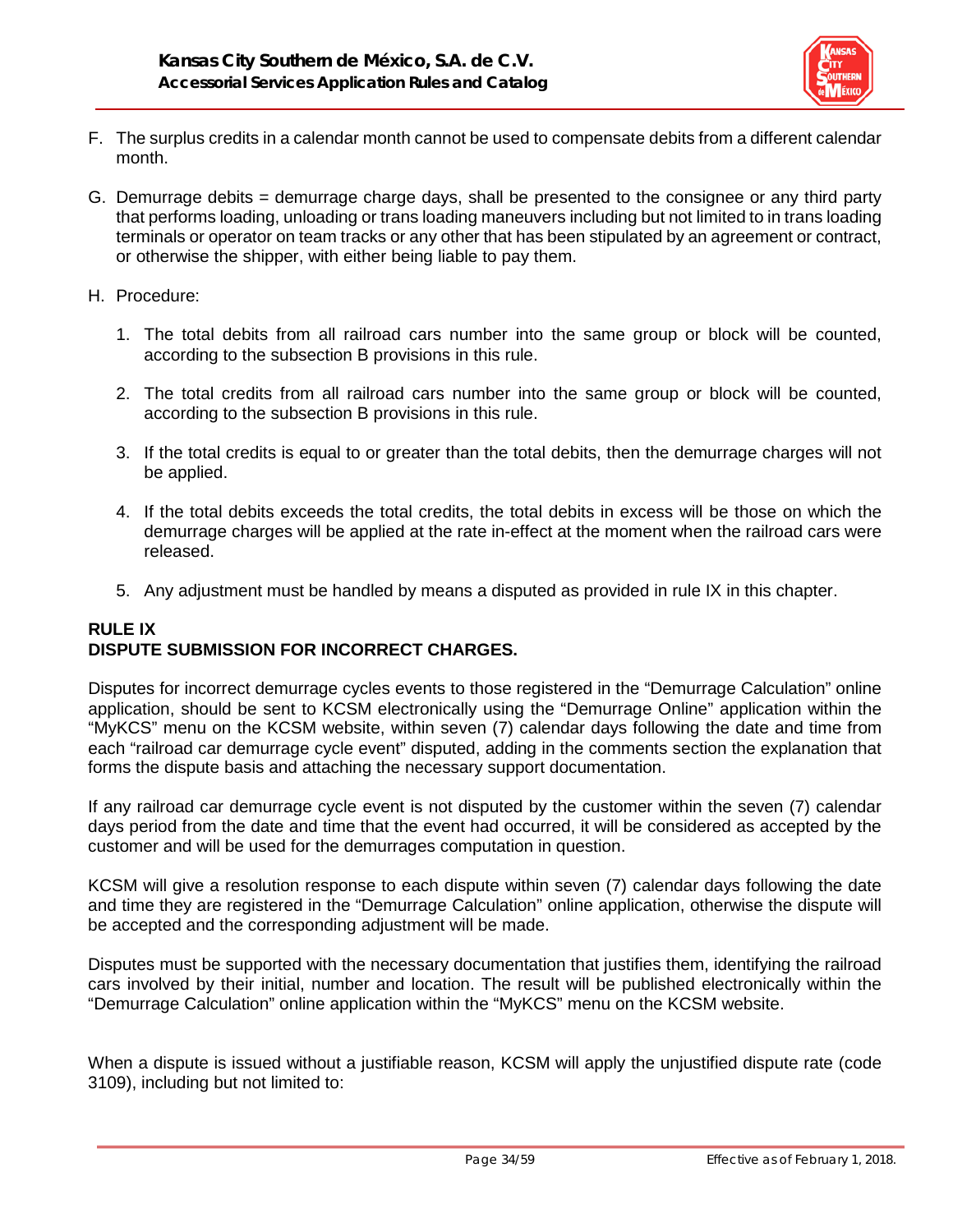

- Dispute railroad car without debits
- Dispute without comments or without attached evidence
- False dispute events (CP, Order In, AP and REL), fictitious data.
- False bunching accumulation dispute
- Incorrect Customer dispute (demurrage charges transfer) without prior authorization from the other customer.

In the event that the disputes are not made within the established times (7 calendar days following the date and time in each "railroad car demurrage cycle event") and after that the customer requests review after having generated the demurrage charges statement and/or invoice, KCSM will apply the extemporaneous dispute rate (code 3112) for each railroad car that is in the demurrage statement. Disputes must be supported including with the necessary documentation that justifies them, identifying the railroad cars involved by their initial, number and location.

#### **1. Incorrect Charges:**

Scheduled railroad cars that are not spotted are considered an incorrect switching by KCSM and will be considered in the customer's dispute.

The railroad cars bunching - accumulation for causes not attributable to KCSM will not be considered as KCSM error and therefore its dispute will be subject to review.

#### **2.- Weather Interference:**

In events where it is impossible for the consignor, shipper, consignee, loader, unloader, party to be billed/pay, designated party or any third party that performs loading, unloading or trans loading maneuvers including but not limited to in trans loading terminals or operator on team tracks or any other person that has been so stipulated by an agreement or contract, to receive a railroad car or cannot load or unload it due to events beyond its control, including flood, storm, earthquake, hurricane, tornado or other severe weather or extreme weather conditions, the directly affected demurrage cycles will be adjusted, with the condition that the impediment has at least two (2) days duration.

#### **3.- Strike Interference:**

When it is impossible for the shipper, consignee, loader, unloader, party to be billed/pay, designated party or any third party that performs loading, unloading or trans loading maneuvers including, but not limited to in trans loading terminals or operator on team tracks or any other so it has been stipulated by means in an agreement or contract; to load, unload, receive or deliver railroad cars to KCSM due to strike interference at the place where the railroad cars loading or unloading are carried out, the demurrage days will be charged at 30% of the corresponding rate per day or fraction during the strike interference period, with the condition that the interruption must exceed more than ten (10) days during a calendar month.

The strike interference rules will not apply to:

- A. Loaded railroad cars, when the waybills are set or performed 4 days or more after the strike interference start date.
- B. Empty railroad cars, ordered after the start and before the strike interference end.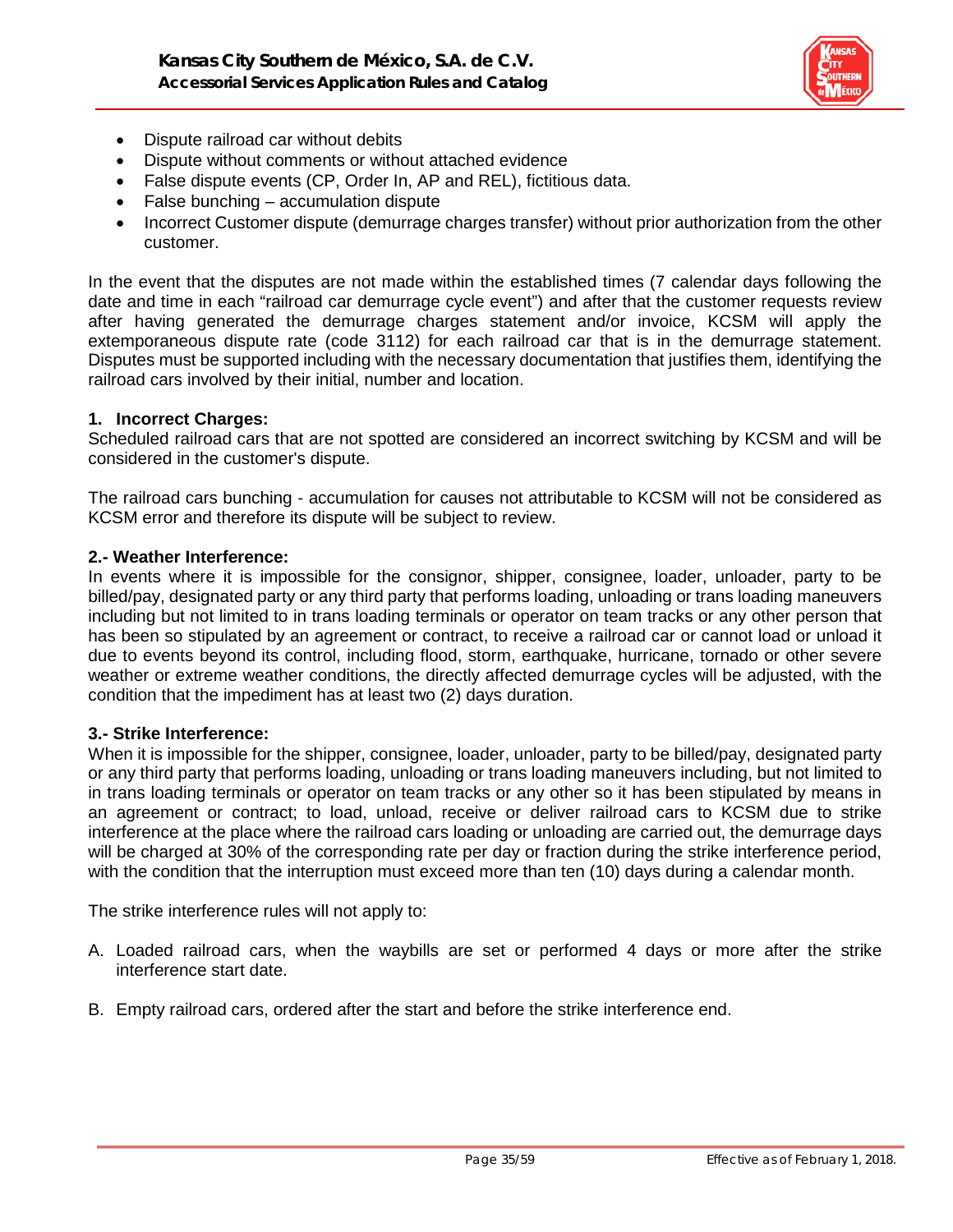

# **CHAPTER FOURTH**

# **RIGHT OF FLOOR**

This applies to all private railroad cars or those that are treated as private as established in Rule IV, subsection B in this chapter, when they are hold on KCSM tracks and/or when they are hold on team tracks. And if after the individual right of floor credit less debits cycle calculation, the monthly balance will result in debits, then those debits will be charged according to the in-effect right of floor rate.

#### **GUIDELINES AND CHARGES THAT REGULATE RIGHT OF FLOOR IN KCSM STATIONS, APPLIES TO DOMESTIC, EXPORTATION AND IMPORTATION TRAFFICS.**

# **RULE I RIGHT OF FLOOR LIABILITIES**

The following shall be right of floor liable: the consignee or any third party that performs loading, unloading or trans loading maneuvers including but not limited to in trans loading terminals or operator on team tracks or any other that has been stipulated by an agreement or contract, or otherwise the shipper in accordance with this regulation provisions.

#### **RULE II CREDIT TERMS**

# **1. Credit Terms**

The right of floor charges generated in this rate are calculated and payable according to the terms and payment conditions established by KCSM.

# **2. Right of floor and other Accessorial Services payment terms**

KCSM reserves the right to modify the right of floor payment terms to a railroad customer (shipper, consignee, any other party responsible for the load or any third party that performs loading, unloading or trans loading maneuvers including, but not limited to in trans loading terminals or operator on team tracks or any other that has been so stipulated by means an agreement or contract), when the agreement is in a non-compliance state with respect to the right of floor previous months payment and up to the moment in which the overdue amounts are paid or a payment agreement is reached.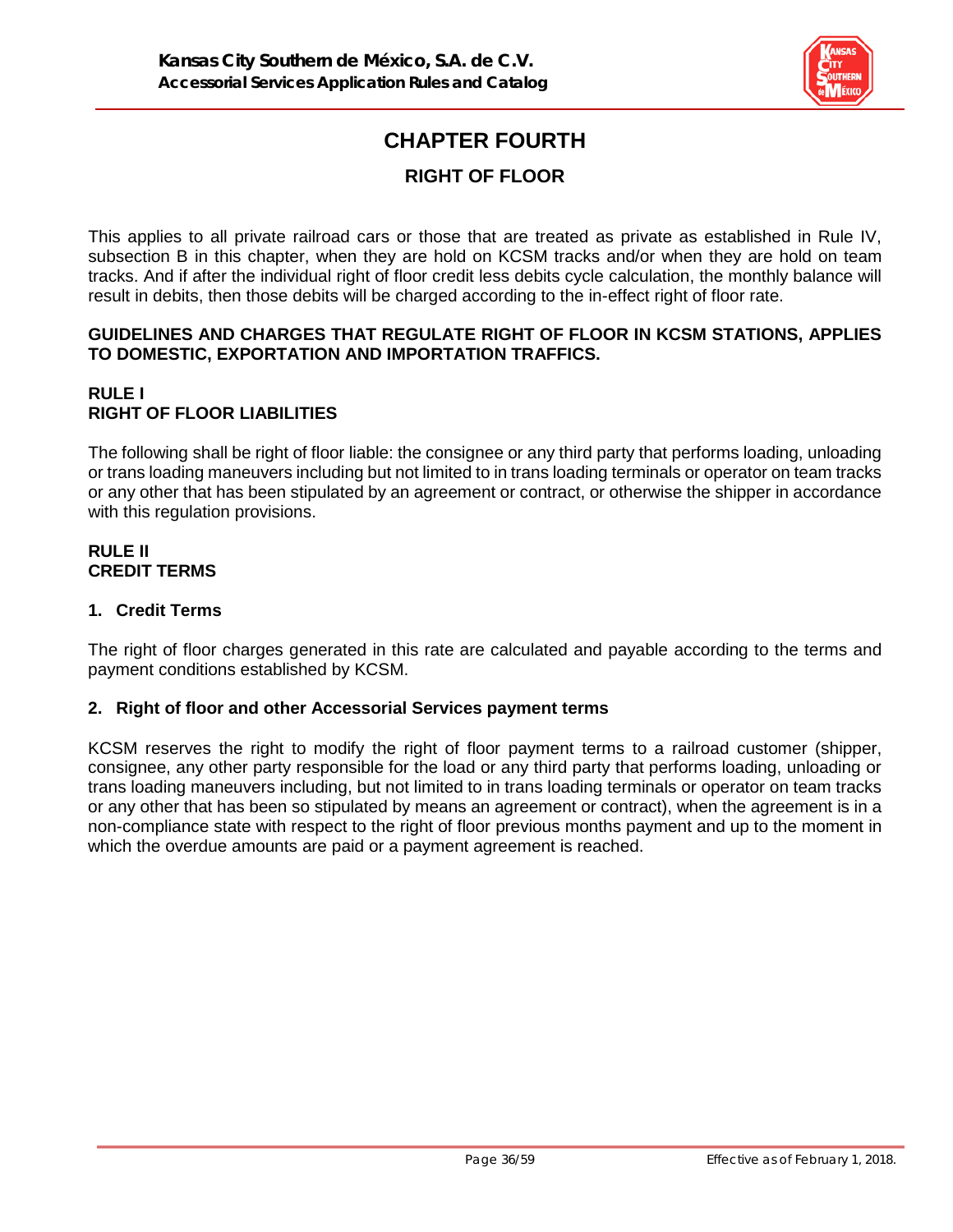

### **RULE III NOTIFICATIONS**

#### **1. Notifications to customers**

- A. For the right of floor provisions purposes in this chapter, KCSM will issue notifications to the shipper, consignee, loader, unloader, customer to invoice/pay, designated party or any third party who performs loading, unloading or transfer maneuvers including, but not limited to in trans loading terminals or operator on team tracks or any other that has been so stipulated by means an agreement or contract. The notification shall be made in writing or by any electronic or mechanical means, and shall contain:
	- $\triangleright$  Railroad car initial and number
	- $\triangleright$  The original railroad car initial and number, if the load was transshipped on railroad line.
	- $\triangleright$  Product
	- $\triangleright$  Holding point, if different from the destination documented.

Notification Forms:

- I. For railroad cars to be made available to the customer on private or assigned tracks:
- a) KCSM shall publish the constructive placement notification if a railroad car is hold on KCSM tracks at any storage point or at the destination, due to any condition attributable to the shipper, consignee, loader, unloader, customer to invoice/pay, designated party or any third party who performs loading, unloading or transfer maneuvers including, but not limited to in trans loading terminals or operator on team tracks or any other that has been so stipulated by means an agreement or contract, which limits KCSM to performs the actual placement.
- b) KCSM will consider actual placement notification once the railroad cars are spotted into the consignee's tracks.
- II. For railroad cars to be made available to the customer on team tracks:
	- a) KCSM shall notify the constructive placement if a railroad car is hold on KCSM tracks at any storage point or at the destination, due to any condition attributable to the shipper, consignee, loader, unloader, customer to invoice/pay, designated party or any third party who performs loading, unloading or transfer maneuvers including, but not limited to in trans loading terminals or operator on team tracks or any other that has been so stipulated by means an agreement or contract, which limits KCSM to performs the actual placement.
	- b) KCSM will consider actual placement notification once the railroad cars are spotted into the team tracks.
- III. For rejected loaded railroad cars, KCSM will notify the rejection to its shipper or owner when a railroad car is not received at its destination.
- IV. KCSM will send notification to the freight payer or to the designated party to receive notification if a railroad car is hold on KCSM tracks waiting for disposal with a diversion request.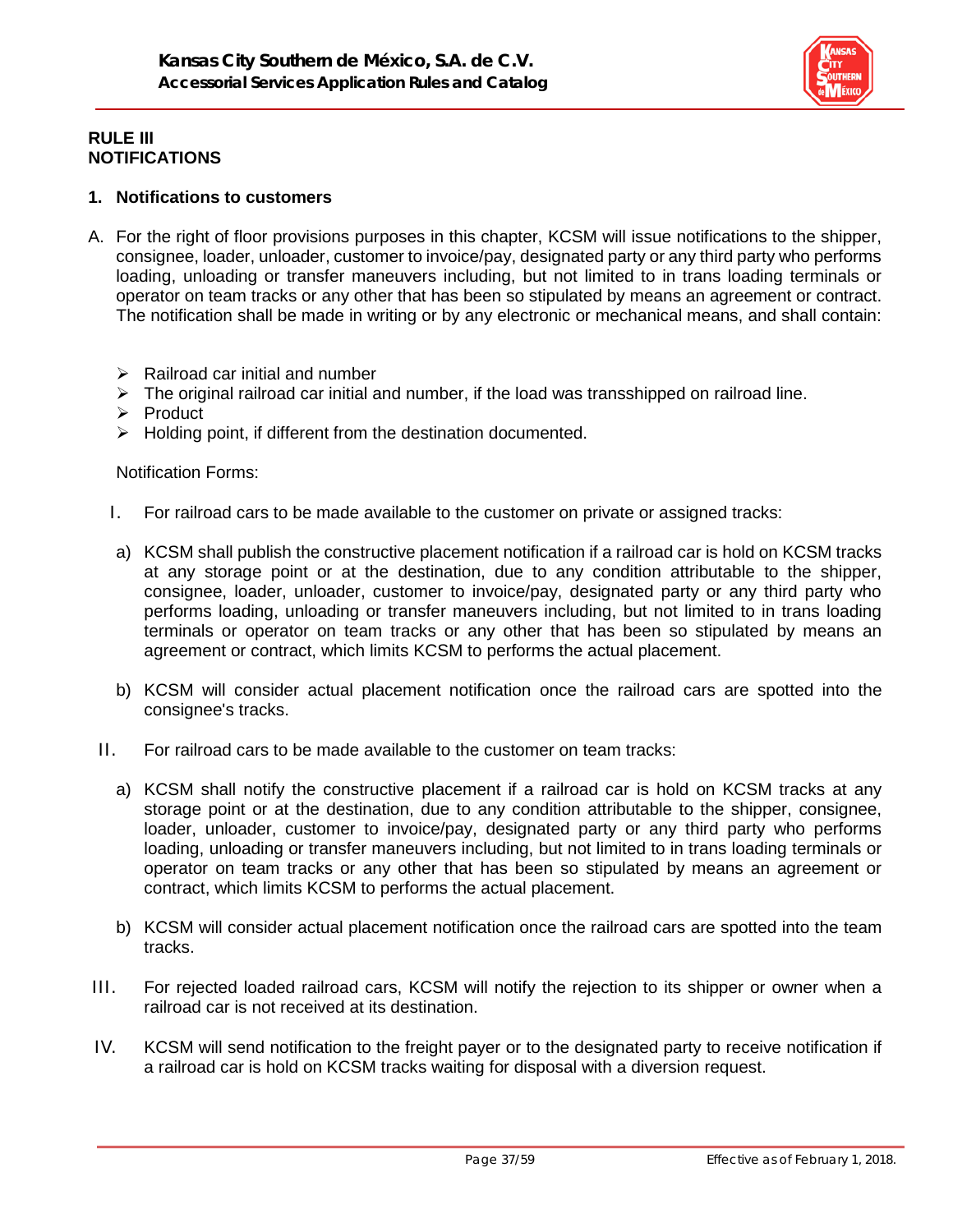

- B. When the shipper or consignee uses a mechanical or electronic device, including but not limited to fax machines or email, to accept messages, the notification left in such devices will be considered as received.
- C. It will be the shipper, consignee, loader, unloader, party to be billed/pay, designated party or any third party that performs loading, unloading or trans loading maneuvers including but not limited to in trans loading terminals or operator on team tracks or any other that has been stipulated by an agreement or contract or designated party to receive notification, responsibility, to inform KCSM Accessorial Services Department regarding any change in the fax number or email, within 24 hours. If KCSM receives an error message in the messages receipt or delivery due to any reason attributable to the receiver, such as invalid fax number or email address, it will be considered as notified for any constructive placement that is attempted to be sent.

### **2. Notifications to KCSM**

All notifications to KCSM. The customer shall request receipt acknowledgment.

# **RULE IV RIGHT OF FLOOR APPLICATION**

- A. The right of floor (code 3222, 3236 and 3252) expressed in this chapter, apply to all railroad cars that are in constructive placement or actual placement status on team tracks from the effective date this rate registered with the Agency, in all KCSM stations.
- B. The following are subject to right of floor (code 3222): private railroad cars that are not controlled by the railroad and railroad cars controlled by the railroad exempt from the railroad car hire fee in which case they are considered in their treatment as private railroad cars.
- C. The following are EXEMPT from right of floor (code 3222):
	- 1. The railroad cars for loading or unloading material owned by KCSM while they are hold on KCSM tracks or on tracks that connect with private sidetracks.
	- 2. Railroad cars whose load has been rejected at destination or has not been claimed as derailment damage result and is available to KCSM, during the entire hold time.
	- 3. Railroad cars owned by the railroad, rented for products storage, for intraplant or intraterminal switching service while they are hold on assigned tracks.
	- 4. Empty railroad cars on their reverse route assigned to shippers that have specific storage conventions or agreements.
	- 5. Empty railroad cars rejected because they are unsuitable for loading within the 24 hours after the order-in date or actual placement date and time.
	- 6. Empty railroad multilevels used for the motorized vehicles transportation located at a storage point and exempt from Railroad car Hire payments.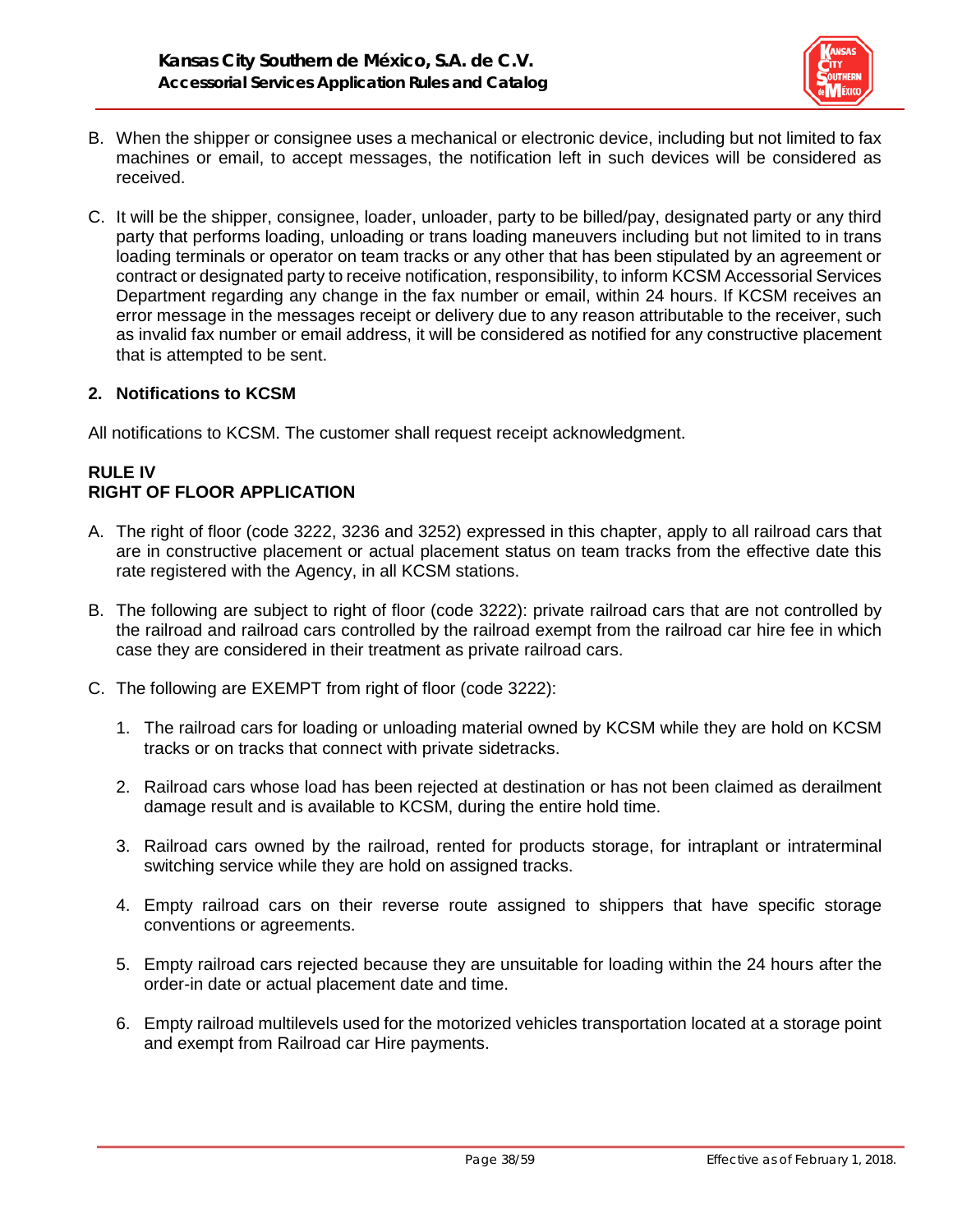

#### **RULE V RIGHT OF FLOOR CHARGES IN PRIVATE RAILROAD CARS THAT ARE LOADED OR EMPTY ON KCSM TRACKS**

## **1. CHARGES CALCULATION:**

If the total loaded or empty private railroad cars number in constructive placement or storage and available to be ordered in the next scheduled service, exceeds the declared customer operative capacity on a particular day or when they are actual placement on team tracks, then the in-effect right of floor rate (code 3222) per day or fraction will be applied.

The right of floor (code 3222), will apply and therefore a debit for every 24 hours or fraction from 07:01 AM after the constructive placement date and time hold event notification in loaded or empty private railroad cars on KCSM tracks, until the date and time the order-in is received to be actual placement on private, team or assigned tracks.

Furthermore, only for private railroad cars actual placement on team tracks, the right of floor (code 3222) will apply and therefore a debit for every 24 hours or fraction from 7:01 AM after the disposition notification date and time and until the release date and time as empty or loaded movement documentation instructions received.

No debits will be recorded on days considered as holidays according to the chapter fourteenth provisions in this application rules and catalogue.

### **2. RAILROAD CAR LIABILITY:**

The shipper, consignee, loader, unloader, party to be billed/pay, designated party or any third party that performs loading, unloading or trans loading maneuvers including but not limited to in trans loading terminals or operator on team tracks or any other that has been stipulated by an agreement or contract, is liable for the private railroad car while it is in the constructive placement status.

# **RULE VI**

# **RIGHT OF FLOOR CHARGES APPLICATION**

#### **1. The right of floor rules apply to:**

- A. Private loaded or empty railroad cars that are not controlled by KCSM.
- B. Railroad cars owned by foreign railroads totally released from the railroad car hire payment.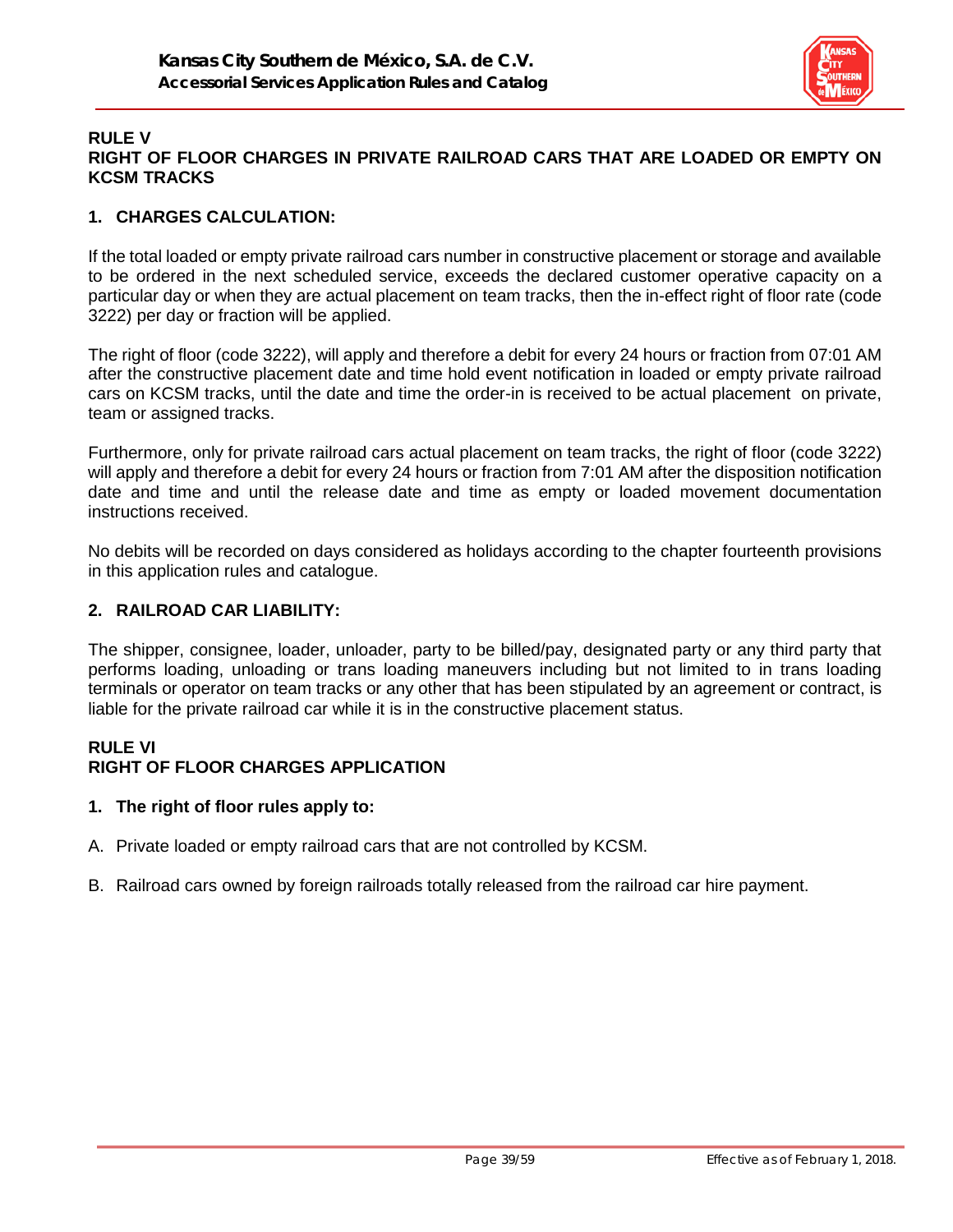

## **2. Charges Calculation:**

- A. The total right of floor days number (code 3222) per each private railroad car released from its right of floor cycle will be counted within a calendar month and to each will be assigned a debit for each right of floor day or fraction.
- B. The credits and debits shall be calculated in an independently manner for the following private railroad car transactions groups:
	- 1. Private loaded or empty railroad cars hold on KCSM tracks and subject to this chapter provisions.
	- 2. Private railroad cars hold for purposes different than loading or unloading
	- 3. Rejected loaded private railroad cars.
	- 4. Reloading private railroad cars, which actual placement as loaded and released as loaded again.
- C. The surplus credits in a transaction, group or block type cannot be used to compensate debits from another transaction group or block type.
- D. Credits and debits cannot be offset between the same customer facilities, whether they are located in the same station or not.
- E. The surplus credits left over from agreements or special conventions cannot be used to compensate debits calculated under the general rate or rate with special treatment.
- F. The surplus credits in a calendar month cannot be used to compensate debits from a different calendar month.
- G. KCSM will allocate one (1) credit for each private railroad car that is order-in on constructive placement only in the event that it generates debits.
- H. For private railroad cars that stay on KCSM tracks hold in constructive placement and/or actual placement on team tracks, and at the end of the month have surplus credits in their favor, they cannot be transferred to other railroad cars during the same period that their debits are greater than their credits, that is, for private railroad cars the credits are not transferable to the group, transaction or block level, each private railroad car uses its credit (1) in case it has debits from right of floor (code 3222).
- I. The total credits from all the private railroad cars in right of floor will be added together (code 3222).
- J. If the total credits is equal to or greater than the total debits, then there will be no right of floor charge (code 3222).
- K. If, on the contrary, the total debits exceeds the total credits, each surplus debit will be calculated based on the right of floor rate (code 3222) in-effect.
- L. In the case that private railroad cars loaded with products classified as explosive or hazardous materials or residue, in addition to the corresponding right of floor, its staying on KCSM tracks will be charged, in accordance with rule I, chapter first provisions in this application rules - catalogue.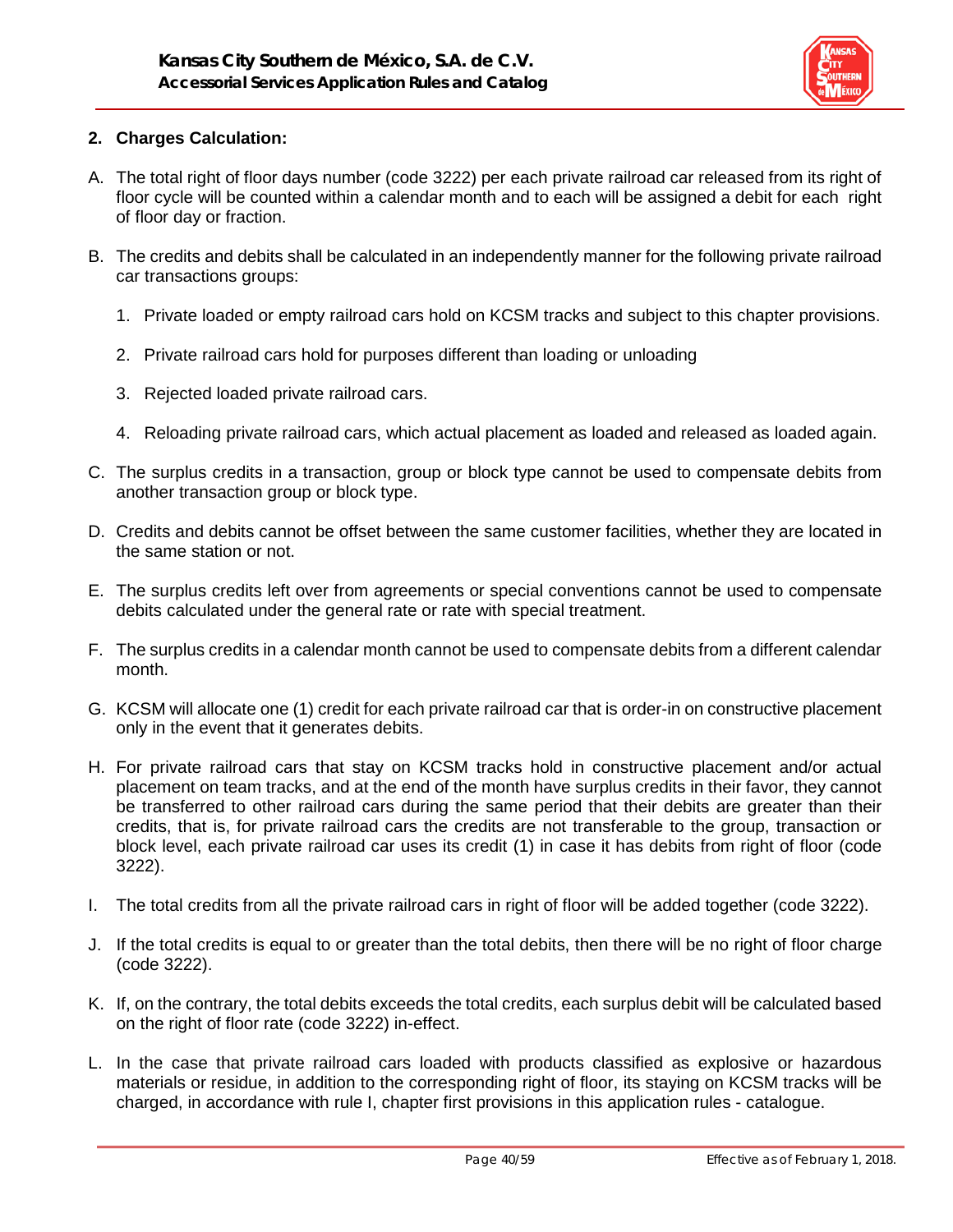

M. Right of floor charges (code 3222) shall be presented to the consignee, loader, unloader, party to be billed/pay, designated party or any third party that performs loading, unloading or trans loading maneuvers including but not limited to in trans loading terminals or operator on team tracks or any other that has been stipulated by an agreement or contract, or otherwise the shipper, with either them being liable to pay them.

Any adjustment must be handled by means set a dispute as provided in rule VII.

#### **3. Order-in Railroad car guidelines:**

A. The customer may order-in the private railroad cars that are hold in constructive placement (CP) in KCSM tracks by issuing to KCSM the order-in within the established yard service or local actual placement cut-off time, according to its spur or assigned zone declared operative capacity.

## **RULE VII DISPUTE SUBMISSION FOR INCORRECT CHARGES**

Disputes for incorrect events to those registered in the "Demurrage Calculation" online application should be sent to KCSM electronically using the "Demurrage Calculation" online application within the "MyKCS" menu on the KCSM website, within seven (7) days following each "railroad car demurrage cycle event" disputed date and time, adding in the comments section the explanation that forms the dispute basis and attaching the necessary support documentation.

If any railroad car demurrage cycle event is not disputes by the customer within the seven (7) calendar days period from the date and time that the event had occurred, it will be considered as accepted by the customer and will be used for the right of floor computation in question.

KCSM will give a resolution response to each dispute within seven (7) calendar days after they are registered in the "Demurrage Calculation" online application, otherwise the dispute will be accepted and the corresponding adjustment will be made.

Disputes must be supported with the necessary documentation that justifies them, identifying the railroad cars involved by their initial, number and location. The result will be published electronically within the "Demurrage Calculation" online application within the "MyKCS" menu on the KCSM website.

When a dispute is issued without a justifiable reason, KCSM will apply the unjustified dispute rate (code 3109), including but not limited to:

- Dispute for railroad cars without debits
- Dispute without comment or without attached evidence
- False Events dispute (CP, Order In, AP and REL), fictitious data.
- False bunching accumulation dispute
- Incorrect Customer dispute (right of floor charges transfer) without prior authorization from the other customer.

In the event that the disputes are not made within the established time (7 calendar days following each set "railroad car demurrage cycle event" date and time) and the customer requests review after having generated the demurrage statement and/or invoice, KCSM will apply the extemporaneous dispute rate (code 3112) for each railroad car that is in the demurrage statement. Disputes must be supported providing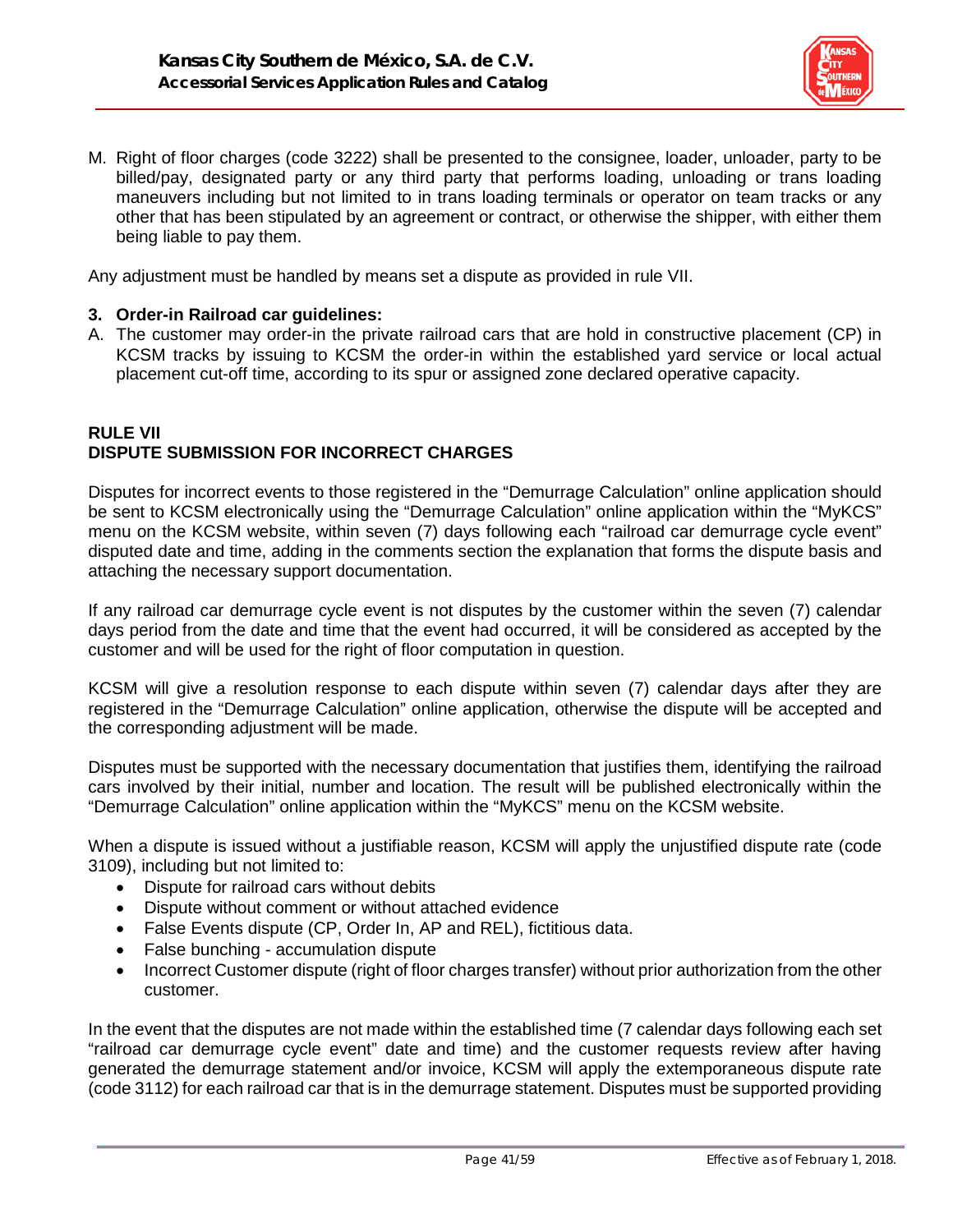

with the necessary documentation that justifies them, identifying the railroad cars involved by their initial, number and location.

#### **1. Incorrect Charges:**

Scheduled private railroad cars that are not spotted are considered as incorrect KCSM switching and will be considered in the dispute.

The railroad cars bunching - accumulation for causes not attributable to KCSM will not be considered as an KCSM error and therefore its dispute will be subject to review.

#### **2. Weather Interference:**

In events where it is impossible for the shipper, consignee, loader, unloader, party to be billed/pay, designated party or any third party that performs loading, unloading or trans loading maneuvers including but not limited to in trans loading terminals or operator on team tracks or any other person that has been so stipulated by an agreement or contract, to accept a railroad car or cannot load or unload it due to events beyond its control, including flood, storm, earthquake, hurricane, tornado or other severe weather or extreme weather conditions, the directly affected right of floor (code 3222) will be adjusted, with the condition that the impediment has at least two (2) days duration.

#### **3. Strike Interference:**

When it is impossible for the shipper, consignee, loader, unloader, party to be billed/pay, designated party or any third party that performs loading, unloading or trans loading maneuvers including, but not limited to in trans loading terminals or operator on team tracks or any other so it has been stipulated by means an agreement or contract; to load, unload, receive or deliver railroad cars to KCSM due to strike interference at the place where the loading or unloading is carried out, the right of floor days will be charged at 30% of the corresponding right of floor rate (code 3222) per day or fraction during the strike interference period, with the condition that the interruption must exceed more than ten (10) days during a calendar month.

The strike interference rules will not apply to:

- A. Loaded private railroad cars, when the waybills are set 4 days or more after the strike interference start date.
- B. Empty private railroad cars, ordered after the start and before the strike interference end.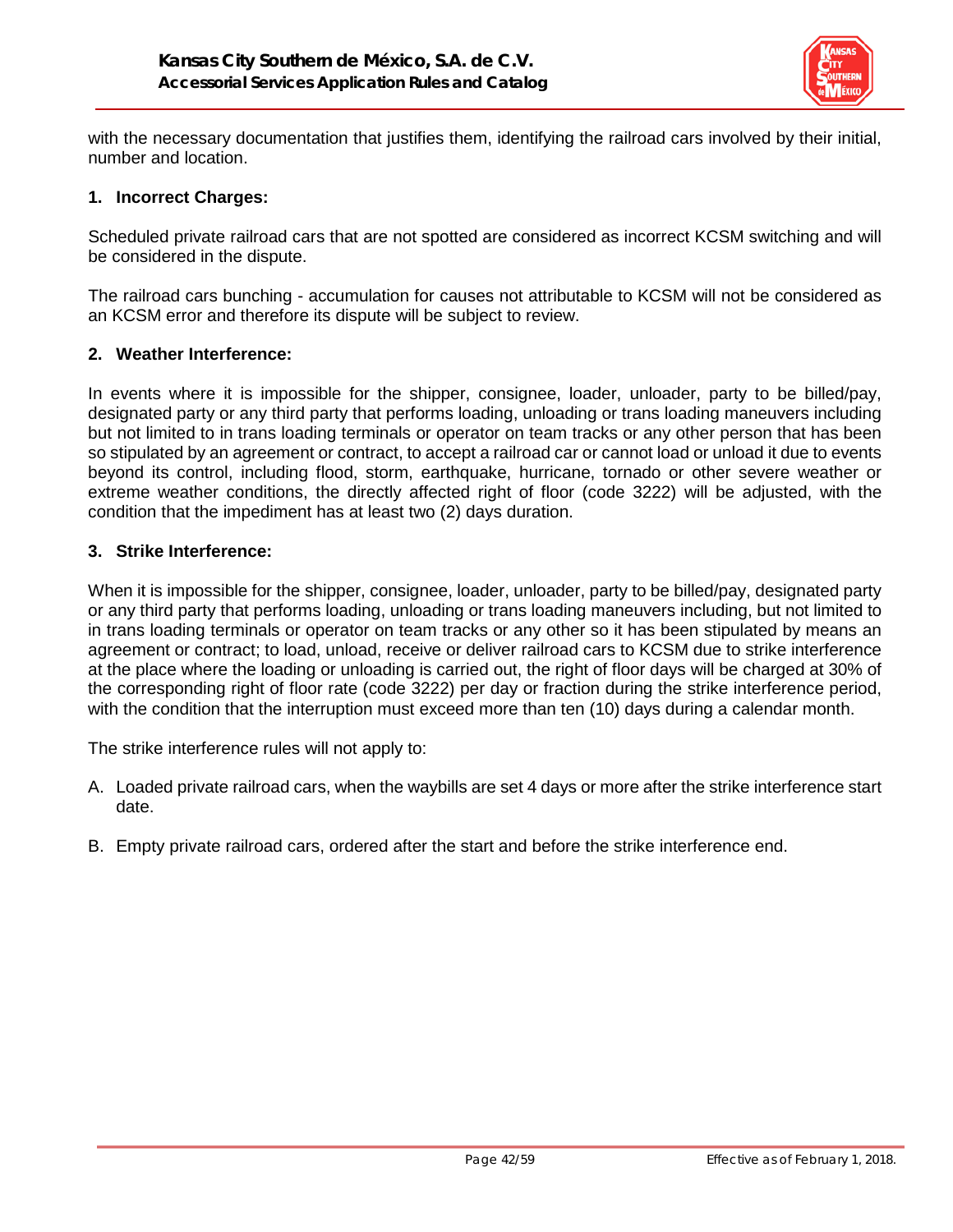

# **CHAPTER FIFTH**

# **LOCOMOTIVE RENTAL AND SPECIAL TRAIN SERVICE**

### **RULE I**

# **A. FOR LOCOMOTIVE RENTAL WITH CREW (INCLUDES FUEL AND REGULATORY TOOL).**

## **1. REQUIREMENTS:**

When customers require locomotive rental service with crew, they must request it in the corresponding format, to KCSM Customer Service Center at least 24 hours before the time the customer needs the locomotive rental service, indicating the movements to be made specifications.

NOTE: Locomotive rental service is subject to KCSM locomotive availability.

#### **2. CHARGES:**

- a) The minimum charge for locomotive rental (yard job, local, etc), with crew, regulatory tool and fuel will be for a time up to 8 hours at the rate established for this service (code 3277), for the additional hours the hourly rate or fraction will apply at the current rate (code 3275.3); when KCSM and the customer agree that due to customer needs and KCSM, the locomotive rental maneuver may exceed 8 hours, then the time in excess from the first 8 hours will be charged according to the hour or fraction rate (code 3275.3). When customers require additional crew service (code 3278), KCSM may, without prejudice to the regular freight service, provide said service, upon the customer's request to the Customer Service Center. This service is subject to availability and the charge shall be applied by hour or fraction according to the current rate.
- b) The locomotive rental charges calculation with crew shall begin on the date and time when locomotive is made available to customers departing the yard, until the date and time locomotive is returned at the same point; the collection will be made according to the subsection "a)." provisions.
- c) In the event that the locomotive rental with crew is performed with the yard job service that is working in the same switching zone, the charges calculation will start on the date and time when it arrives to customers on its spur, team, auxiliary or rented tracks, as applicable until the date and time when it departures from it; the charge will be made according to the subsection a) provisions.

# **3. LOCOMOTIVE RENTAL WITH CREW CANCELLATION:**

In the event that the locomotive rental with crew is no longer required by the customer, the request for cancellation must be made by email to the Customer Service Center at least 6 hours in advance from the time for which it was requested, so that no charge is exercised. In the event that the locomotive rental cancellation is in less than 6 hours in advance from the time in which it was requested, the corresponding payment will be made for the locomotive rental with crew cancellation (code 3279), due to the allocated resources amount and the logistics that KCSM had performed to be able to offer the service, by way as example without limitation:

• **Customer Service.-** Service, case in the system generation, request process administration and coordination with the areas involved to get locomotive rental with crew feasibility granting and subsequent cancellation process.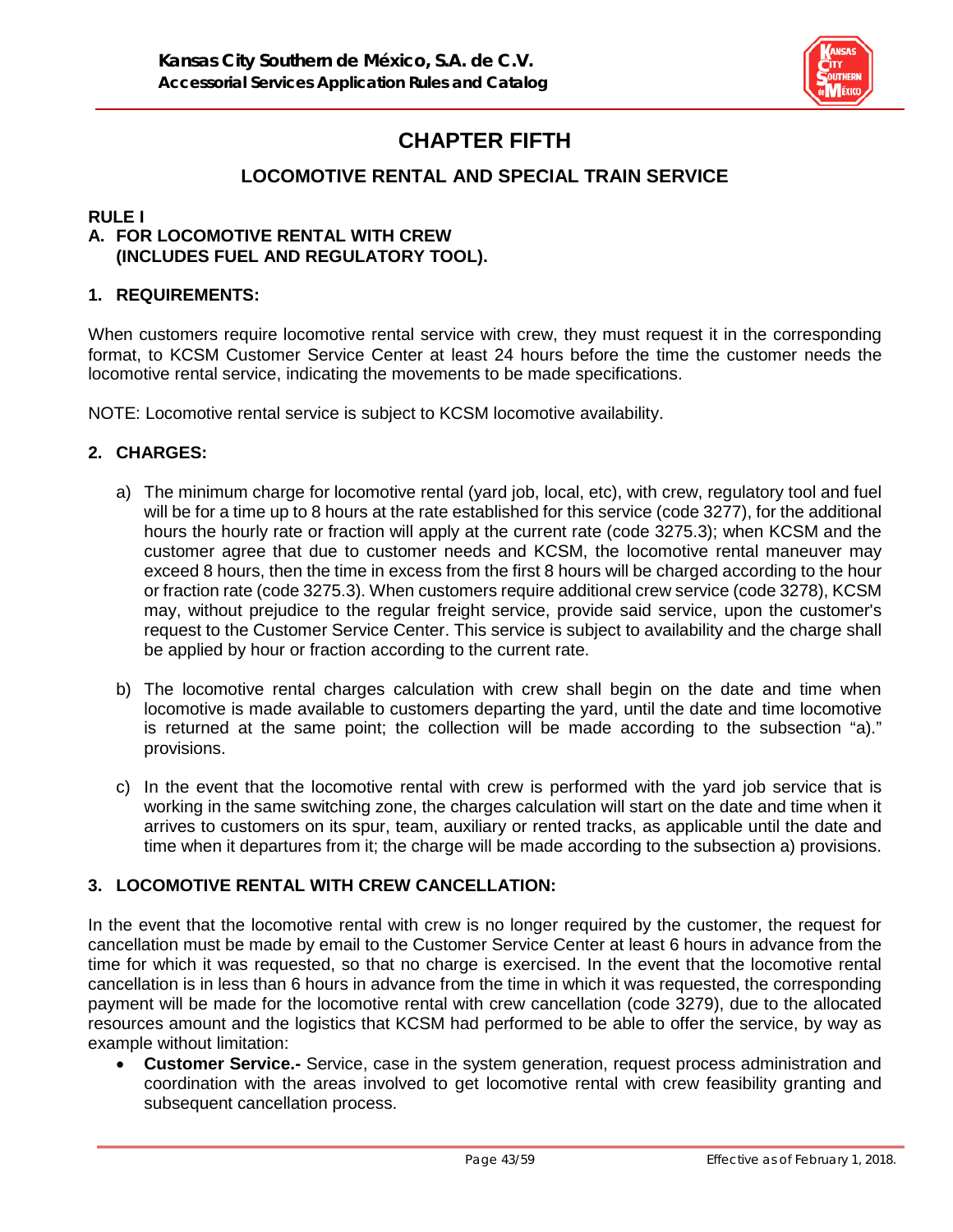

• **Operations.-** Decision making by resources availability to grant the service by the Transportation Superintendence, crew assignment and crew call cancellation with the corresponding "crew called and not used" payment, opportunity cost lost by return and locomotive reassignment, send back end of train device to the resources inventory for the operation to programmed trains or yard job services, preparation cost and time and inspection and locomotive operation levels filling.

# **B. FOR LOCOMOTIVE WITHOUT CREW (DOES NOT INCLUDE FUEL).**

#### **1. REQUIREMENTS:**

- a) When customers require locomotive rental without crew service, they must request it in the corresponding format from KCSM's Customer Service Center at least 48 (forty-eight) hours before the time the customer needs the locomotive. The Customer Service Center will answer whether or not KCSM is able to provide the requested locomotive.
- b) This locomotive rental type is subject to KCSM´s locomotive availability.
- c) To formalize the foregoing, the respective contract or agreement must be entered into where the service specifications and a guarantee deposit are established, as well as the customer's minimum locomotive period use (10 days), as well as the date and time that it starts for the time calculation for the respective charges.

### **2. CHARGES:**

- a) The locomotive rental without crew charges calculation will be applied for each 24 (twenty-four) hour period or fraction for each locomotive (code 3280), with 10 (ten) days minimum, at the rate set for this service, and will start at the date and time when locomotive is made available to customers departing the KCSM yard, until the date and time it is returned at the same point.
- b) Regarding customers who do not have spurs case, the calculation will start from the time and date when the locomotive is spotted at their disposal, until the date and time when the customer reports to the Customer Service Center the service termination.
- c) If due to causes not attributable to KCSM, damage is caused to the rented locomotive, after the case investigation, the customer will be charged the amount there, according to the agreement in the respective contract.

# **3. LOCOMOTIVE RENTAL WITHOUT CREW CANCELLATION:**

In the event that the locomotive rental without crew is no longer required by the customer, the request for cancellation must be made by email to the Customer Service Center at least 12 hours in advance from the time for which it was requested, so that no collection is exercised. In the event that the locomotive rental cancellation is in less than 12 hours in advance from the time for which it was requested, a locomotive rental without crew cancellation charge will be applied (code 3281).

Locomotive rental without crew cancellation will only be charged if the customer does not notifies cancelation at least 12 hours in advance from the time for which the service was requested, due to the resources amount allocated and the logistics to be able to offer the service performed by KCSM, by way example indication without limitation: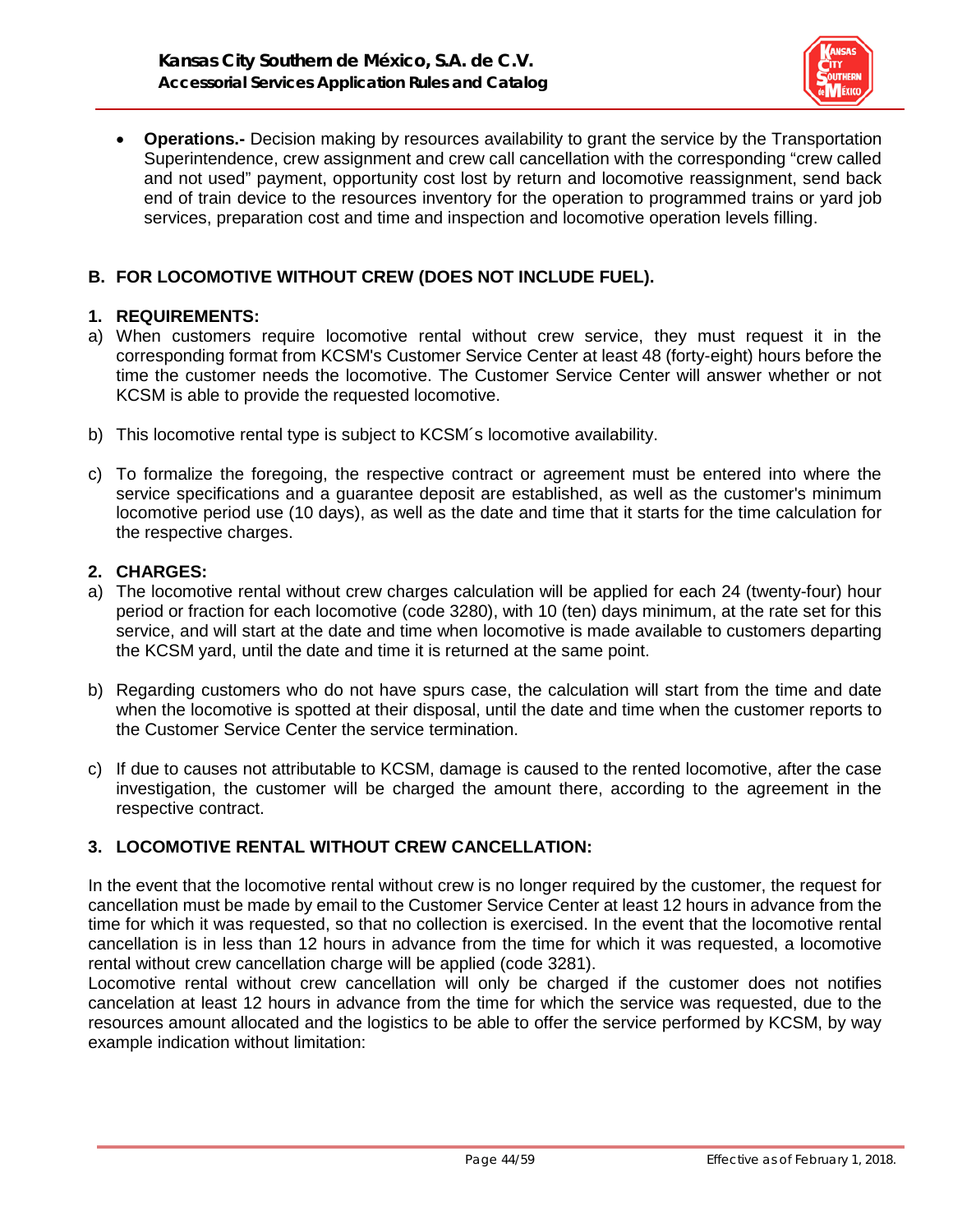

- **Customer Service.-** Service, case generation in the system, request process administration and coordination with the areas involved for granting locomotive rental feasibility and subsequent cancellation process.
- **Locomotives Management.-** equipment availability management, locomotive assignment decision making it available in the warehouse, subsequent cancellation procedure management and locomotive sent back instruction to the warehouse.
- **Operations.-** Resources management availability to grant the service and subsequent cancellation procedure; crew assignment and crew call cancellation with the corresponding "called and not used", payment applicable for transfer the locomotive from the warehouse to the destination station.
- **Mechanical.-** Preparation for start-up in locomotive warehouse, Inspection and Locomotive operation levels filling (water, oil, diesel, sand) for its exit, after the cancellation; locomotive in storage receipt, preparation for storage with the water, oil, sand and diesel oil drainage, opportunity cost loss from the locomotive asset usage and fixed maintenance cost recovery due to maintainer daily availability.
- **Logistics.-** Cost recovery for the "freight revenue waybill" switching in the locomotive movement assigned from the storage workshop to the station where it was required; and the return switching from the station where it was requested to the locomotive storage workshop.

# **C. SPECIAL TRAIN SERVICE**

### **1. REQUIREMENTS:**

KCSM may, without prejudice to the regular freight service, provide the special train service for the goods handling in railroad cars, upon request and customer acceptance by electronic means to the Customer Service Center, including the following information:

Date, time, railroad cars number and movement route, as well as any other information that could be relevant for the movement performance; granting minimum 24 hours to KCSM for design the requested movement logistics, including the equipment classification, personnel and other complementary requirements in this kind of service. The special train is subject to availability.

The railroad cars number will be determined by the horsepower (Hp) that the assigned locomotive can tow in the most restrictive route topography where the special train must travel to reach the requested destination.

# **2. CHARGES:**

The charge for the special train service will be applied according to the established kilometers or fraction number based on the distance to travel (code 3282), which covers 140 Kilometers minimum charge, it is additional and independent to the previously negotiated freight revenue waybill rate per railroad car.

# **3. SPECIAL TRAIN SERVICE CANCELLATION:**

In the event that the special train service is no longer required by the customer, the request for cancellation must be made by email to the Customer Service Center at least 4 hours in advance from the time for which it was requested, so that no collection is exercised. In the event that the special train service cancellation is less than 4 hours from the time in which special train was requested, then the corresponding special train service cancellation charge will apply (code 3283).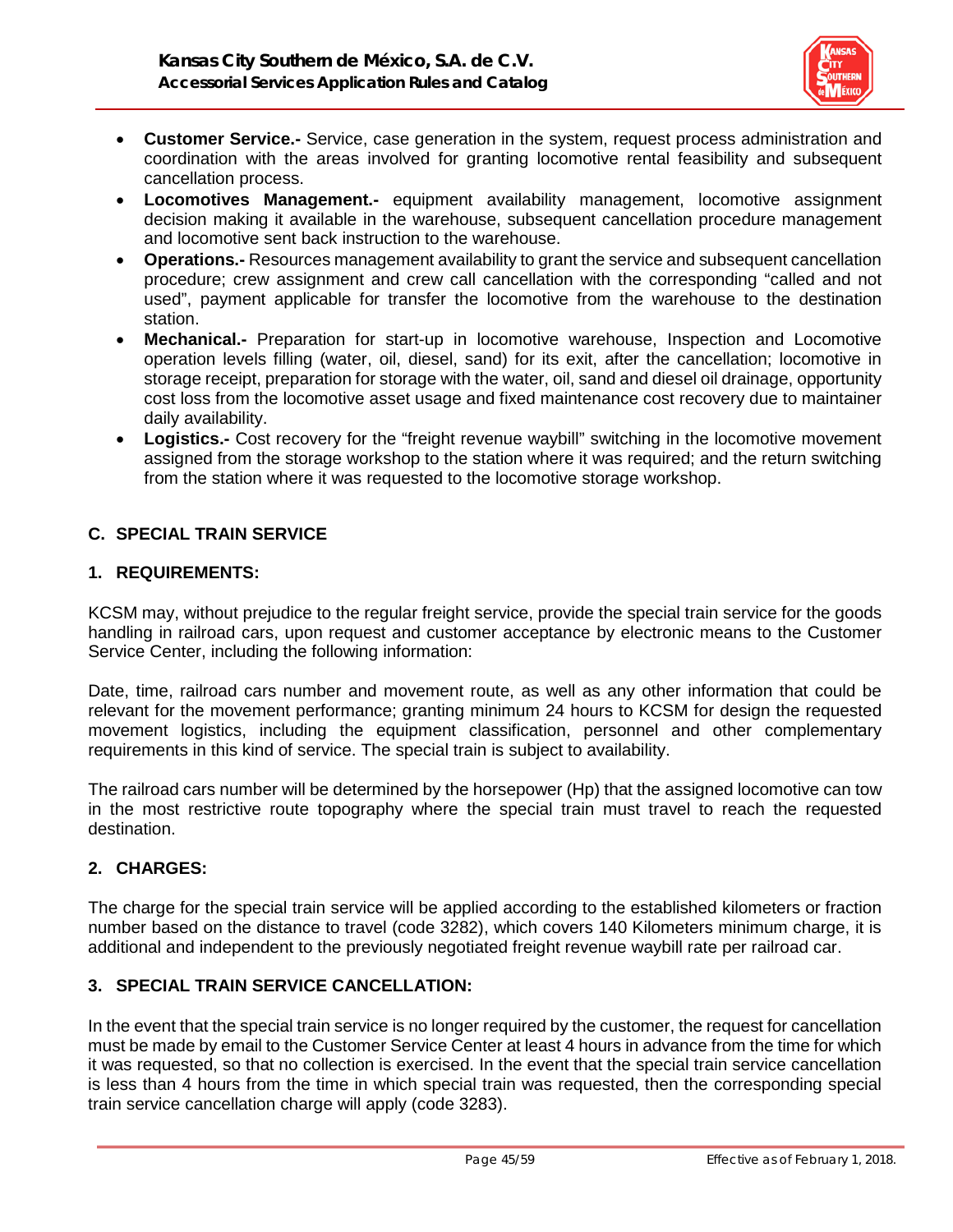

The Special train service cancellation will only be charged if it is not done at least 4 hours in advance from the time for which the service was requested, due to the resources quantity allocated and the logistics for the requested design movement performed by KCSM, by way example indication without limitation:

- **Customer Service.-** Case service generation in system, request process management and coordination with the areas involved for granting the service feasibility and subsequent cancellation process, cost calculation according to the distance will travel and obtaining customer acceptance, management and request coordination with the transport support center for pre-billing generation and the collection area to invoice generation.
- **Locomotives Management.-** Equipment availability Management, locomotive assignment and decision making to set it available in the origin station or in the warehouse where it is storage, subsequent cancellation procedure management and locomotive return instruction to the resources inventory by scheduled trains or return locomotive to the warehouse.
- **Operations.-** Resources availability management to grant the service and subsequent cancellation procedure; call assignment and crew call cancellation from road crews with the corresponding "called and not used" payment; In this case, crews are paid the amount proportional to 140 kilometers traveled even though they have not done it either at origin or by movement in needed DH (dead head). Management for the coordination to give preference to the railroad cars to be moved by special train movement giving priority over any other regular scheduled train, set it in train movement programming conferences, cost recovery for the maneuvers that were already railroad carried out by previous operations at the cancellation moment, such as having attended a yard service with crew, locomotive, end of train device at the industry track in the origin station to pick up them and transfer them to the operational classification yard, converting and application the intraterminal switching for each railroad car or locomotive rental with crew.

Expedited railroad cars classification according to tonnage, idler railroad cars integration and other safety conditions performed by another yard service with crew and locomotive; as well as the railroad cars set out in departure tracks, translated as locomotive rental with crew application, Locomotive transfer and enlistment from the travel inspection center to be coupled to the railroad cars to the departure tracks performed by locomotive suppliers

- **Mechanical.-** Preparation for start-up in locomotive warehouse, Inspection and Locomotive operation levels filling (water, oil, diesel, sand) for its exit, after the cancellation; locomotive in storage receipt, preparation for storage with water, oil, sand and diesel oil drainage, opportunity cost loss due not using the locomotive asset and fixed maintenance cost recovery due to the maintainer daily availability.
- Logistics.- Cost Recovery from the "freight revenue waybill", locomotive assigned movement switching from the storage workshop to the station where it was required; and the return switching from the station where it was requested to the locomotive storage workshop.
- **Operations Control Center.-** Route availability Review, special train optimal journey planning and coordination to give the highest priority over all trains in the railroad corridor.

NOTE: The above is applicable to recover average minimum costs incurred since there are an indefinite scenarios number and variables that interact in the resources allocation, activities and operational maneuvers; and it depends on the timeline moment in which the customer decides to cancel the requested special train. The variables are:

Service origin requested, railroad cars number, service destination request, workshop or warehouse location where the locomotive is storage or available, distance to travel with the assigned locomotive, road crews location and "DH" crew transfer if necessary from the stations, corridor crew change, classification maneuvers and railroad cars subdivision in maneuver yards, call road crew moment or yard crews, transfer railroad cars movement either from industry or interchange point with foreign railroads at the border or with connecting domestic railroads.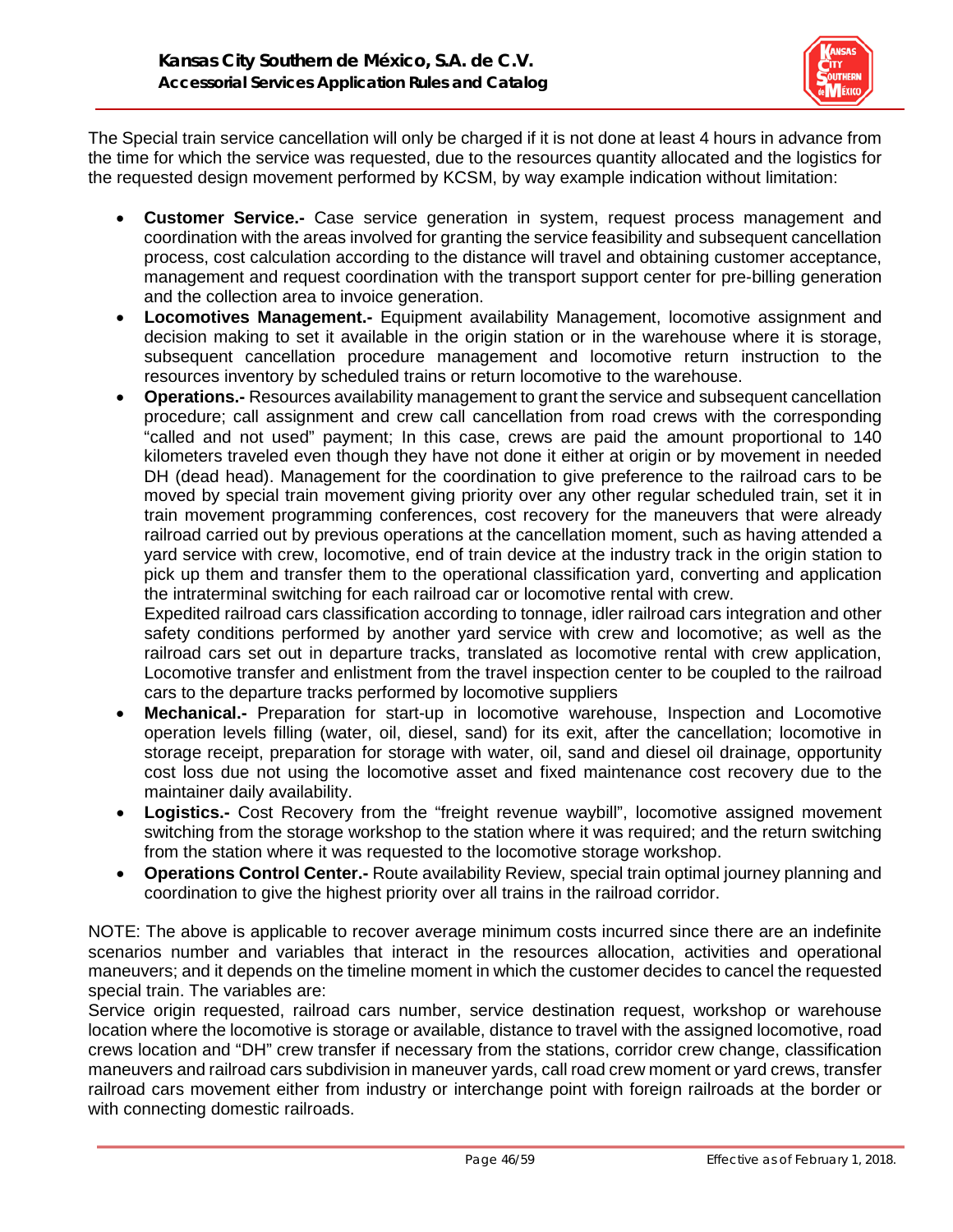

# **D. CHARGE FOR EXCESSIVE TIME IN LOCOMOTIVES IN UNIT TRAIN RETURN.**

#### **1. REQUIREMENTS:**

a) Customers who wish to load or unload a unit train within their facilities so that, with their own crews support to operate them, they can use the locomotives that arrive spotting with the unit train; they must previously be stated into the respective contract or agreement with KCSM.

#### **2. CHARGES:**

- a) In the event that the customer does not return the locomotives within the period agreed by the parties for return locomotives to KCSM, the charge to be applied for the locomotives use in excess from the time agreed, will be the established according to what the parties have agreed to in the contract.
- b) If due to causes not attributable to KCSM, damage is caused to the locomotive in this service, after the case investigation, the customer will be charged the amount thereof, according to the agreement in the respective contract.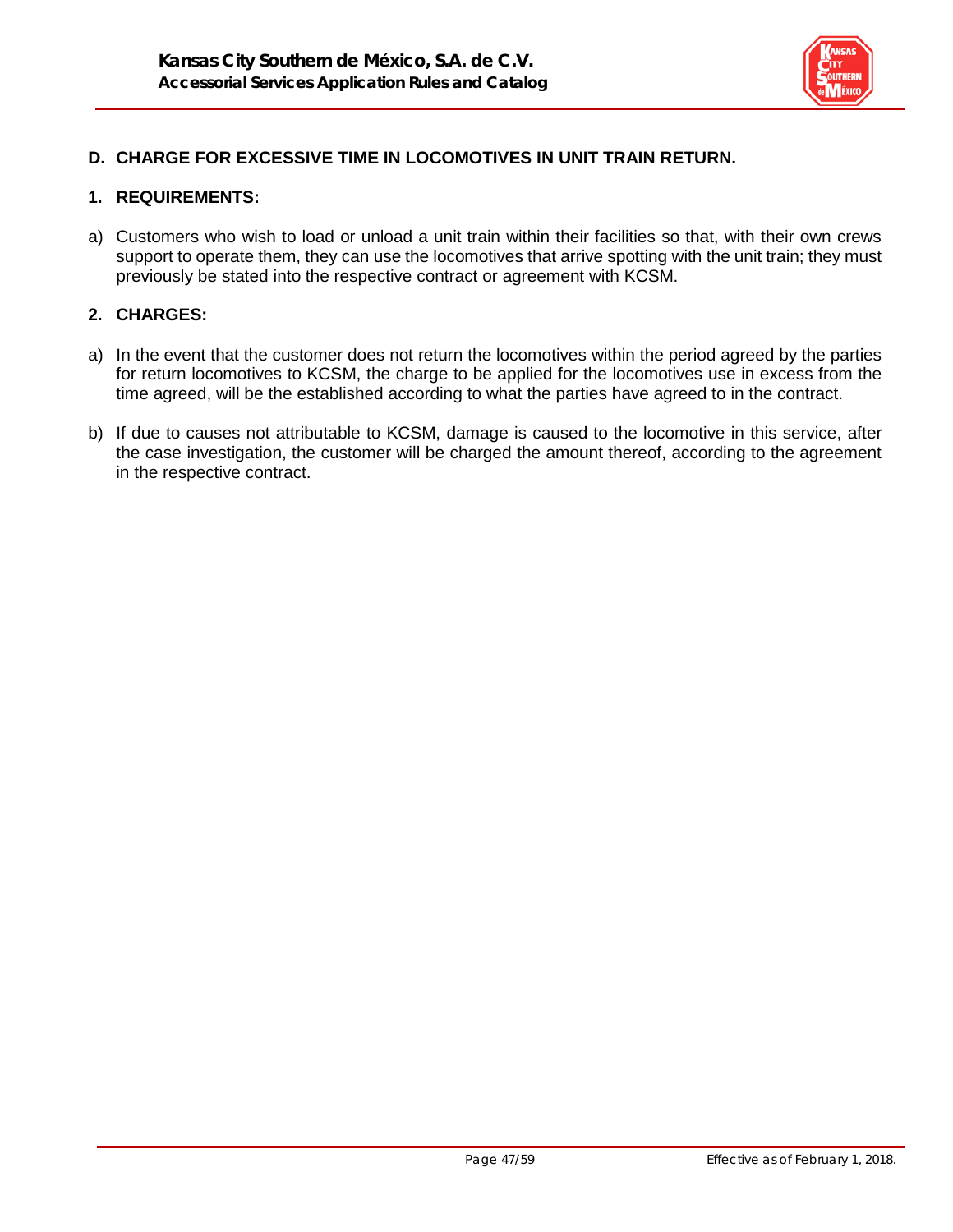

# **CHAPTER SIXTH**

# **CRANE RENTAL FOR LOADING AND UNLOADING MANEUVERS**

#### **RULE I CRANE RENTAL.**

a) When KCSM is in conditions to rent a crane to customers who request it, the pertinent contract will be formalized where the service specifications are established and a guarantee deposit is established, the rate will be indicated in the contract itself.

Likewise, in said contract, the customer will agree on the minimum use service period, as well as the date and time when it begins for the time calculation and the respective charges.

- b) Crane rental with its crew, regulatory tool, fuel and lubricants, will be charged by hour or fraction at the rate indicated for this service (code 3290).
- c) An ordinary switching will be charged for the crane movement from its warehouse track to the departure yard and another from the yard to the warehouse, as well as the charges that it will generates for its transportation from the storage station to the place where it is required and its return.

#### **RULE II ADDITIONAL EQUIPMENT AND MATERIAL**

When customers request crane rental and require any additional services and materials listed below, they must pay the corresponding rate for each of them, established in this application rules and catalogue, also the KCSM freight revenue rate.

- a) If a locomotive is used in the maneuvers, locomotive rental will be charged for the time it is occupied (code 3277, 3275.3).
- b) For platforms and railroad cars that move as idlers or auxiliary railroad cars, an ordinary switching (code 3070) will be charged per railroad car, for movement from the operation tracks to the departure yard and another from the yard to the operation tracks, in addition to freight revenue charges for the movement from the origin station to the place where the service will be provided and its return. This equipment rental will be charged according to the rate established in the contract signed for the crane rental (code 3290).
- c) The material or elements that are used for loading or unloading maneuvers and that are not for the crane operation, will be charged to the customer.
- d) If due to causes not attributable to KCSM, damage is caused to the crane and the equipment used in the service, after case investigation, the amount thereof will be charged to the customer, according to the agreement in the respective contract.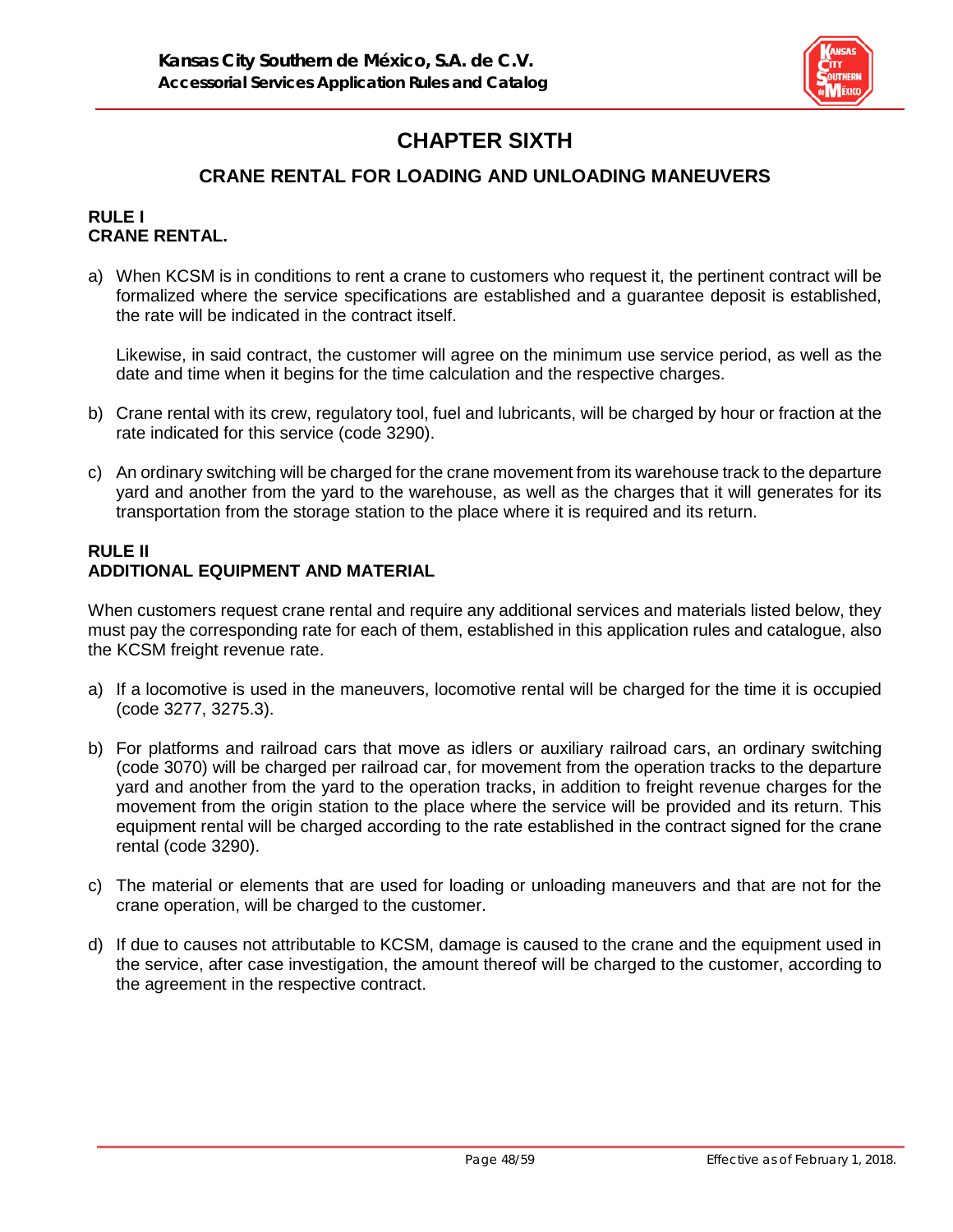

# **CHAPTER SEVENTH**

# **DIVERSION AND/OR CONSIGNEE, WAYBILL MODIFICATION OR CANCELLATION; REGISTRATIONS, DEREGISTRATION OR UPDATES IN RAILROAD CAR FLEET**

#### **RULE I DIVERSION AND/OR CONSIGNEE CHANGE, WAYBILL MODIFICATION OR CANCELLATION**

- a) A diversion and/or consignee charge, waybill modification or cancellation, will be accepted for railroad cars, semi-trailers on platforms (PIGGY BACK) or loaded or empty containers, chassis, locomotives, cranes, power generating plants, etc., on their own wheels, applying the corresponding charges per railroad car, semi-trailers on platform or container, indicated in this application rules and catalogue (code 3300 or 3301).
- b) To provide such service, the customer has to request it, in writing to KCSM's Customer Service Center, who according to the request will validate the station at which the requested diversion and/or consignee change may be carried out.
- c) MULTIPLE RAILROAD CAR WAYBILLS: Those that contain more than one railroad car documented on the same day by a shipper from a single source to the same consignee and to a single destination, under the rates applied specifically for the multiple waybills application.
	- 1) The multiple waybills changes are subject to the rules and charges provided in this regulation. The multiple waybill separation will not be allowed.
	- 2) If one or several railroad cars in multiple waybill are found to be in "bad order" after leaving the origin station, these can be diverted at the customer's choice. These waybills will be subject to the rules and rates in accordance with this document provisions.
	- 3) Diversion or consignee change will only be allowed when the shipment is in the possession or under the KCSM control and they are sent to a unique destination and a one consignee.
- d) KCSM will process all matters related to diversion and/or consignee change, waybill modification or cancellation request, but assumes no responsibility if its efforts are not successful due to other than KCSM railroad´s systems or operations.
- e) A diversion and/or consignee change or waybill cancellation is only authorized when the railroad car is pending to be interchanged with another railroad and when the railroad car is in the road; so if railroad car has arrived at its original destination, it will be subject to a new documentation, noting in the new documentation the previous one references, so that it is properly related and avoid confusion.

Diversion and/or consignee change or waybill modification or cancellation will not be granted to:

- $\triangleright$  Foreign goods remittances under in-bond Customs scheme through national territory.
- $\triangleright$  With destination and consigned to industries that have suspended services.
- $\triangleright$  Those consigned to Interior Mexican customs neither will be provided with these services, nor will they be hold in transit for loading or unloading.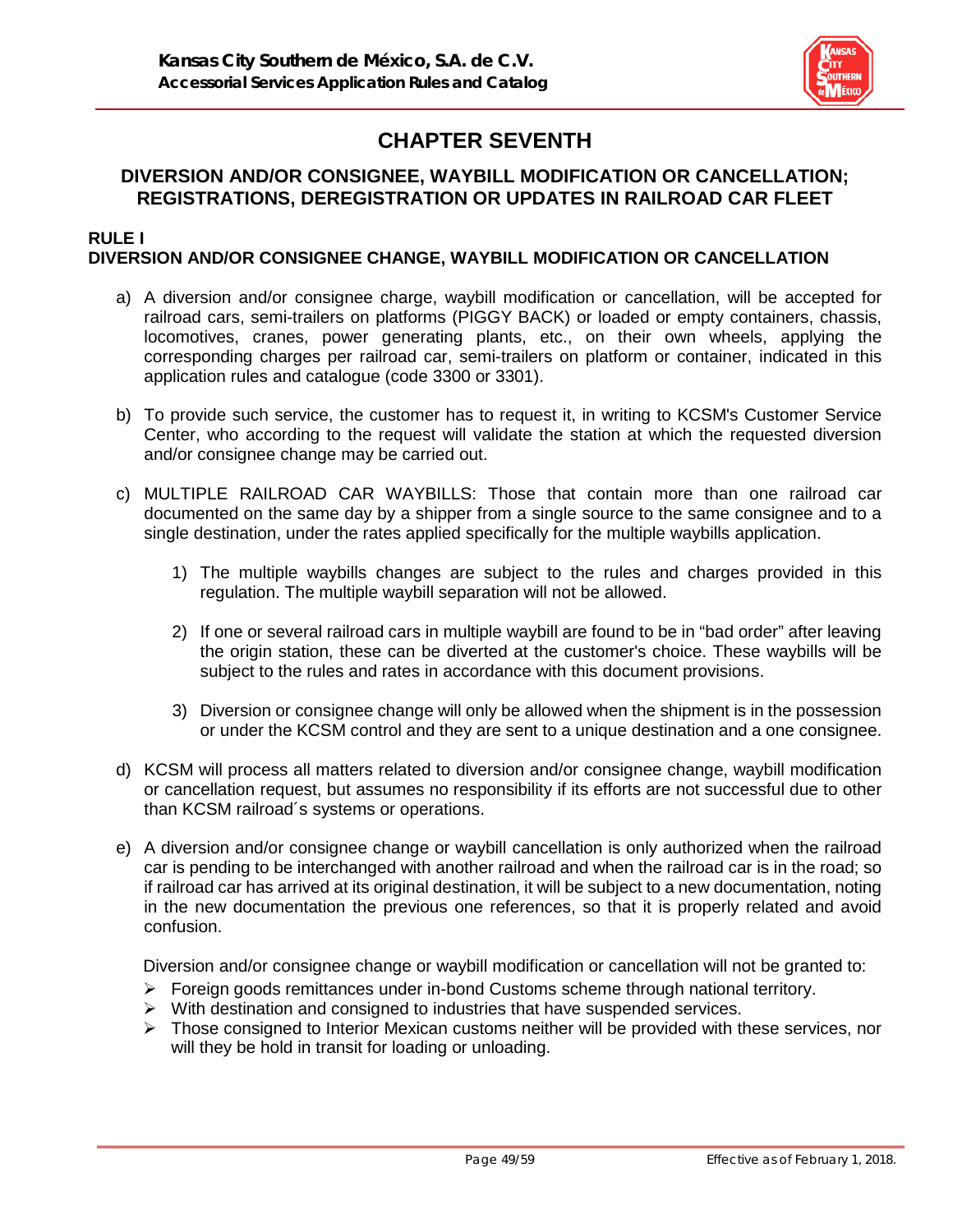

- f) KCSM may document import traffic even if the railroad car has not been offered on the Interchange train consist by the North American railroad. If the customer requests any documentation change by writing, a rate will be charged for canceling the waybill and issuing the other one. Any change in the documentation requested by the customer (seals change, weight, parts, customs broker, etc.), will be considered as a waybill modification (code 3300 or 3301).
- g) When the diversion is made to a railroad car that has passed the detour point to its new destination, the customer will pay the freight charge from the total distance traveled.
- h) When, due customer request, a railroad car is hold for a diversion, the demurrage (code 3106) or right of floor (code 3222) caused without free period concession (credits) will be charged, in addition to the diversion rate (code 3300 or 3301).
- i) When, due customer request, a railroad car is hold for a diversion and after that the customer cancels it, the demurrage (code 3106) or right of floor (code 3222) caused without free period concession will be charged, in addition to the diversion rate (code 3300 or 3301) as if it had been done.
- j) When a customer requests railroad cars for total or partial unloading, like semi-trailers on platforms (PIGGY BACK) or containers over intermodal flat platforms; before their final destination, it must be requested in writing providing details to the KCSM Customer Service Center, to evaluate the request viability with KCSM Operations department. If the train stopping in which the railroad car is been moved and diversion is authorized, the charge to be applied for each railroad car / container will be the corresponding diversion rate (code 3300 or 3301) plus two intraterminal switching rate (code 3075) for the operational maneuver.

### **RULE II ASSISTANCE FOR REGISTRATIONS, DEREGISTRATION OR UPDATES IN RAILROAD CAR FLEET**

Through its website, KCSM makes available to customers the tools to update by their-selves their private fleet records, with the customers being responsible for keeping their own records up-to-date. If for any reason the customer wishes KCSM to make such's registrations, deregistration or updates to railroad car records on its behalf, the rate per railroad car for making such requests will be the assistance for fleet records registrations, deregistration or updating (code 3303).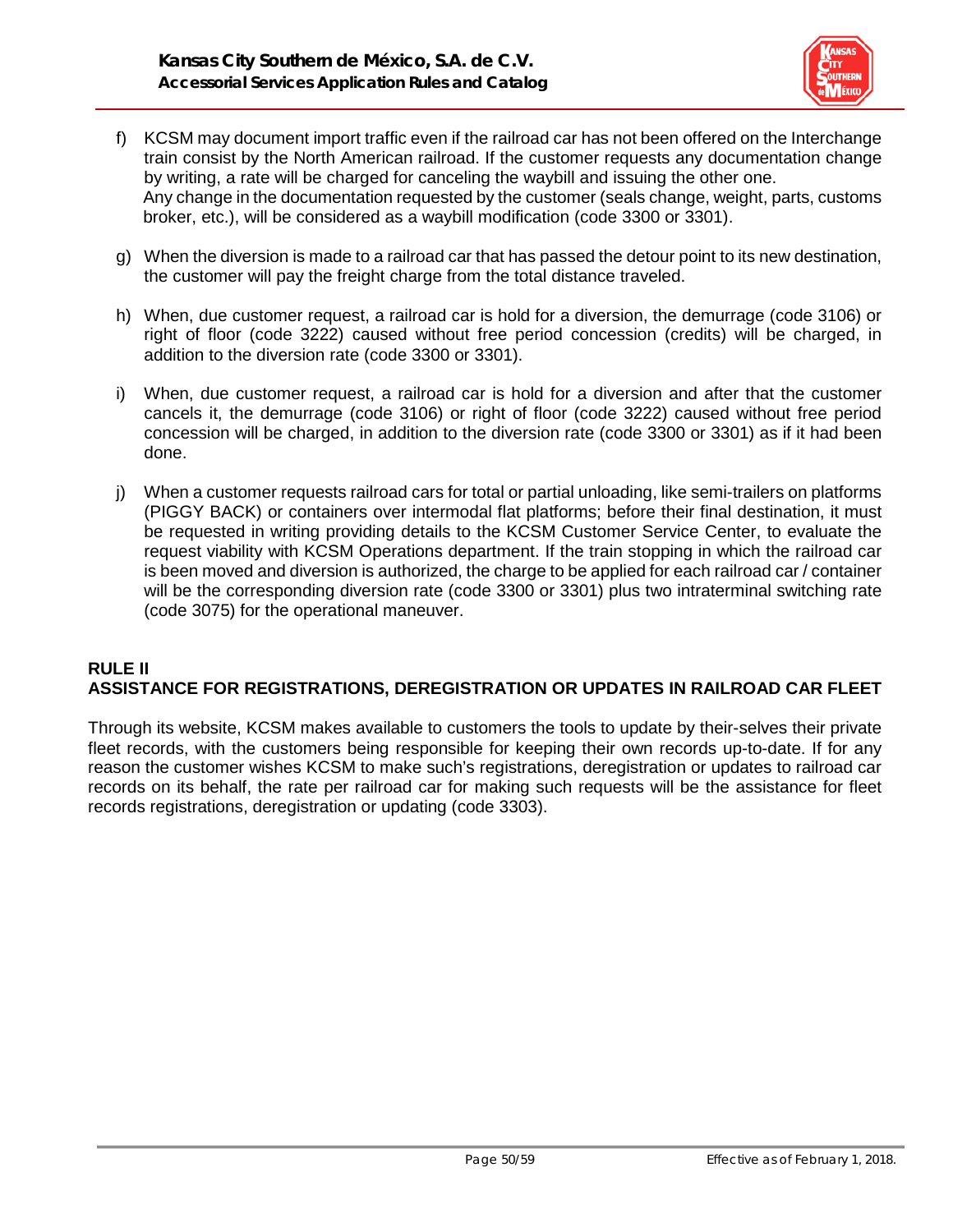

# **CHAPTER EIGHTH**

# **RAILROAD CAR HOLD IN TRANSIT TO PROTECT, SECURE AND REARRANGE LOAD**

#### **RULE I HOLD IN TRANSIT TO PROTECT, SECURE, REARRANGE OR LIGHTEN LOADED RAILROAD CARS**

When railroad cars are hold in transit to afford that the customer performs any services mentioned in this rule title, the rate for the requested stoppage will be applied, according to these application rules and catalogue stipulations (code 3320); in addition, demurrage (code 3106) or right of floor (code 3222) will be applied for the time railroad car be hold, being calculated from the date and time the railroad car start in hold, until the date and time when the maneuver be completed and KCSM be notified, without free time concession or credits. The personnel, materials, etc., used in the above-mentioned services will be paid by the customer.

### **RULE II DISTANCES APPLICATION AND FREIGHT CALCULATION**

For railroad cars stopped in transit to protect, secure or rearrange the railroad cargo, and it is determined that they can no longer continue to their destination and have to transfer the commodities to another railroad car or truck, the freight revenue calculation will be applied for the actual distance traveled or intraterminal switching (code 3075). This being from the origin point to the point where the transshipment is made.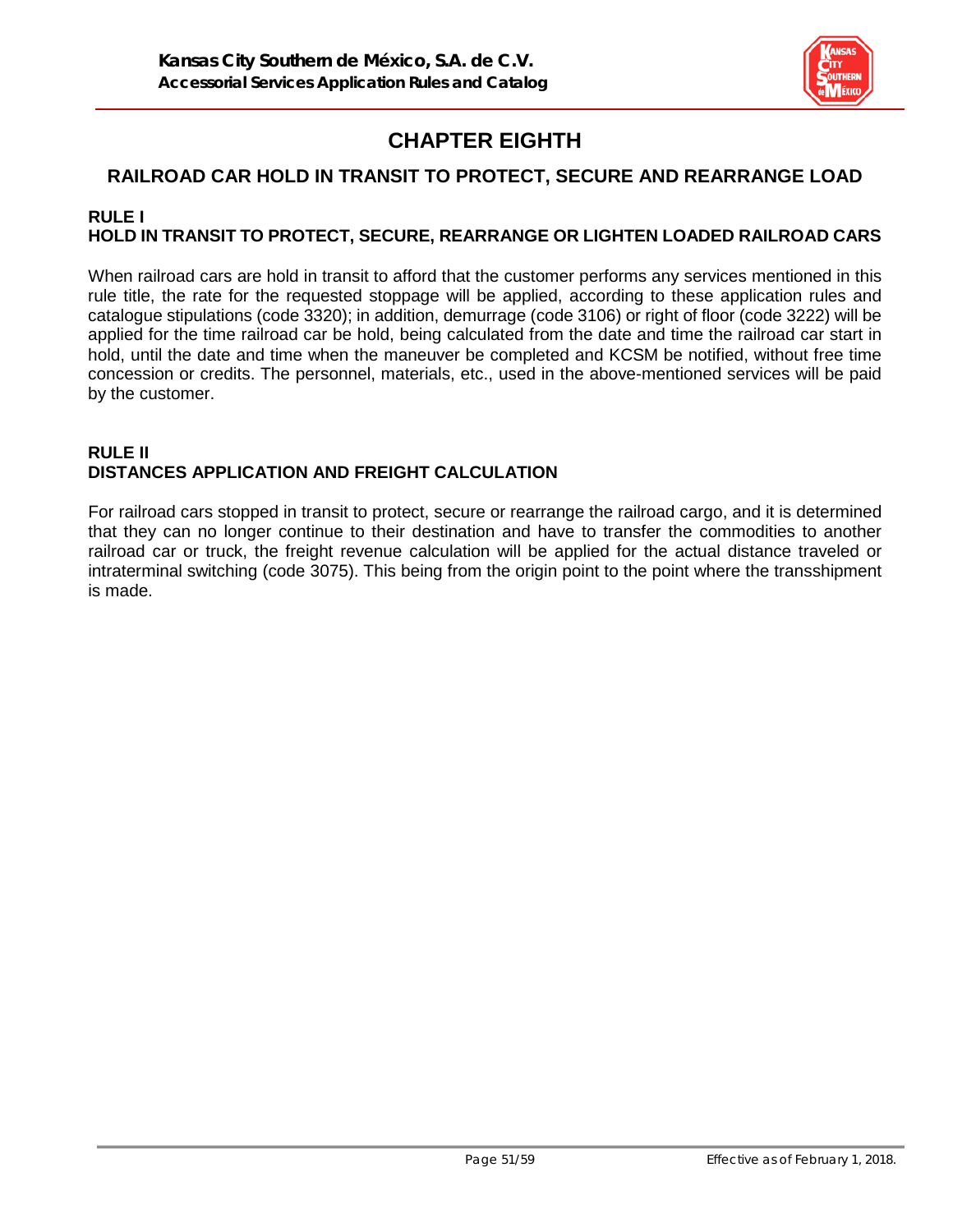

# **CHAPTER NINTH**

# **RAILROAD CAR HOLD FOR MERCHANDISE INSPECTION AND VERIFICATION**

### **RULE I**

For railroad car hold for inspection, the stipulated rate (code 3345) in this application rules – catalogue will be charged.

This service is not authorized for railroad cars with merchandise transported by national territory under the Interior or International In-bond Mexican Customs scheme.

### **1. ON THE ROAD**

- a) The customer may request to the KCSM Customer Service Center, Accessorial Services and Protection areas, that he needs to carry out merchandise inspection when railroad cars be moved in a train, which will be authorized provided that this does not cause any train delay. Once merchandise inspection has been done, the Protection department will report the inspection place and date, the seal number removed and the new one applied, the documentation signed by the interested party (customer), applying the rate for merchandise inspection (code 3345).
- b) After the inspection, the interested party will pay the charges that had been caused.
- c) If after the inspection the customer needs to unload the railroad car where it was performed, the KCSM Customer Service Center and Damage Claim will authorize the unloading, charging the corresponding inspection (code 3345), freight and diversion (code 3300 or 3301), the maneuvers and equipment used for unloading will be borne by the customer, as well as the demurrage (code 3106) or right of floor (code 3222) that are caused, without having free time or credits assignment.

#### **RULE II MERCHANDISE VERIFICATION AT THE DESTINATION**

Regarding the railroad cars shipments, loaded by the shipper and sealed in its presence, whose seals arrive at their destination without visible alteration or violation signs, then upon customer written request the merchandise are verified by KCSM or any Claims Subsidiary at the destination, verification rate will be charged for this service per railroad car and per day or fraction (code 3350), KCSM will not be responsible for merchandise discrepancies that result in it.

The rate indicated in this verification service at destination is independent from charges that may be caused by demurrage (code 3106) or right of floor (code 3222).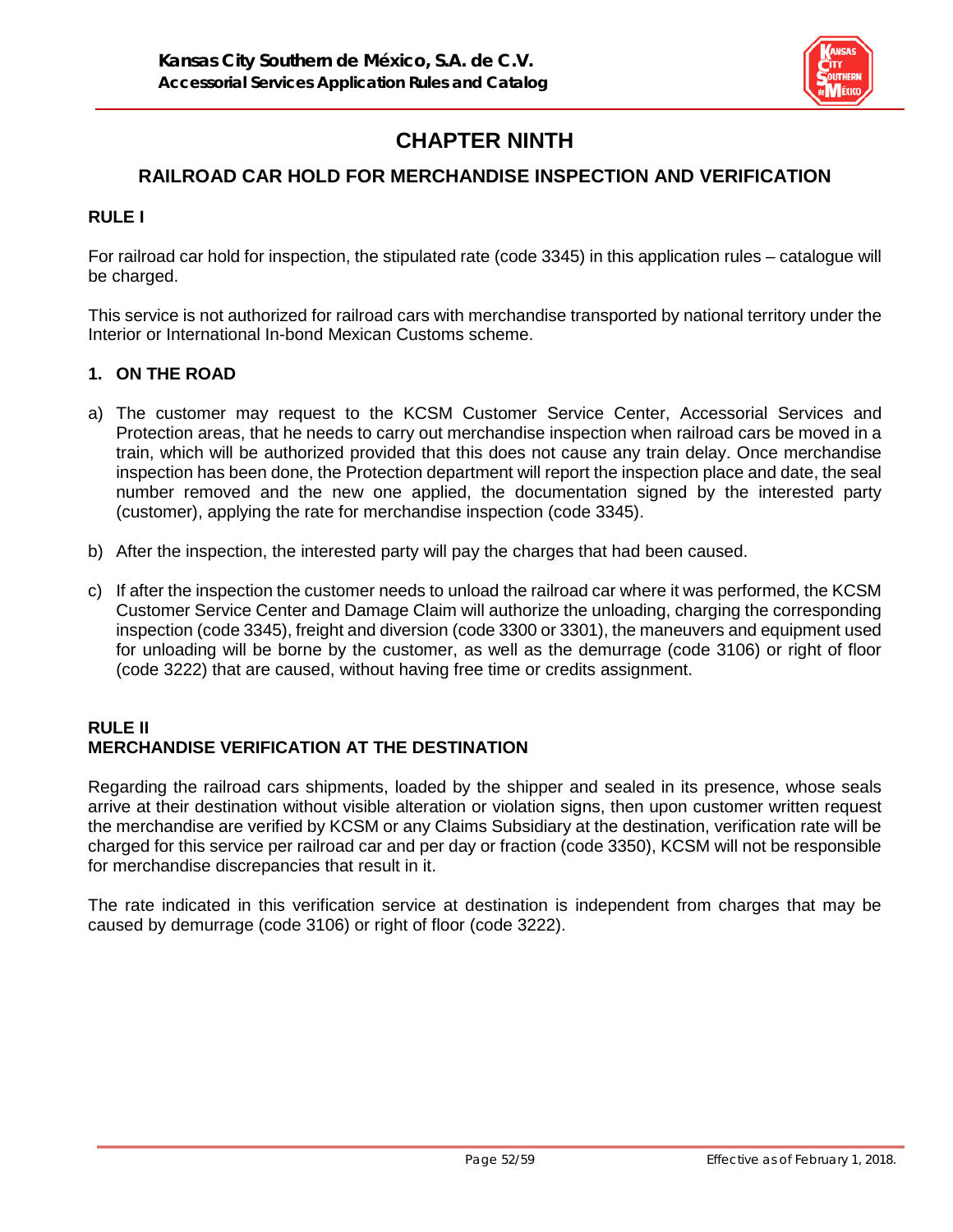

## **RULE III AT BORDER STATIONS**

# **HOLD FOR MERCHANDISE INSPECTIONS AT THE BORDER TO COMPLY WITH CUSTOMS CLEARANCE OR ANY GOVERNMENT AGENCY REGULATION**

For railroad car hold at the border due Mexican authorities merchandise inspection, will be applied the rate stipulated in this application rules – catalogue (code 3345).

Application for export and import traffic.

The stipulated hold railroad car rate applies to any railroad car that arrives at KCSM border terminals when the Customer, its Mexican Customs Broker or any other Mexican Authority requests it to carry out merchandise inspection, sample taking or verification actions, to comply with Customs Clearance or any non-tariff regulation or restriction.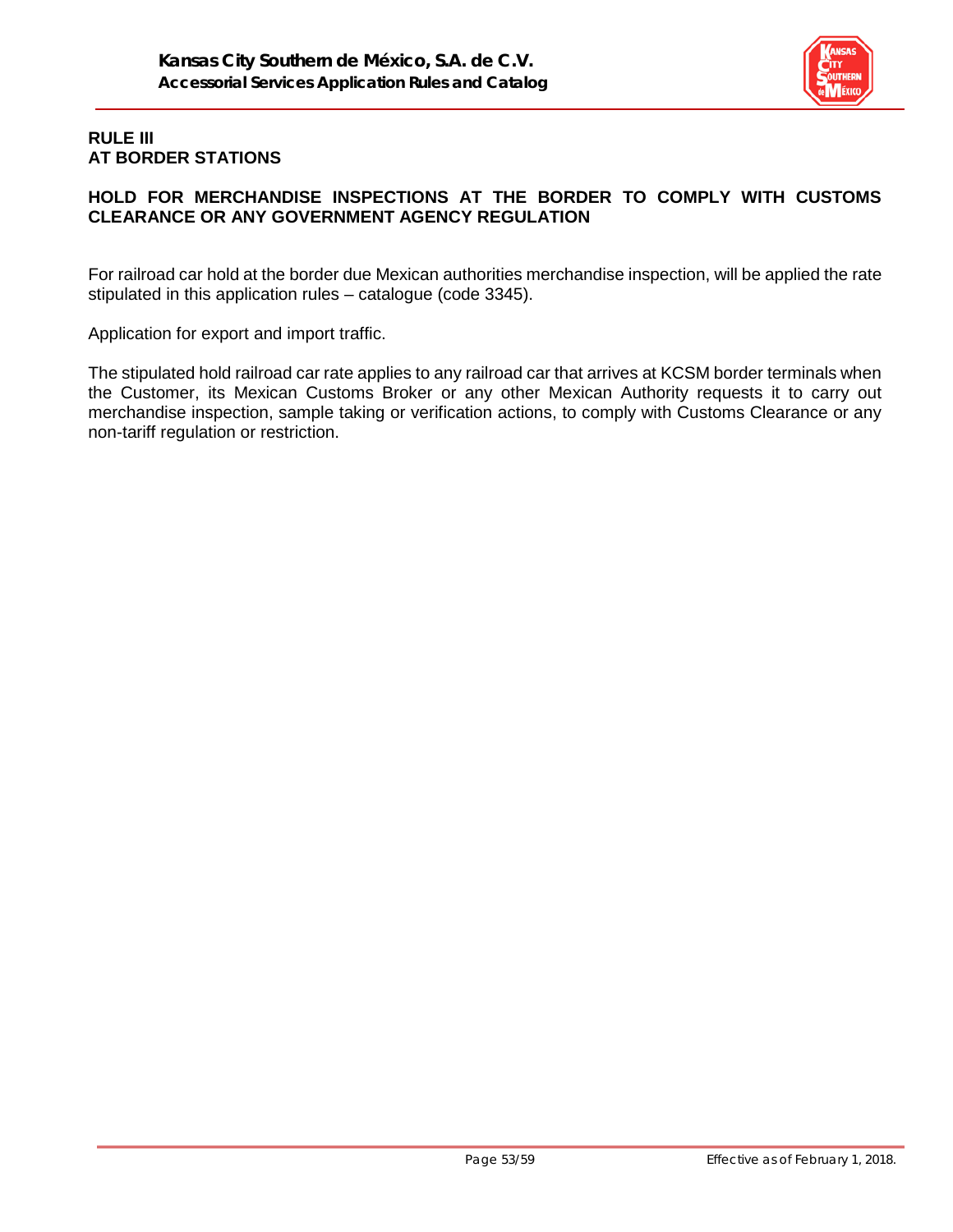

# **CHAPTER TENTH BRIDGE CROSSING**

#### **RULE I BORDER BRIDGE CROSSING**

a) Any railroad cars shipments that crosses the border bridge in any direction, in the KCSM terminals indicated below, the rate indicated in the application rules – catalogue will be applied (code 3370).

PLACES WHERE THE CHARGES FOR BRIDGE CROSSING WILL BE APPLIED:

| Nuevo Laredo, Tamaulipas | Laredo, Texas             |
|--------------------------|---------------------------|
| Matamoros, Tamaulipas    | <b>Brownsville, Texas</b> |

- b) Bridge crossing charges stated in this application rules rate will be applied by the equipment as is mentioned below:
	- $\triangleright$  Loaded or empty containers (code 3375 for 20 foot and code 3380 for 40-foot or greater containers).
	- Loaded or empty semi-trailers over platforms (PIGGY BACK) (code 3385, 3390).
	- Railroad car shipments that either did not produced or will not produce freight revenue (code 3400).
	- $\triangleright$  Locomotives, cranes, power plants (code 3405), railroad coaches and empty railroad cars over their own wheels (code 3410).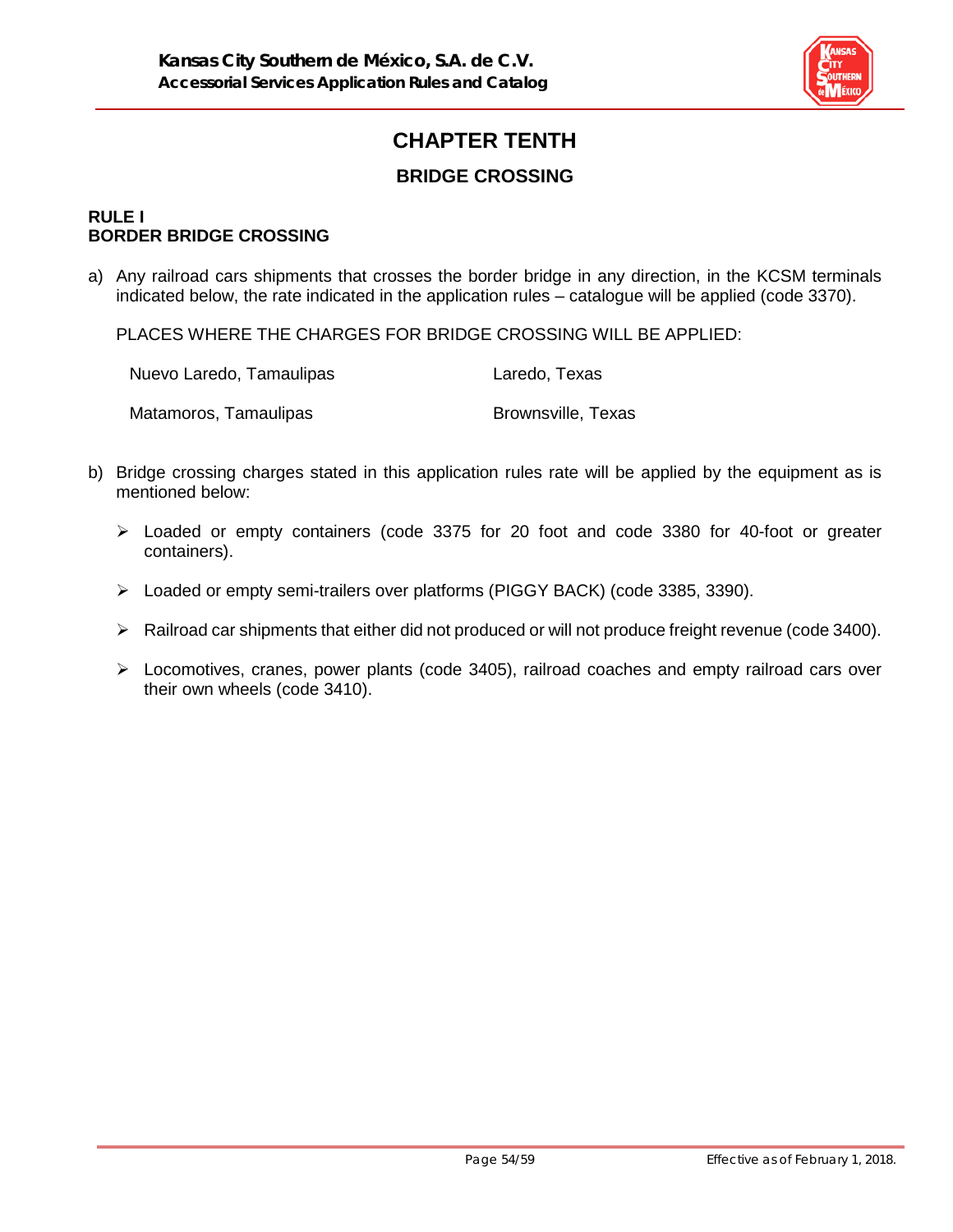

# **CHAPTER TWELFTH**

# **CHARGE APPLICABLE TO RAILROAD CARS CLEANING, MISSING RAILROAD CAR INTERIOR PARTS AND TEAM TRACKS FACILITIES CLEANING**

#### **RULE I CHARGE APPLICABLE TO CLEANING RAILROAD CARS AND MISSING INTERIOR PARTS**

- a) Customer who receives a railroad car at its facilities or destination for unloading has the obligation to deliver it completely empty, free from all goods residue and any packaging and protection material used. When the customer releases a railroad car in conditions different from the above established, this release will involve the customer request to the railroad for cleaning service supply and waste disposal to confinement centers according to the governmental regulations in force.
- b) When the customer releases the railroad car then the railroad finds that the railroad car has not been completely unloaded, the railroad or its cleaning contractor will clean it and apply the cleaning service rate (code 3850) to the responsible Customer, plus a charge for intraterminal switching (code 3075), established in the accessorial services rules and catalogue, due the railroad car movement to the cleaning tracks, provided that the service is performed within the same switching zone; otherwise, the charge will be determined by KCSM Marketing department through a freight revenue waybill and crane rental service rate (code 3290) in the case the railroad car has a cap like a covered gondola.
- c) When the packing material waste, soil waste, sand, metals, wood, wires, belts, etc. be a large quantity so to its cleaning requires greater resources from the cleaning contractor such as waste tons transport, more personnel, etc. and the rate (code 3850) is not sufficient to cover the respective cleaning; then KCSM will transfer the total charge charged by the cleaning contractor to the customer who left the railroad car dirty.
- d) Customers who verify the railroad car doors and gates closing and place the corresponding distinctive seals will be exempt from the KCSM cleaning rate application.
- e) In the event that the customer had not closed the railroad car doors, will be subject to the door closing charge (code 3900) per railroad car.
- f) In the event that KCSM or any of its agents detects that internal attachments or components belonging to the railroad car such as locks, bars, bolts, chains, interior divisions, etc. are missing, the customer will be responsible for the resulting charges for the substitution or replacement from those components. KCSM will notify the detected missing parts through its Customer Service then resulting charges will be notified through KCSM Damage Prevention department.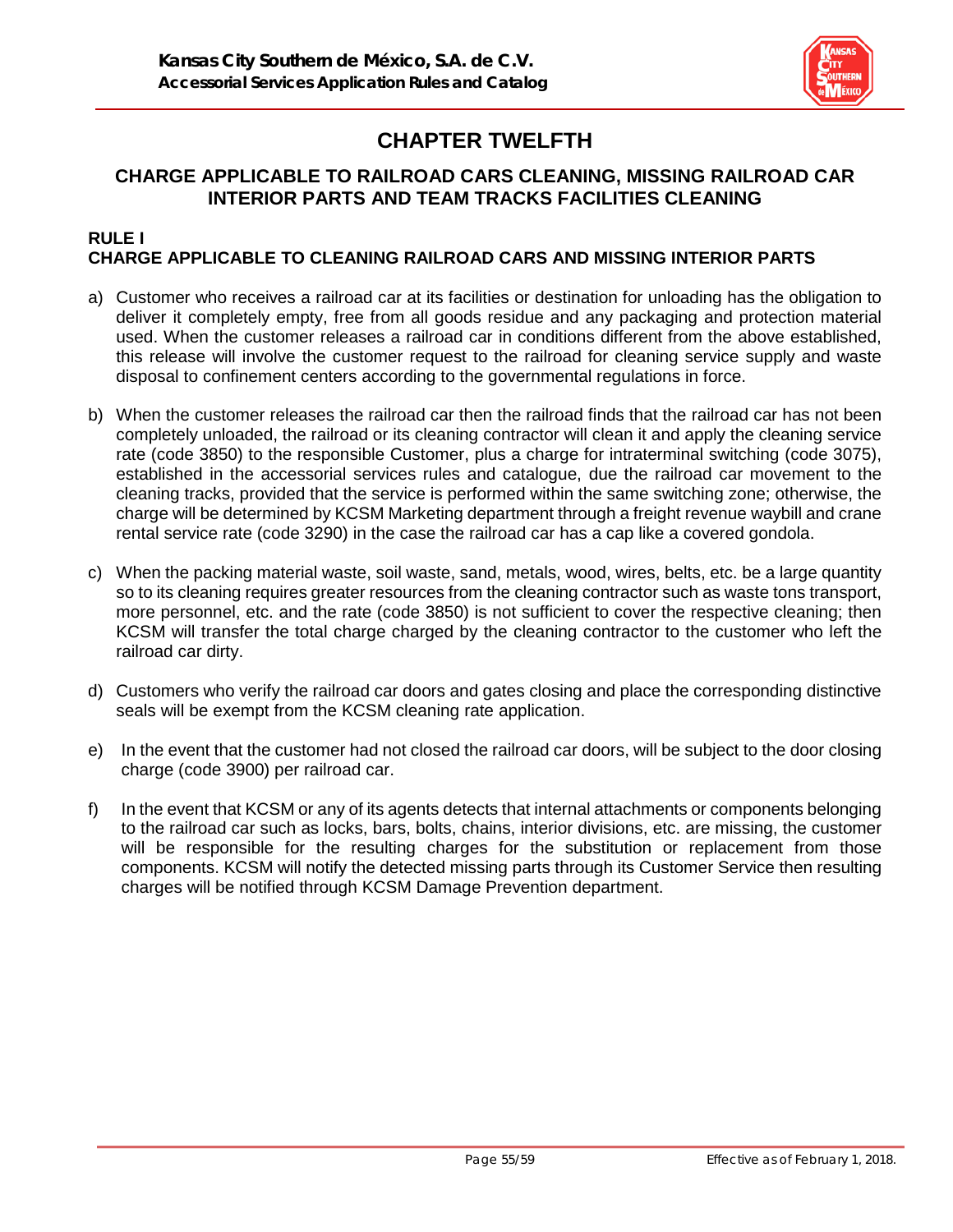

# **RULE II TEAM TRACKS FACILITIES CLEANING**

Customer, consignee, shipper or any other party who's unloading or loading railroad cars into KCSM team tracks; is the responsible for maintain clean mentioned facilities.

Is prohibited to throw or leave garbage or debris in the KCSM facilities including but not limited to packaging material, wood, paper, plastics, tires, etc.

Customer, consignee, shipper or any other party must take care in their loading or unloading maneuvers to do not leave waste or garbage, foreseeing to pick up the waste and garbage that are generated; when KCSM detects that this point is breached, the facilities on team tracks cleaning rate (code 3850.1) will be applied to the responsible shipper or consignee or any third party that performs loading, unloading or trans loading maneuvers, including, but not limited to, the operator on team tracks or any other that has been stipulated by an agreement or contract.

When the garbage or waste is a large quantity (i.e., it exceeds 300 Kg and/or 50 linear meters) so that its cleaning requires more cleaning resources, such as waste transportation, more personnel, etc. and the facilities on team tracks cleaning rate (code 3850.1) is not sufficient to cover the respective cleaning; then KCSM will transfer the total cost charged by the cleaning contractor, to the shipper, consignee or any third party that performs loading, unloading or trans loading maneuvers including but not limited to the operator on team tracks or any other that has been stipulated by an agreement or contract as a responsible party that left the facilities dirty.

It is the shipper, consignee or any third party responsibility when performs loading, unloading or trans loading maneuvers including but not limited to the operator on team tracks or any other that has been stipulated by an agreement or contract, to take all actions to avoid any contamination type arising by the materials, residues and hazardous substances handling. In contamination case with hazardous materials, residue or substances, the shipper or the consignee must carry out the onsite remediation and cleaning at their expense and charge accordingly the applicable environmental legislation terms.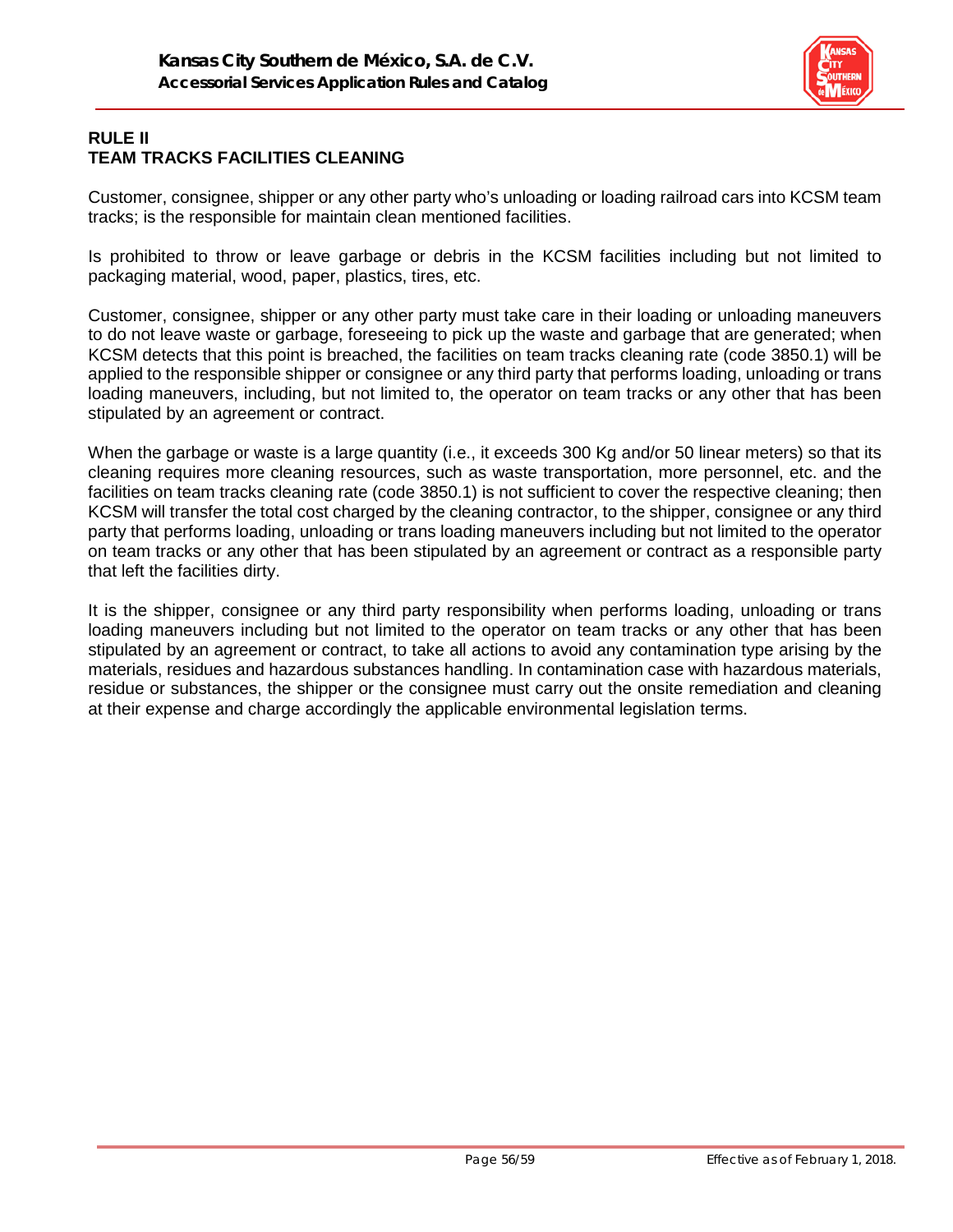

# **CHAPTER THIRTEENTH**

# **CHARGES APPLICABLE TO CLOSING RAILROAD CAR DOORS, UNLOADING GATES AND HATCH COVERS MECHANISMS**

# **RULE I**

The Customer who receives a railroad car for unloading into its facilities or KCSM team tracks has the obligation to deliver the railroad car with the doors, unloading mechanisms, unloading gates and hatch covers; Closed and secured with the devices that each railroad car has for this purpose. When a Customer releases a railroad car in conditions different from above established, this release will involve the Customer request to the Concessionaire for the closing doors, unloading gates or hatch covers mechanisms service supply. This service charges will be passed on to the responsible Customer, in accordance with this rate provisions (code 3900).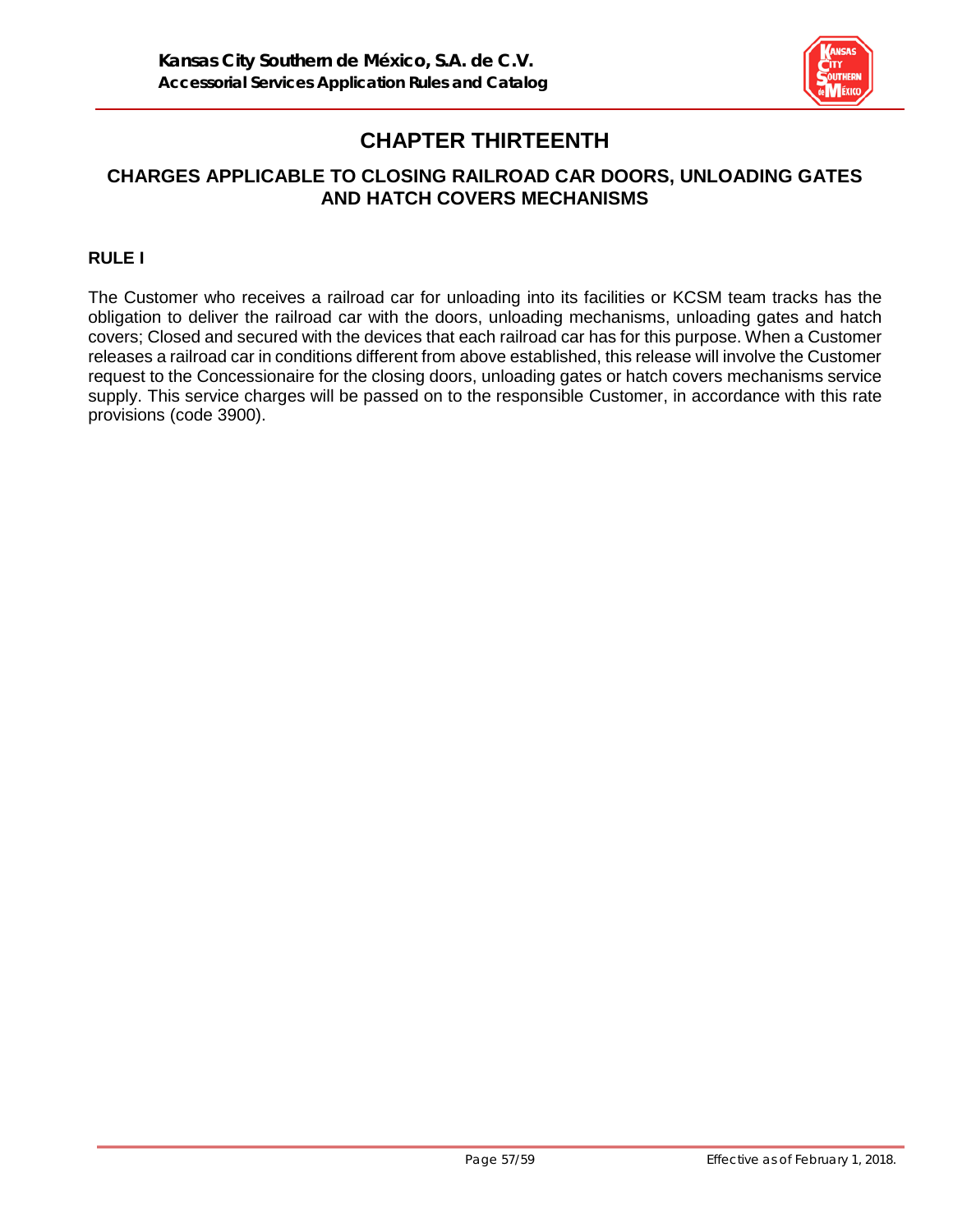

# **CHAPTER FOURTEENTH**

# **DAYS THAT ARE NOT CONSIDERED FOR THE DEMURRAGE AND RIGHT OF FLOOR CALCULATION CHARGES**

#### **RULE I HOLIDAYS**

Those stated in Article 74 in the Federal Labor Law and are listed below:

- I. January 1.
- II. The first Monday of February in February 5 commemoration.
- III. The third Monday of March in of March 21 commemoration.
- IV. May 1.
- V. September 16.
- VI. The third Monday of November in November 20 commemoration.
- VII. December 1 every six years, when there is Mexican Presidency transmission;
- VIII. December 25, and
- IX. Any determined by the federal and local electoral laws, in ordinary elections case, to carry out Election Day.

The above holidays and Sundays are exempt from demurrage or right of floor calculated by the KCSM credits and debits Demurrage system cycles from the constructive placement to order-in and/or from the actual placement to release.

# **RULE II**

#### **DAYS EXEMPT FROM BORDER CHARGES DUE TO RAILROAD CARS WITH DOCUMENTATION DELAYS TO IMPORT, EXPORT OR FOR GOVERNMENT AGENCIES HOLD RAILROAD CARS FOR COMPLIANCE WITH CUSTOMS CLEARANCE AND NON-TARIFF REGULATIONS AND RESTRICTIONS**

The days exempted from charges contained in Chapter Second - Rule VI, points 6, 7, 8 and 9 will be exclusively those in which Mexican Customs, SENASICA and/or PROFEPA inspection railroad yard tracks or terminals, where the corresponding Mexican Customs dispatch and/or governmental procedure must be carried out, remain closed, due Mexican Agencies do not render service to the public or their duties be suspended. The foregoing, with the understanding that said exempt days must be notified and/or communicated officially by the corresponding Mexican authority.